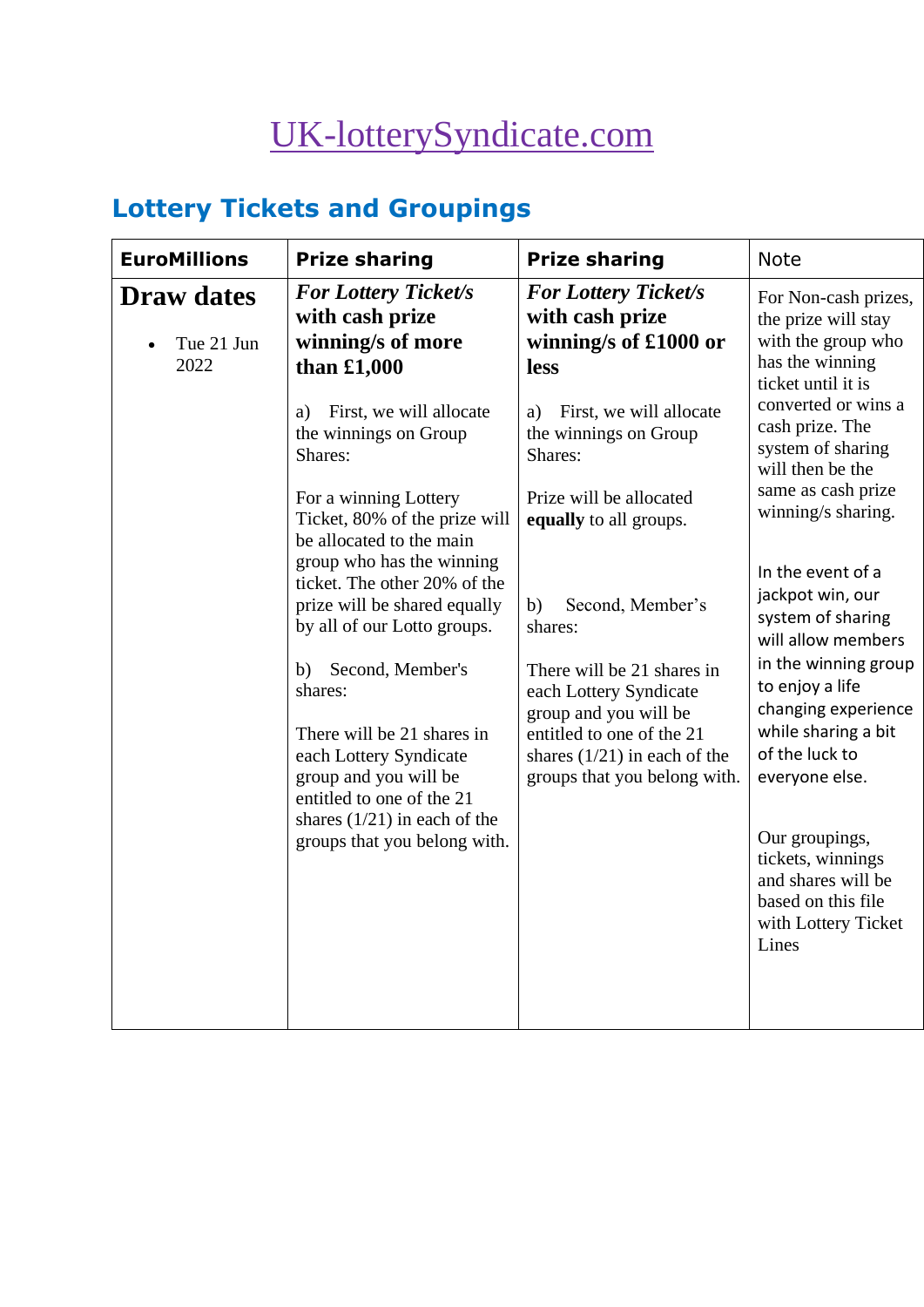#### *Lottery Syndicate Group 1*

#### *1) Do1V1, 2) Ma22G05/MA38G119, 3) La66B40, 4) He82C30,5) Ti53W41,6) Ke34B01, 7) Sa43B16, 8Pa30C27, 9) Tr76G01,10) Ca71W01, 11) Ki11S03, 12) Je15M11, 13) Kh33K03, 14) Ni39G16, 15) TH94L16, 16) Jo54V2 , 17) Sh20S29, 18) An67B17, 19) Ni36N20 20) Si12G05 , 21) Gl25L33*

Ticket 1 of 10

Ticket number: 1127-003341093-201179 Purchase date and time: Sat 18 Jun 2022 at 7:04

#### • **Your numbers**

- Lucky Stars
- A
- $\circ$  01
- $\circ$  02
- o 21
- o 34
- o 44 •
- o 09
- $\circ$  12
- o Lucky Dip
- B
- o 05
- o 19
- o 31
- o 38
- $\circ$  40
- •
- o 08
- o 11
- o Lucky Dip

### **Your UK Millionaire Maker codes**

- TZQP02421
- JZQN44158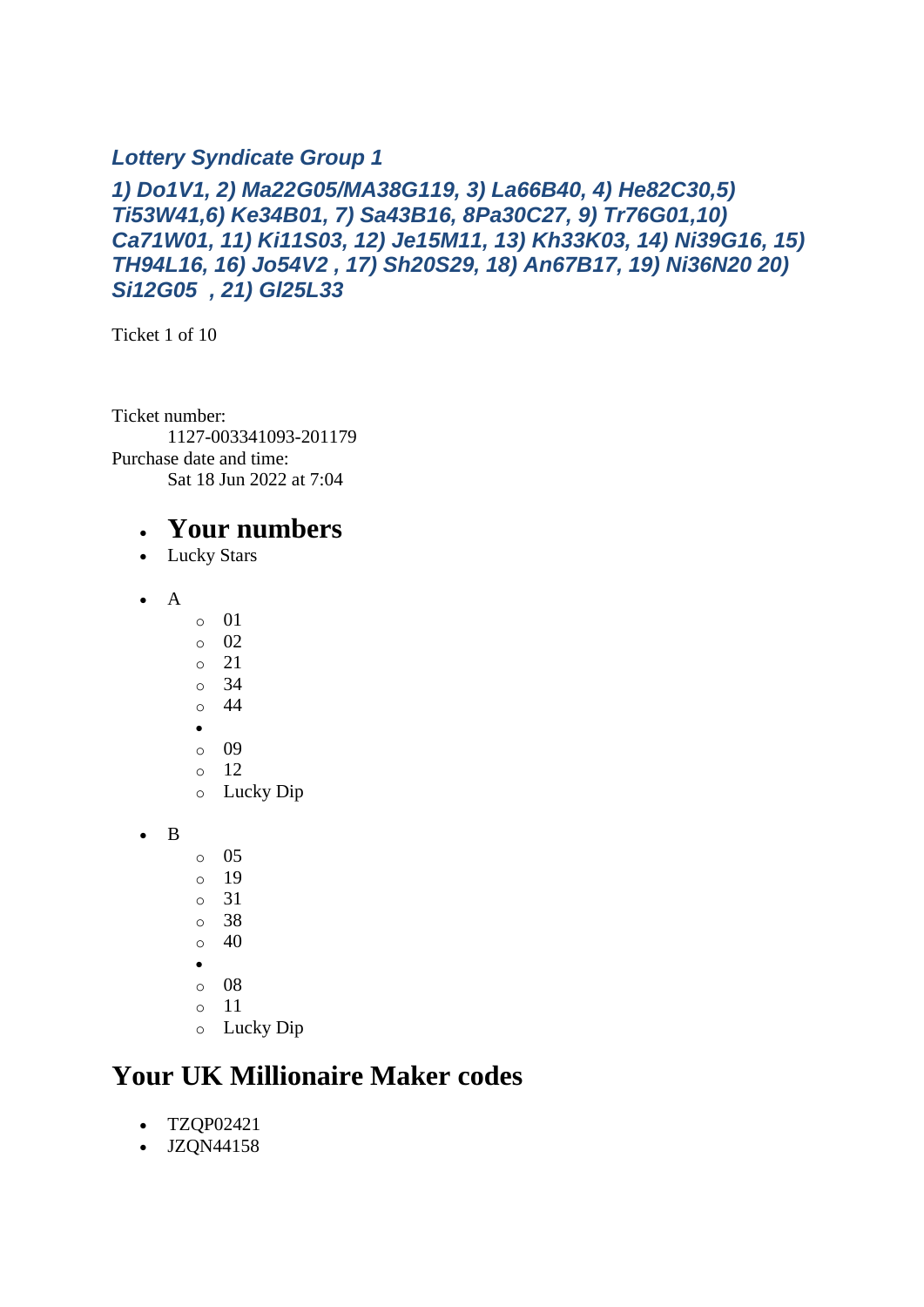We'll email you if you win.

### **Draws summary**

**Draws:** TueTuesday **Weeks:** 1

# **Draw summary**

Tue 21 Jun 2022

## **Draw dates**

• Tue 21 Jun 2022

**Cost:** 2 plays x £2.50 for 1 draw = £5.00

# **Total:**

£5.00

*-----------------------------------------------------*

#### *Lottery Syndicate Group 2*

*1) Do1V1, 2) Ma22G05/MA38G119, 3) Ri28L30, 4) He82C30,5) Da10N11Norcup ,6) Ke34B01, 7) Sa43B16, 8) Pa30C27, 9) Tr76G01,10) Ca71W01, 11) Ki11S03, 12) Je15M11, 13) Me91M02, 14) Ni39G16, 15) Ti53W41, 16) An67B17, 17) Sh20S29, 18) Kh33K03, 19) Ni36N20, 20) Ju06M25, 21) Gl25L33*

Ticket 2 of 10

Ticket number: 1127-058887969-204879 Purchase date and time: Sat 18 Jun 2022 at 7:04

### • **Your numbers**

• Lucky Stars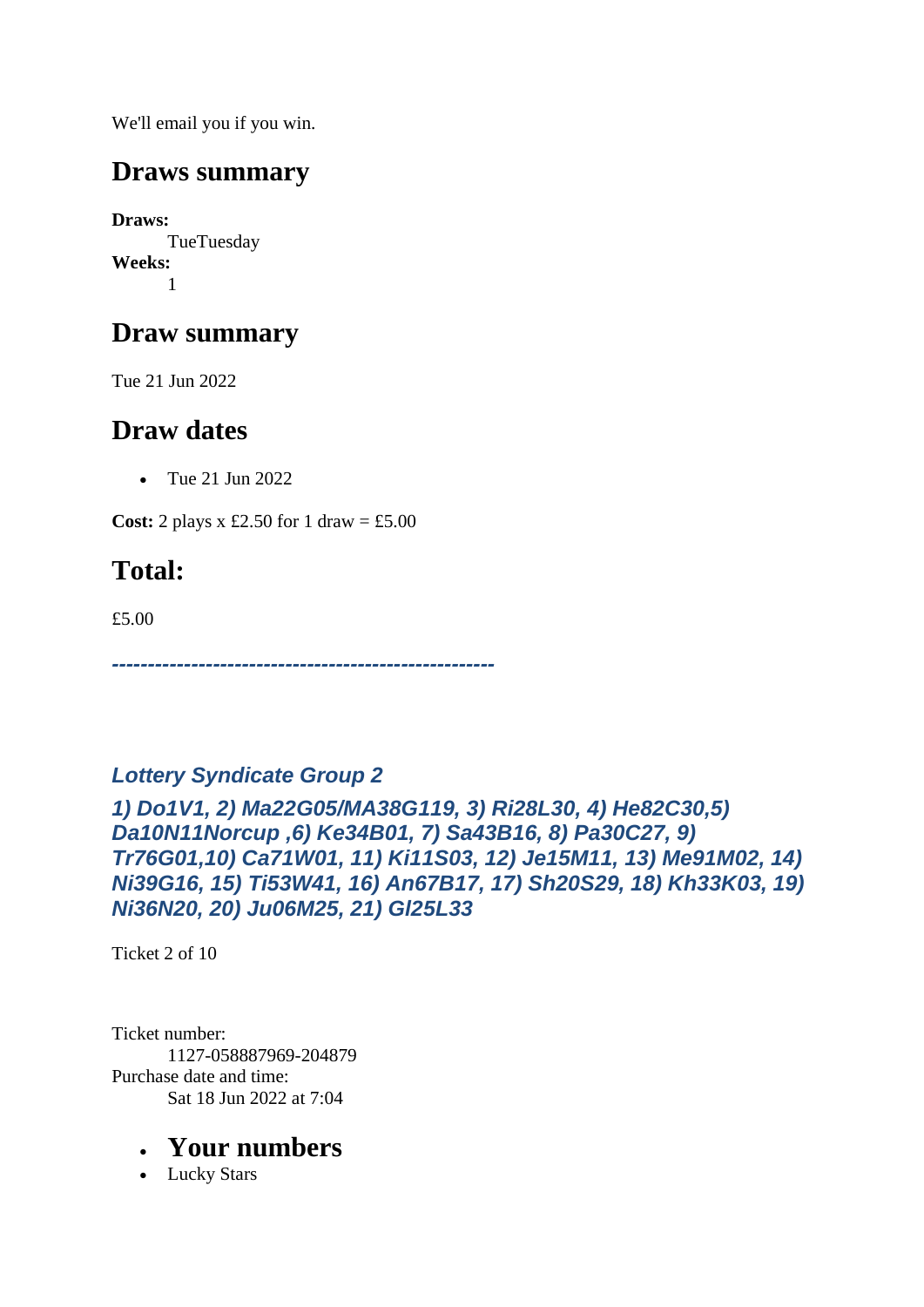- A
- o 06
- o 11
- o 18
- o 19 o 39
- •
- o 03
- o 08
- o Lucky Dip
- B
- o 06
- o 09 o 26
- o 41
- o 44
- •
- o 01
- o 06
- o Lucky Dip

- XZQN42816
- XZQN42817

We'll email you if you win.

# **Draws summary**

**Draws: TueTuesday Weeks:** 1

# **Draw summary**

Tue 21 Jun 2022

# **Draw dates**

• Tue 21 Jun 2022

**Cost:** 2 plays x £2.50 for 1 draw = £5.00

# **Total:**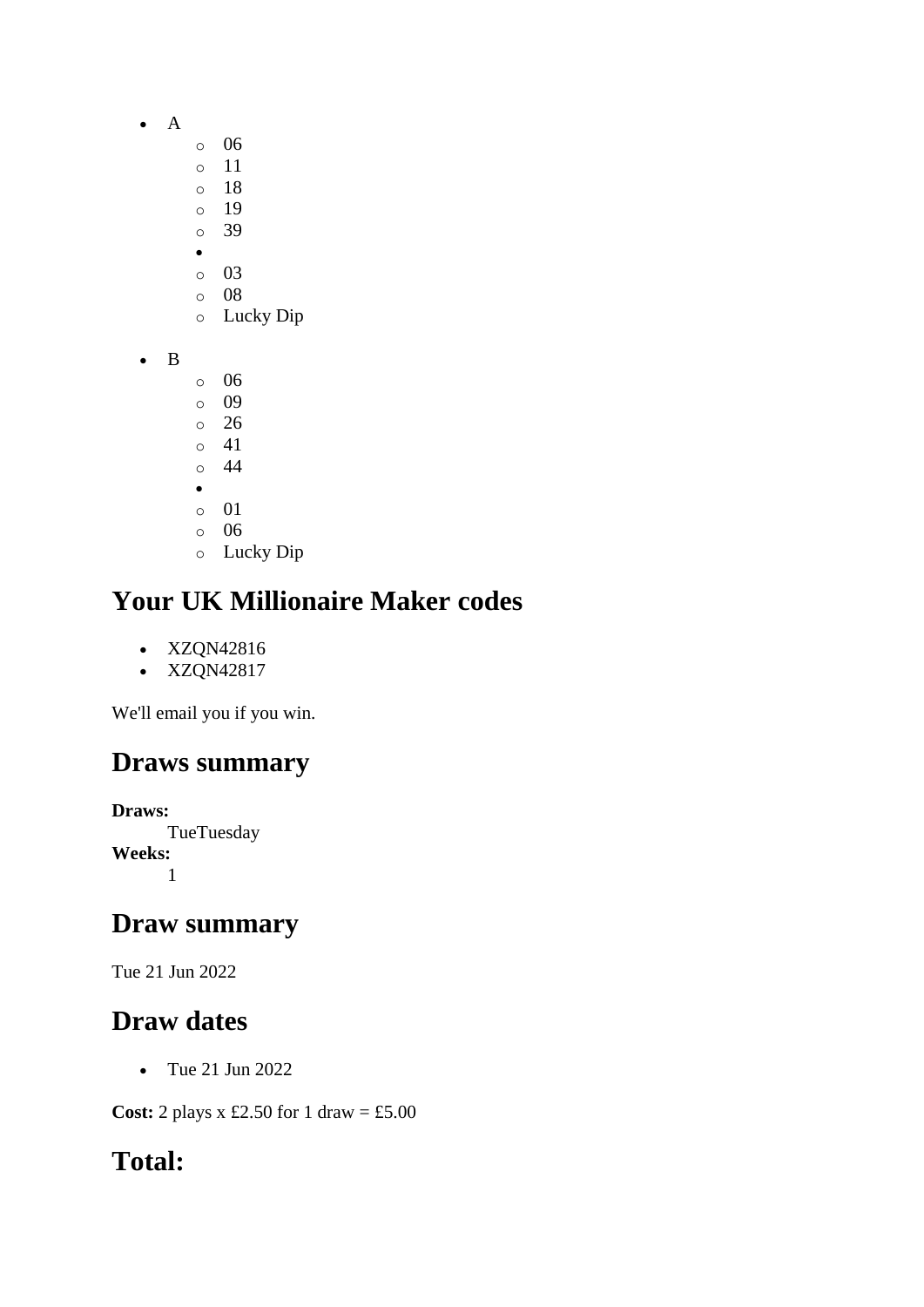*-----------------------------------------------------*

#### *Lottery Syndicate Group 3*

*1) Do1V1, 2) Ma22G05/MA38G119, 3) Ri28L30, 4) He82C30,5) Ti53W41,6) Ke34B01, 7) Sa43B16, 8) Pa30C27, 9) Tr76G01,10) Ca71W01, 11) Ki11S03, 12) Je15M11, 13) Pa03R03, 14) Ni39G16, 15) Me91M02, 16) An67B17, 17) Sh20S29, 18) Ar01B24, 19) Ni36N20, 20) Wi03F2, 21) Gl25L33*

Ticket 3 of 10

Ticket number: 1127-041132837-202879 Purchase date and time: Sat 18 Jun 2022 at 7:04

#### • **Your numbers**

- Lucky Stars
- A
- o 03  $\circ$  10 o 22 o 25 o 31 • o 02  $\circ$  04 o Lucky Dip

• B

- o 08
- o 30
- o 31
- $\circ$  43
- o 50
- o 05
- o 06
- o Lucky Dip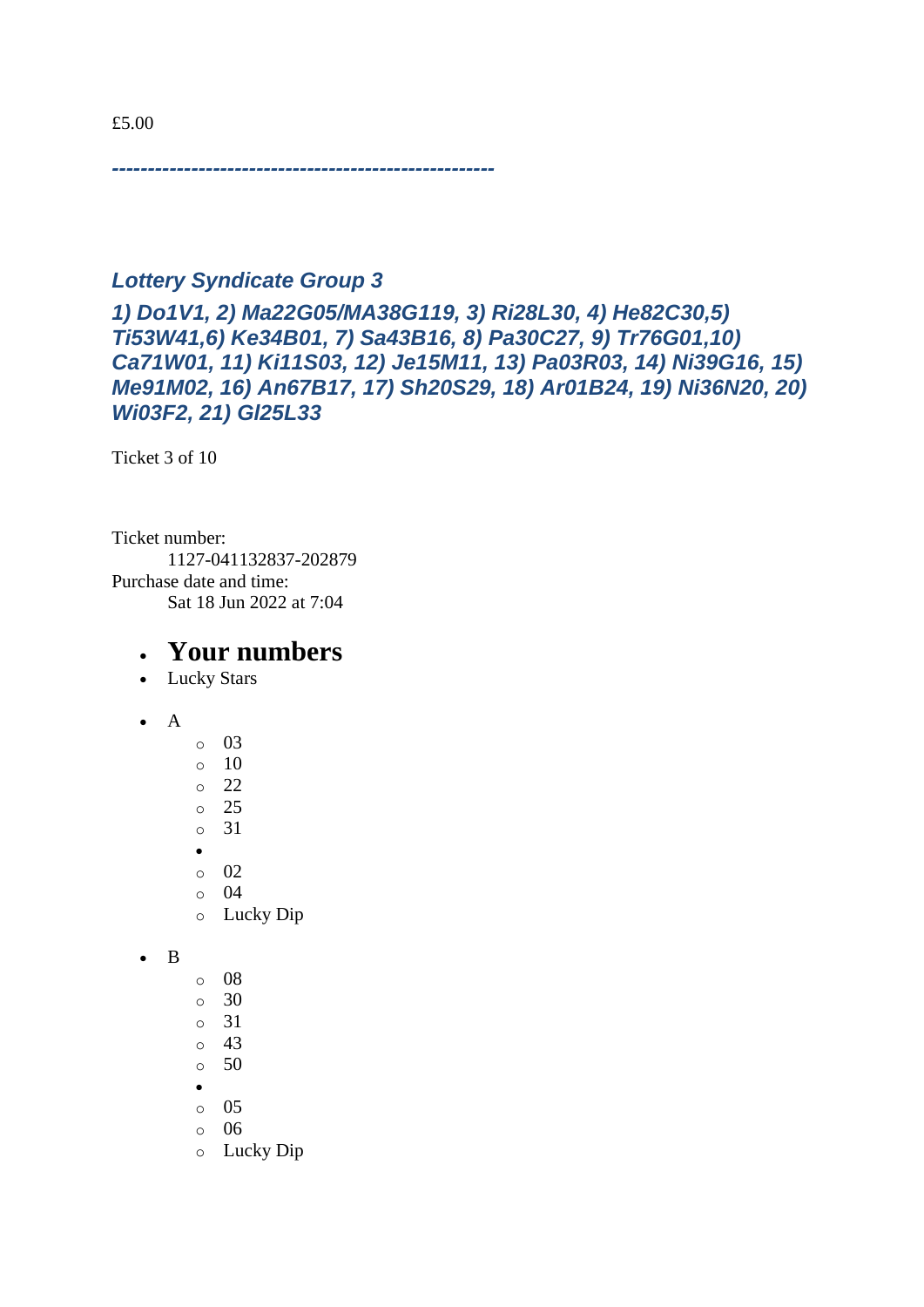- MZQN62883
- XZQN42818

We'll email you if you win.

### **Draws summary**

**Draws:** TueTuesday **Weeks:** 1

### **Draw summary**

Tue 21 Jun 2022

### **Draw dates**

• Tue 21 Jun 2022

**Cost:** 2 plays x £2.50 for 1 draw = £5.00

## **Total:**

£5.00

*-----------------------------------------------------*

#### *Lottery Syndicate Group 4*

*1) Do1V1, 2) Ma22G05/MA38G119, 3) Ma45C21, 4 He82C30,5) Jo16V36, 6) Ke34B01, 7) Sa43B16, 8) Pa30C27, 9) Tr76G01,10) Ca71W01, 11) Ki11S03, 12) Je15M11, 13) An67B17, 14) Ni39G16, 15) Pa52W81, 16) De05M22, 17) Sh20S29, 18) Ar01B24, 19) Ni36N20, 20) Wi03F2, 21) Gl25L33*

Ticket 4 of 10

Ticket number: 1127-002095652-208879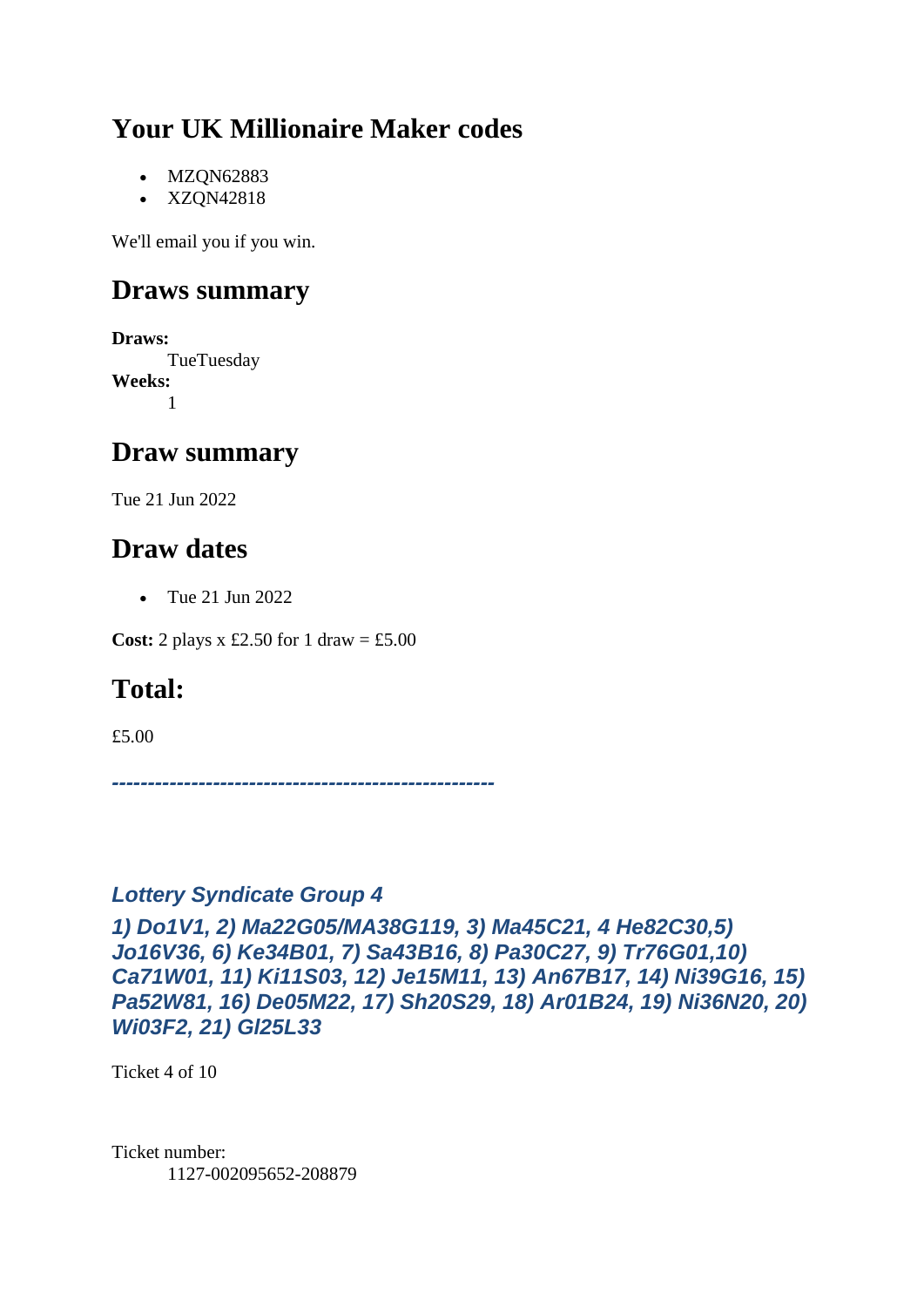Purchase date and time:

Sat 18 Jun 2022 at 7:04

#### • **Your numbers**

- Lucky Stars
- A
- o 18 o 19 o 38 o 45 o 48 • o 02 o 08 o Lucky Dip
- B
- $\circ$  02
- o 05
- o 08
- o 19 o 45
- •
- o 02
- o 06
- o Lucky Dip

# **Your UK Millionaire Maker codes**

- MZQN62884
- VZQM40928

We'll email you if you win.

### **Draws summary**

**Draws:**

**TueTuesday Weeks:** 1

## **Draw summary**

Tue 21 Jun 2022

## **Draw dates**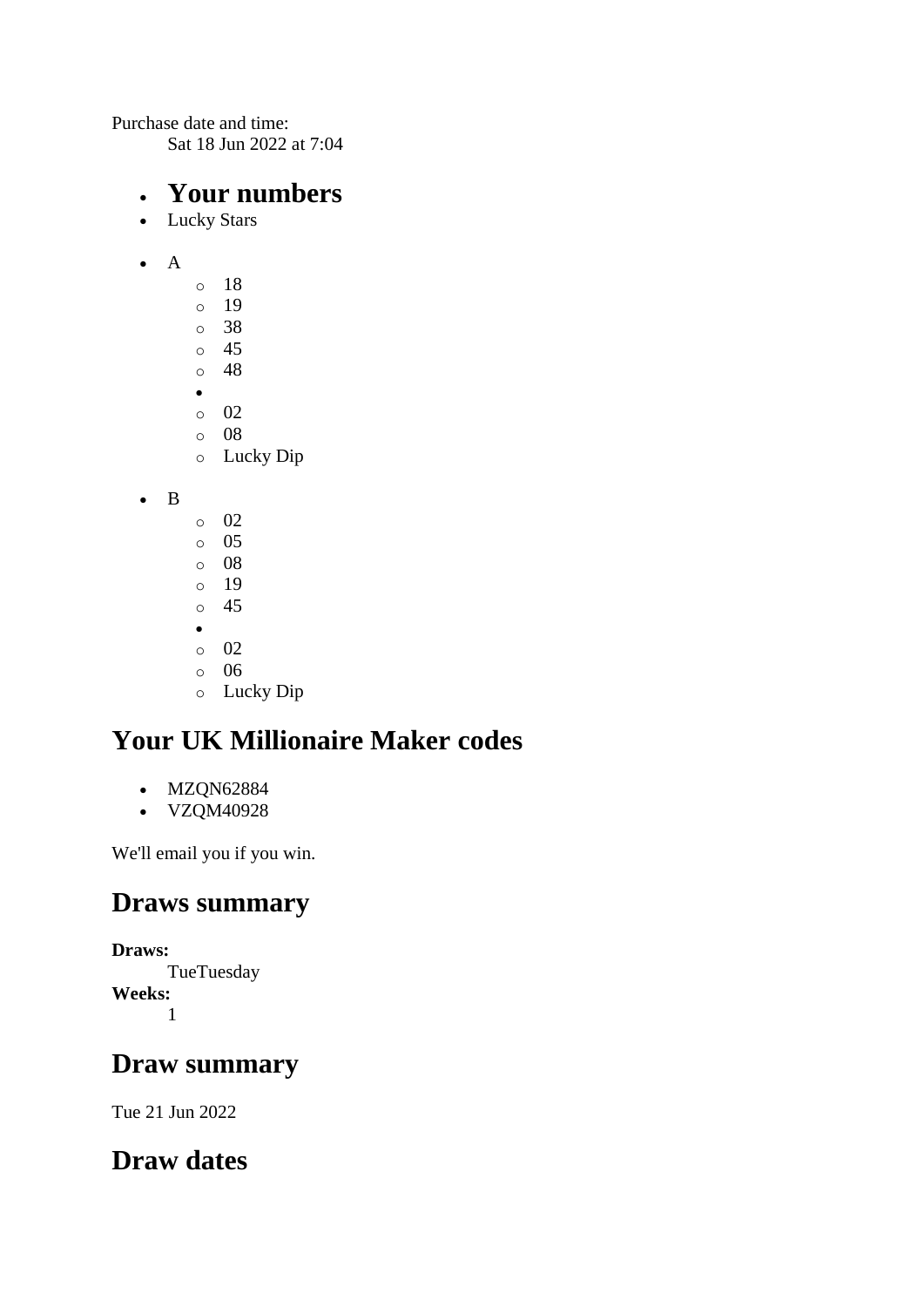• Tue 21 Jun 2022

**Cost:** 2 plays x £2.50 for 1 draw = £5.00

### **Total:**

£5.00

*---------------------------------------------------*

#### *Lottery Syndicate Group 5*

#### *1) Do1V1, 2) Ma22G05/MA38G119, 3) Pa30C27, 4) He82C30,5) Wi03F2,6) Ke34B01, 7) Sa43B16, 8) Ow76B04, 9) Me91M02,10) Ca71W01, 11) Ki11S03, 12) Je15M11, 13) Pa52W81, 14) Ni39G16, 15) Ri28L30, 16) Pe64G41, 17) Sh20S29, 18) Ma45C21, 19) Ni36N20, 20) BA09K03Basat, 21) Gl25L33*

Ticket 5 of 10

Ticket number: 1127-052334116-209579 Purchase date and time: Sat 18 Jun 2022 at 7:04

- Lucky Stars
- A
- o 02
- o 04
- o 12
- o 32
- o 41
- •
- $\circ$  02 o 09
- o Lucky Dip
- B
- o 05 o 29 o 35
- 
- o 38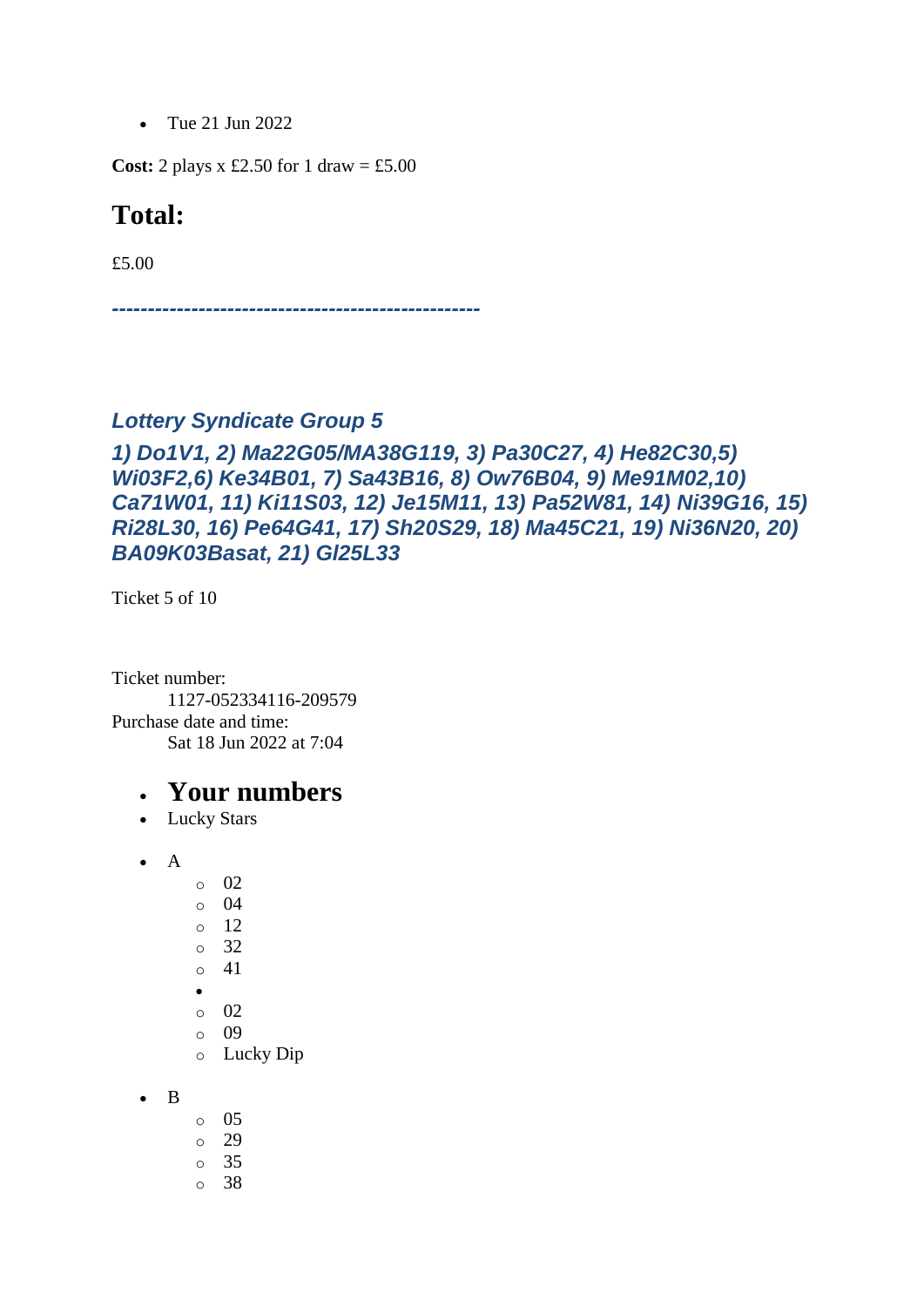o 41 • o 07  $\circ$  10 o Lucky Dip

# **Your UK Millionaire Maker codes**

- MZON62885
- XZQN42820

We'll email you if you win.

### **Draws summary**

**Draws: TueTuesday Weeks:** 1

## **Draw summary**

Tue 21 Jun 2022

### **Draw dates**

• Tue 21 Jun 2022

**Cost:** 2 plays x £2.50 for 1 draw = £5.00

## **Total:**

£5.00

*-----------------------------------------------------*

#### *Lottery Syndicate Group 6*

*1) Ro26C28, 2) RO98H60, 3) Sh37P01, 4) Do12P04,5) Do1V1,6) No15L30, 7) Sa43B16, 8) BA09K03Basat, 9) To23S12 (TGS),10) Da27R40, 11) Pe64G41, 12) Ma98A17, 13) Ow76B04, 14) Wi22M02, 15) Da10N11Norcup , 16) PH30B19, 17) Ca71W01, 18) Ma94N21, 19) Jo16V36, 20) Sa65C13, 21) Wi03F2*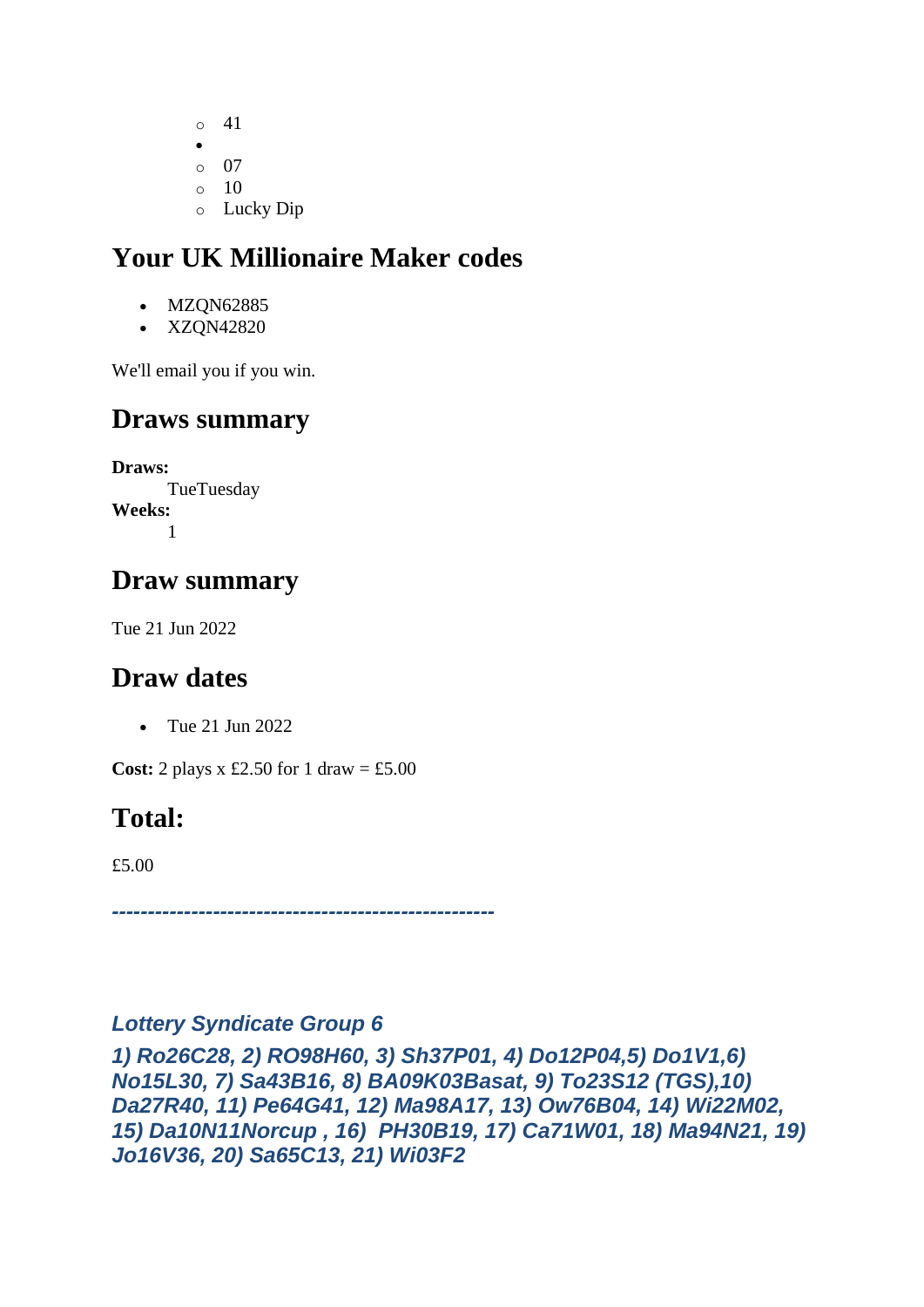Ticket 6 of 10

Ticket number: 1127-006289956-201679 Purchase date and time: Sat 18 Jun 2022 at 7:04

### • **Your numbers**

- Lucky Stars
- A
- o 02
- o 25
- o 31
- o 38 o 41
- •
- o 01
- o 06
- o Lucky Dip
- B
- o 03
- o 04
- o 24
- o 37
- o 50
- •
- o 08 o 11
- 
- o Lucky Dip

# **Your UK Millionaire Maker codes**

- MZQN62886
- **VZQM40930**

We'll email you if you win.

### **Draws summary**

**Draws: TueTuesday Weeks:** 1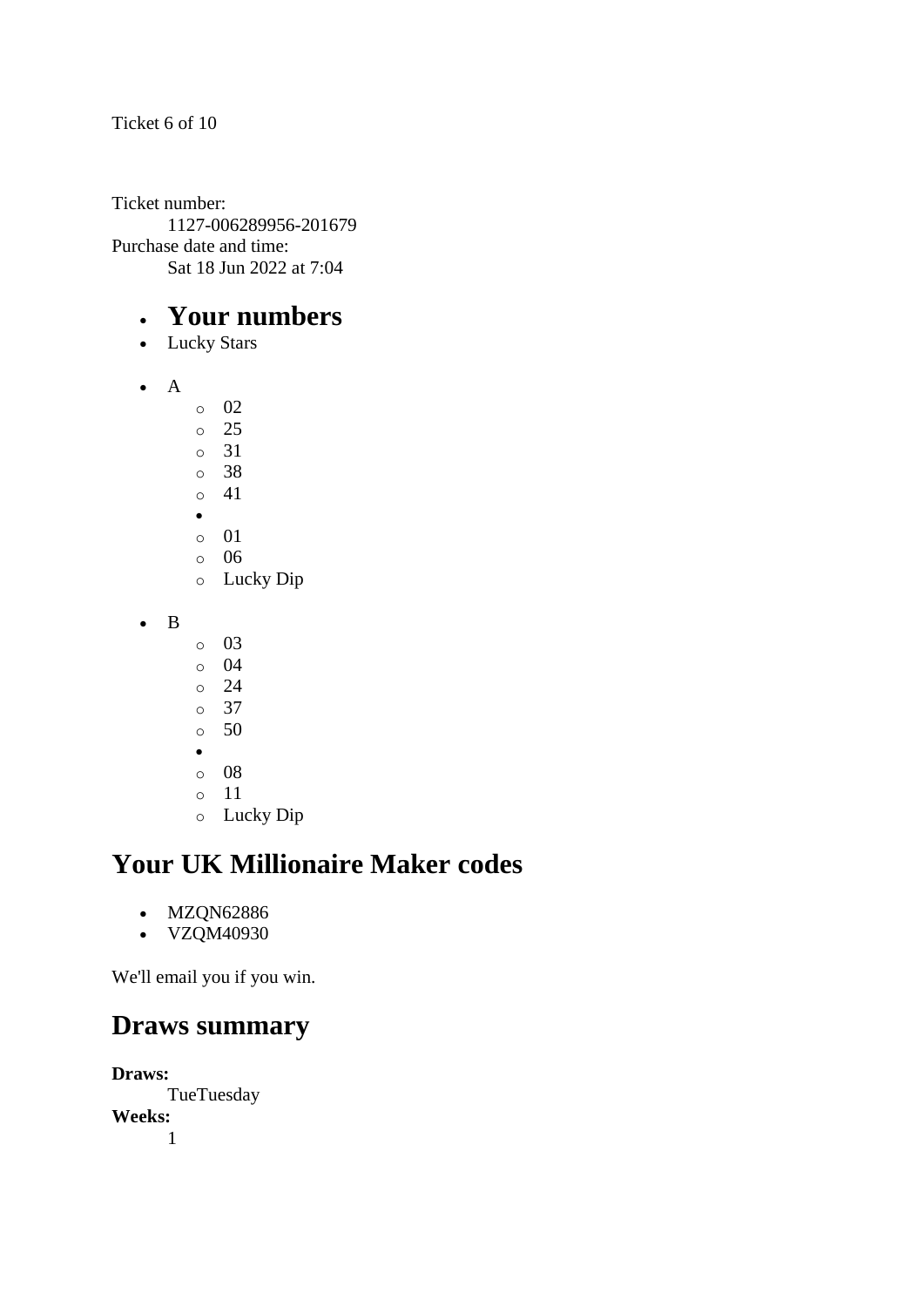### **Draw summary**

Tue 21 Jun 2022

### **Draw dates**

• Tue 21 Jun 2022

**Cost:** 2 plays x £2.50 for 1 draw = £5.00

### **Total:**

£5.00

*-----------------------------------------------------*

#### *Lottery Syndicate Group 7*

*1) Ro26C28, 2) Jo54V2, 3) Sh37P01, 4) Ma98A17,5) Ju06M25, 6) Mi02L17, 7) Sa43B16, 8) Ch94O10, 9) To23S12 (TGS),10) Da27R40, 11) An76D15, 12) Pe64G41, 13) RO98H60, 14) Wi22M02, 15) Do12P04, 16) PH30B19, 17) Si12G05 , 18) Je58M18, 19) La66B40, 20) Sa65C13, 21) Be11V1*

Ticket 7 of 10

Ticket number: 1127-032495136-206679 Purchase date and time: Sat 18 Jun 2022 at 7:04

- Lucky Stars
- A
	- o 09 o 14 o 18 o 19  $\circ$  42 • o 10 o 11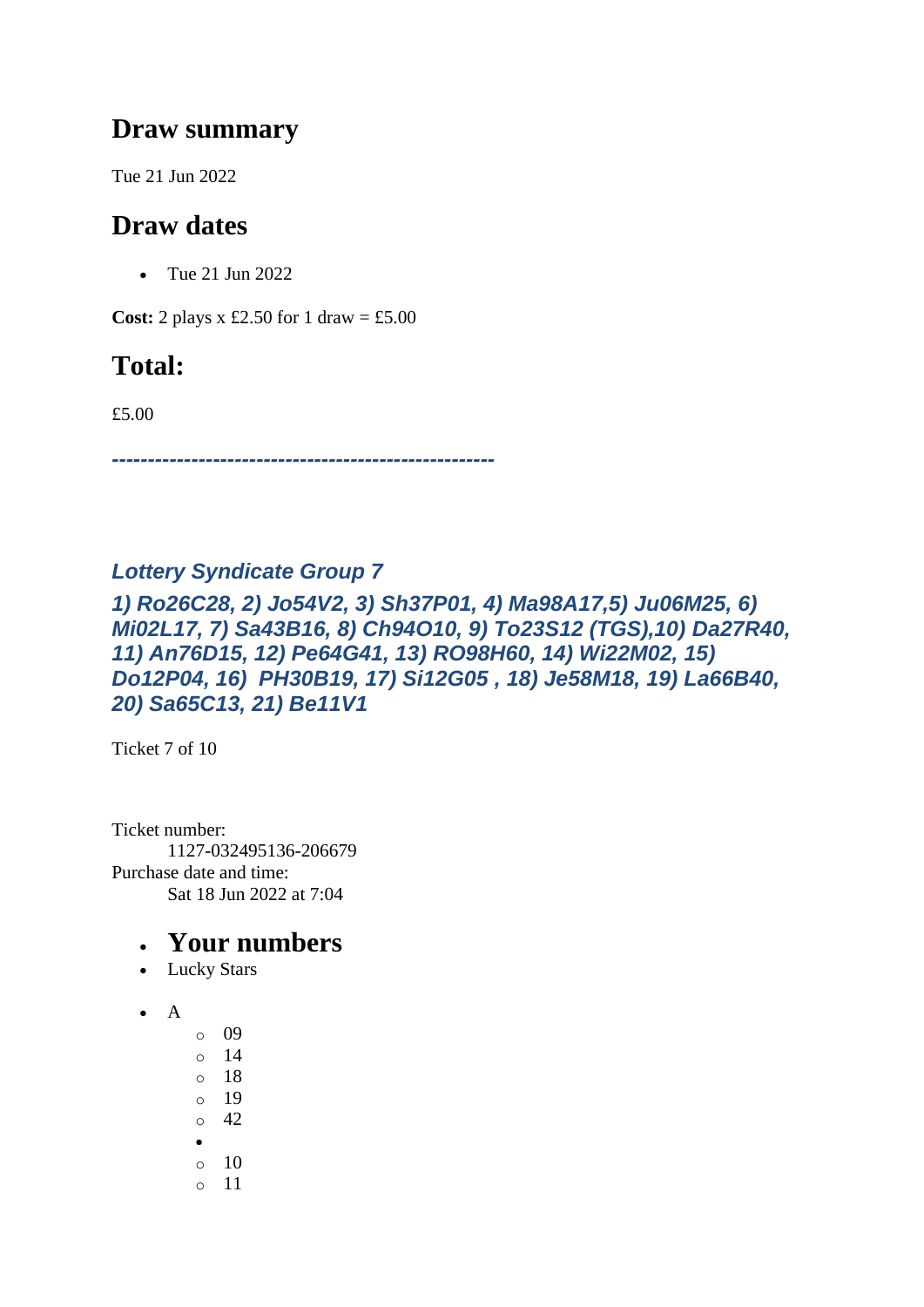- o Lucky Dip
- B
	- o 09
	- $\circ$  10
	- $\circ$  23 o 33
	- $\circ$  40
	- •
	- o 03
	- $\circ$  04
	- o Lucky Dip

- TZQP02424
- TZQP02425

We'll email you if you win.

# **Draws summary**

**Draws:** TueTuesday **Weeks:** 1

# **Draw summary**

Tue 21 Jun 2022

# **Draw dates**

• Tue 21 Jun 2022

**Cost:** 2 plays x £2.50 for 1 draw = £5.00

# **Total:**

£5.00

*-----------------------------------------------------*

#### *Lottery Syndicate Group 8*

```
1) Ro26C28, 2) Ch94O10, 3) Sh37P01, 4) St81P02,5) Ad34Y2, 6) 
Si12G05 , 7) Sa43B16, 8) Ma52A71, 9) To23S12 (TGS),10) Da27R40, 
11) An76D15, 12) TH94L16, 13) Ri28L30, 14) Wi22M02, 15)
```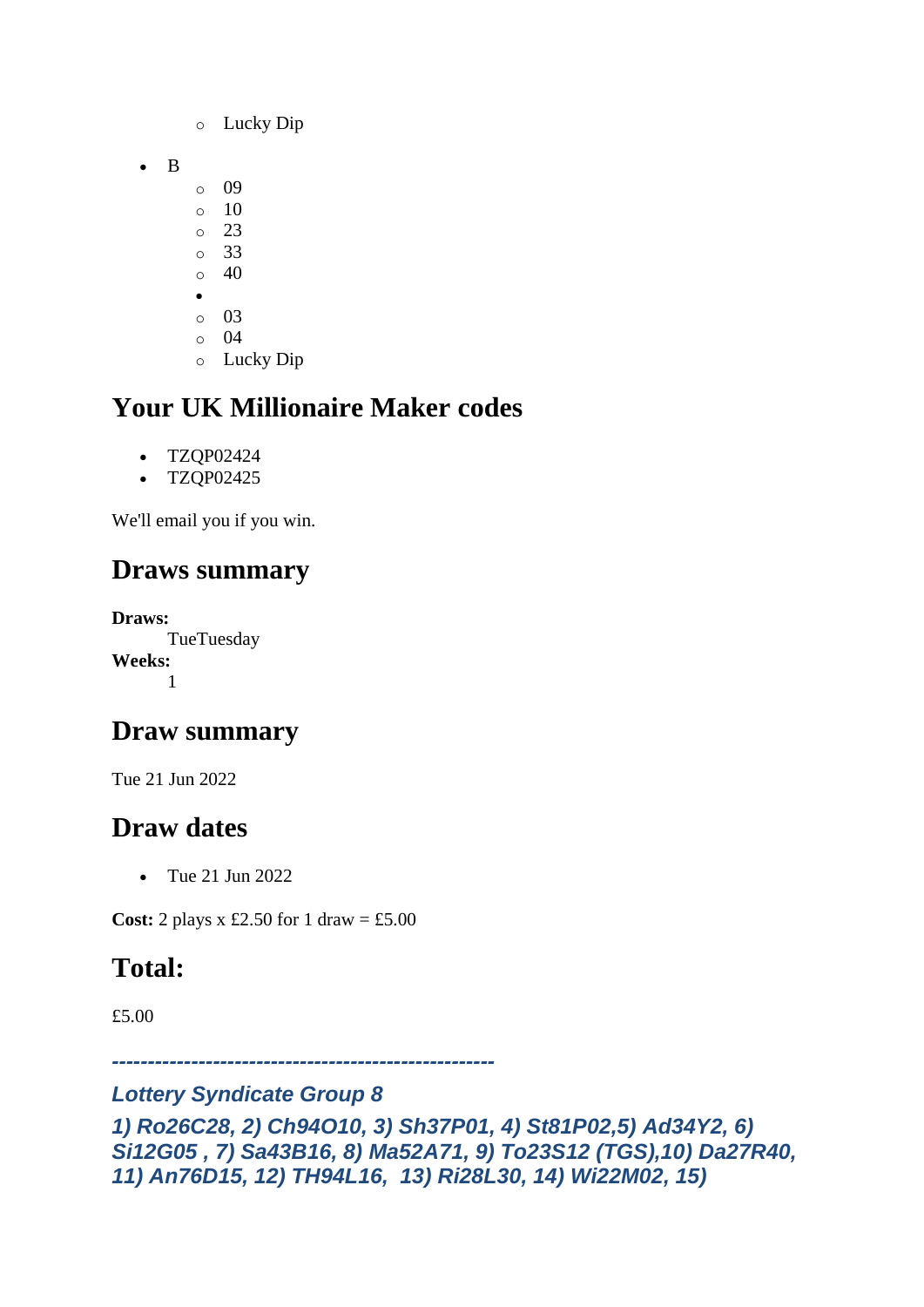#### *Pa52W81, 16) PH30B19, 17) Pe64G41, 18) Je58M18, 19) La66B40, 20) Sa65C13, 21) RO98H60*

Ticket 8 of 10

Ticket number: 1127-036938277-209279 Purchase date and time: Sat 18 Jun 2022 at 7:04

#### • **Your numbers**

- Lucky Stars
- A
- o 06  $\circ$  10  $\circ$  20 o 21 o 33 • o 04  $\circ$  10 o Lucky Dip
- B
- o 01
- o 04
- o 08
- $\circ$  10
- o 33 •
- o 04
- o 08
- o Lucky Dip

### **Your UK Millionaire Maker codes**

- TZQP02427
- MZQN62888

We'll email you if you win.

### **Draws summary**

**Draws:**

**TueTuesday**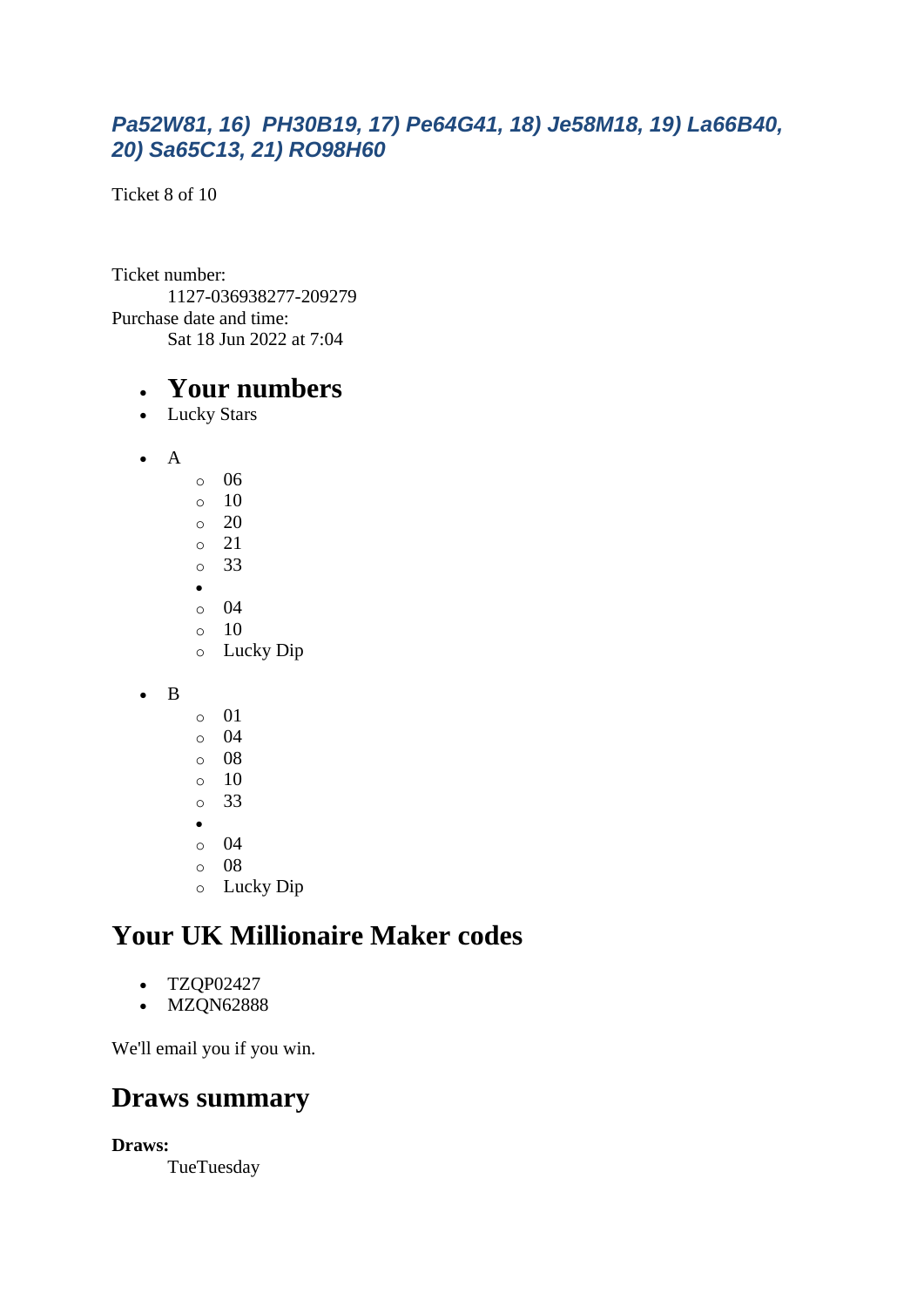**Weeks:** 1

### **Draw summary**

Tue 21 Jun 2022

### **Draw dates**

• Tue 21 Jun 2022

**Cost:** 2 plays x £2.50 for 1 draw = £5.00

### **Total:**

£5.00

*-----------------------------------------------------*

#### *Lottery Syndicate Group 9*

#### *1) Ro26C28, 2) Ch94O10, 3) Sh37P01, 4) Da10N11Norcup, 5) RO98H60, 6) No15L30, 7) Sa43B16, 8) Do1V1, 9) To23S12 (TGS),10) Da27R40, 11) Co09G02, 12) Ed15H21, 13) CE76J05, 14) Wi22M02, 15) Ra95K11, 16) PH30B19, 17) Jo54V2, 18) Je58M18, 19) La66B40, 20) Sa65C13, 21) Jo64A34*

Ticket 9 of 10

Ticket number: 1127-058953249-205179 Purchase date and time: Sat 18 Jun 2022 at 7:04

- Lucky Stars
- $\bullet$  A
	- o 07
	- o 19
	- o 26
	- o 39
	- o 43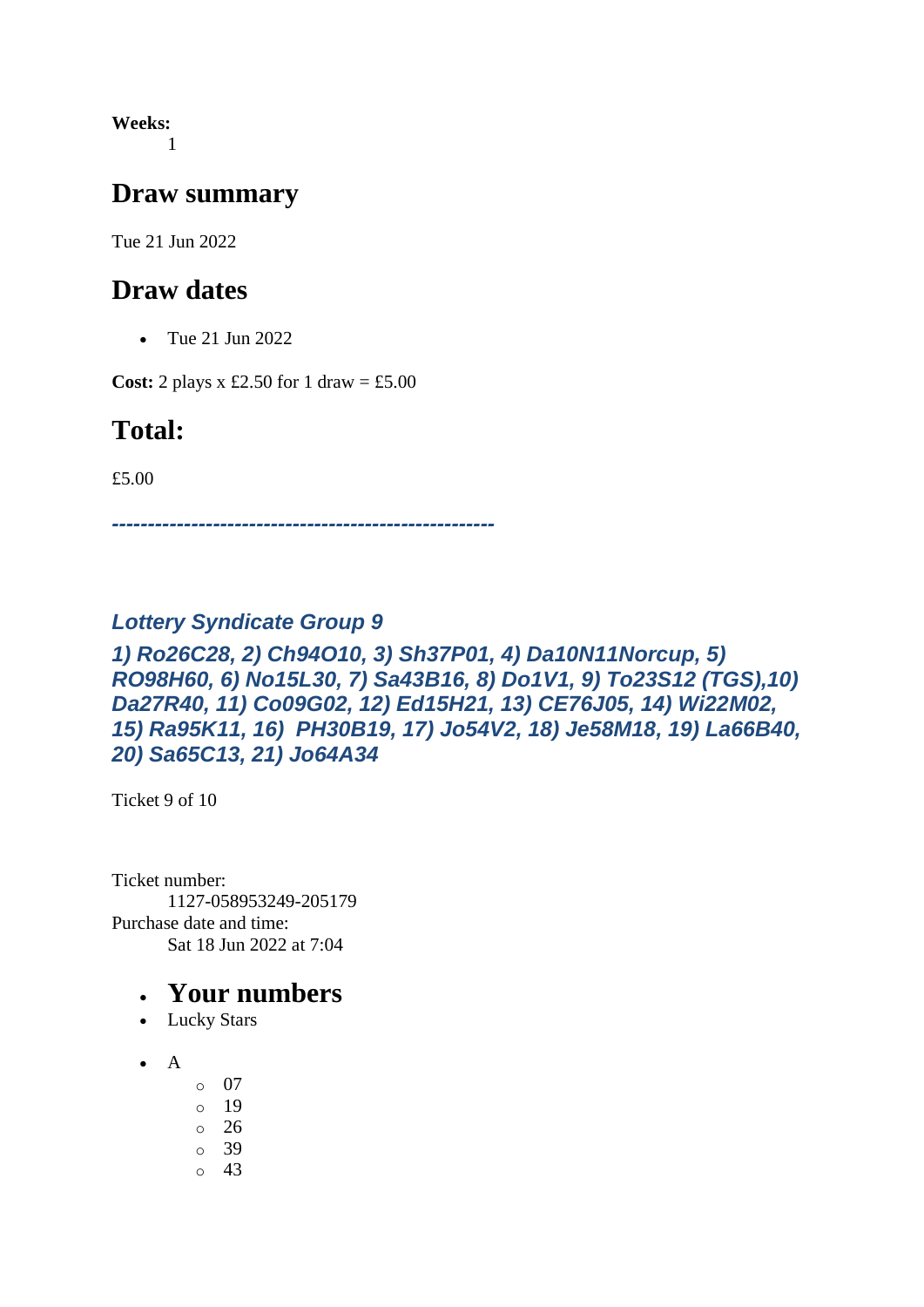|   | $\circ$<br>$\circ$<br>$\circ$ | 10<br>12<br>Lucky Dip |
|---|-------------------------------|-----------------------|
| B |                               |                       |
|   | O                             | 24                    |
|   | $\circ$                       | 31                    |
|   | $\circ$                       | 35                    |
|   | $\circ$                       | 45                    |
|   | $\circ$                       | 47                    |
|   | $\bullet$                     |                       |
|   | O                             | 09                    |
|   | $\circ$                       | 11                    |
|   | $\circ$                       | Lucky Dip             |

- XZQN42823
- TZQP02428

We'll email you if you win.

### **Draws summary**

**Draws: TueTuesday Weeks:** 1

### **Draw summary**

Tue 21 Jun 2022

### **Draw dates**

• Tue 21 Jun 2022

**Cost:** 2 plays x £2.50 for 1 draw = £5.00

### **Total:**

£5.00

*-----------------------------------------------------*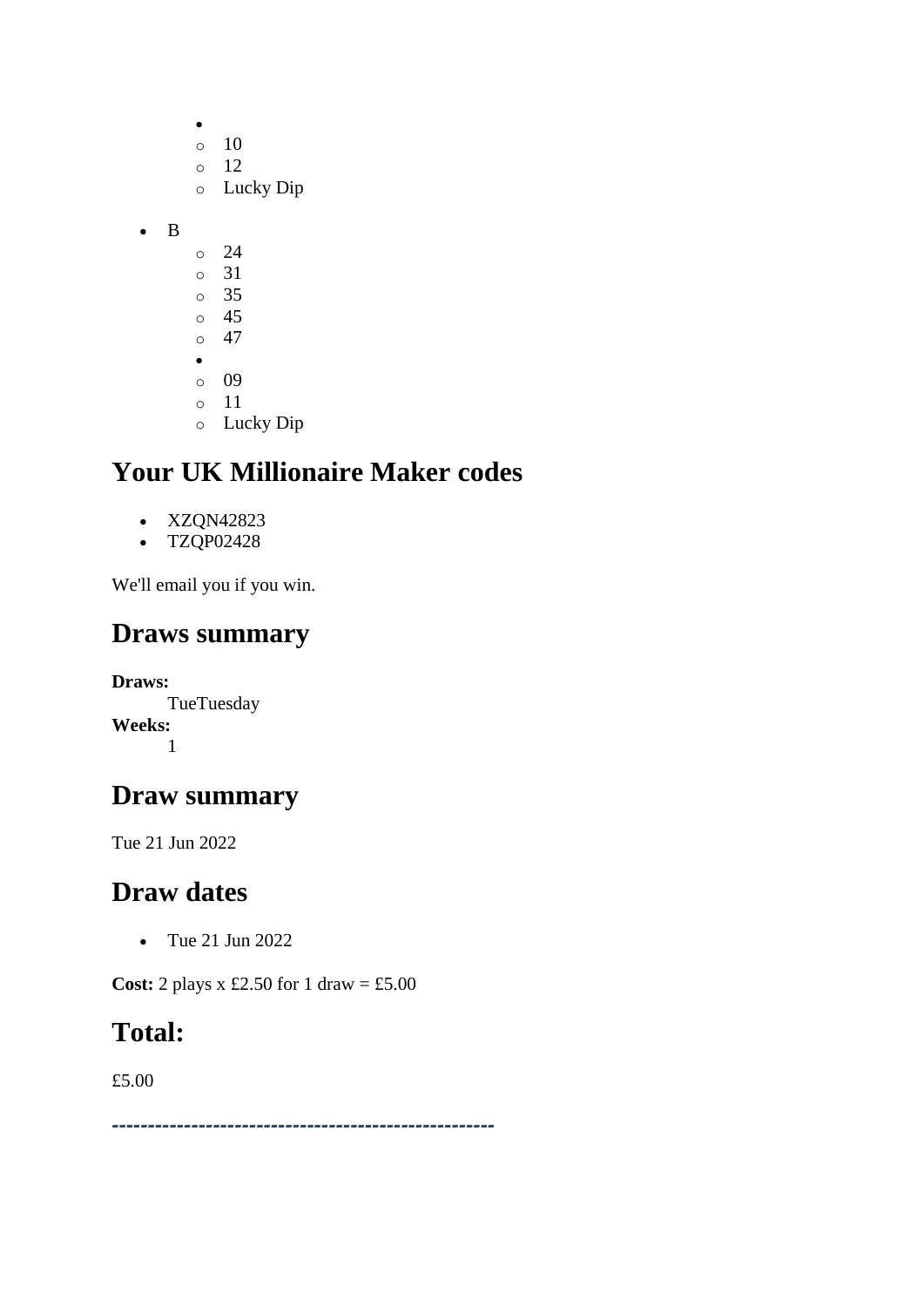#### *Lottery Syndicate Group 10*

#### *1) Ro26C28, 2) Ch94O10, 3) Sh37P01, 4) Ma98A17,5) Be11V1, 6) Ad34Y2, 7) Sa43B16, 8) Ma56S01, 9) To23S12 (TGS),10) Da27R40, 11) Lo82S20, 12) Da04G06, 13) RO98H60, 14) Wi22M02, 15) St07S04, 16) PH30B19, 17) Ni07M01, 18) Je58M18, 19) Ra95K11, 20) Sa65C13, 21) De47C03*

Ticket 10 of 10

Ticket number: 1127-041132581-202079 Purchase date and time: Sat 18 Jun 2022 at 7:04

#### • **Your numbers**

- Lucky Stars
- A
- $\circ$  27
- o 33
- o 41
- $\circ$  42 o 49
- •
- o 03
- $\circ$  05
- o Lucky Dip
- B
- o 04
- $\circ$  10
- o 14
- o 24
- o 39
- •
- $\circ$  02
- o 09
- o Lucky Dip

### **Your UK Millionaire Maker codes**

- ZZQM85488
- XZQN42824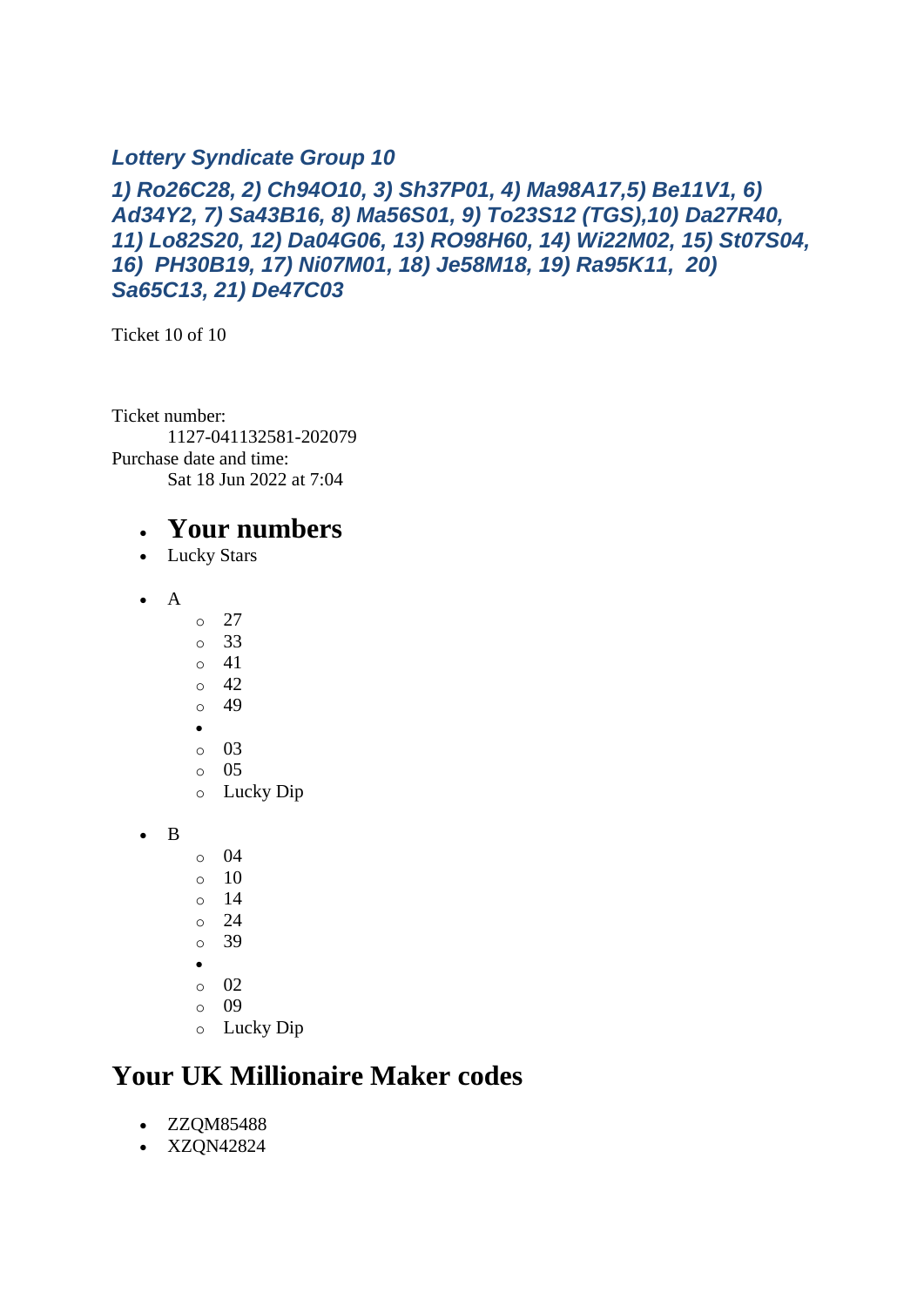We'll email you if you win.

### **Draws summary**

**Draws:** TueTuesday **Weeks:** 1

# **Draw summary**

Tue 21 Jun 2022

## **Draw dates**

• Tue 21 Jun 2022

**Cost:** 2 plays x £2.50 for 1 draw = £5.00

# **Total:**

£5.0

# *Lottery Syndicate Group 11*

*-----------------------------------------------------*

*1) Ni07M01, 2) Te51W21, 3) Jo16V36, 4) Te19B30,5) Ma98A17,6) Fl57W09, 7) Be31D04, 8) Br28M07, 9) Sh37P01, 10) Ly92M15, 11) Ro30C06, 12) Go30A21, 13) Al30F18, 14) Ad34Y2, 15) Ma06H02, 16) Ma06M32, 17) Je58M18, 18) De05M22, 19) Ly77D26, 20) Jo64A34 21) FR30E17*

Ticket 1 of 10

Ticket number: 1127-036851493-209679 Purchase date and time: Sat 18 Jun 2022 at 7:05

### • **Your numbers**

• Lucky Stars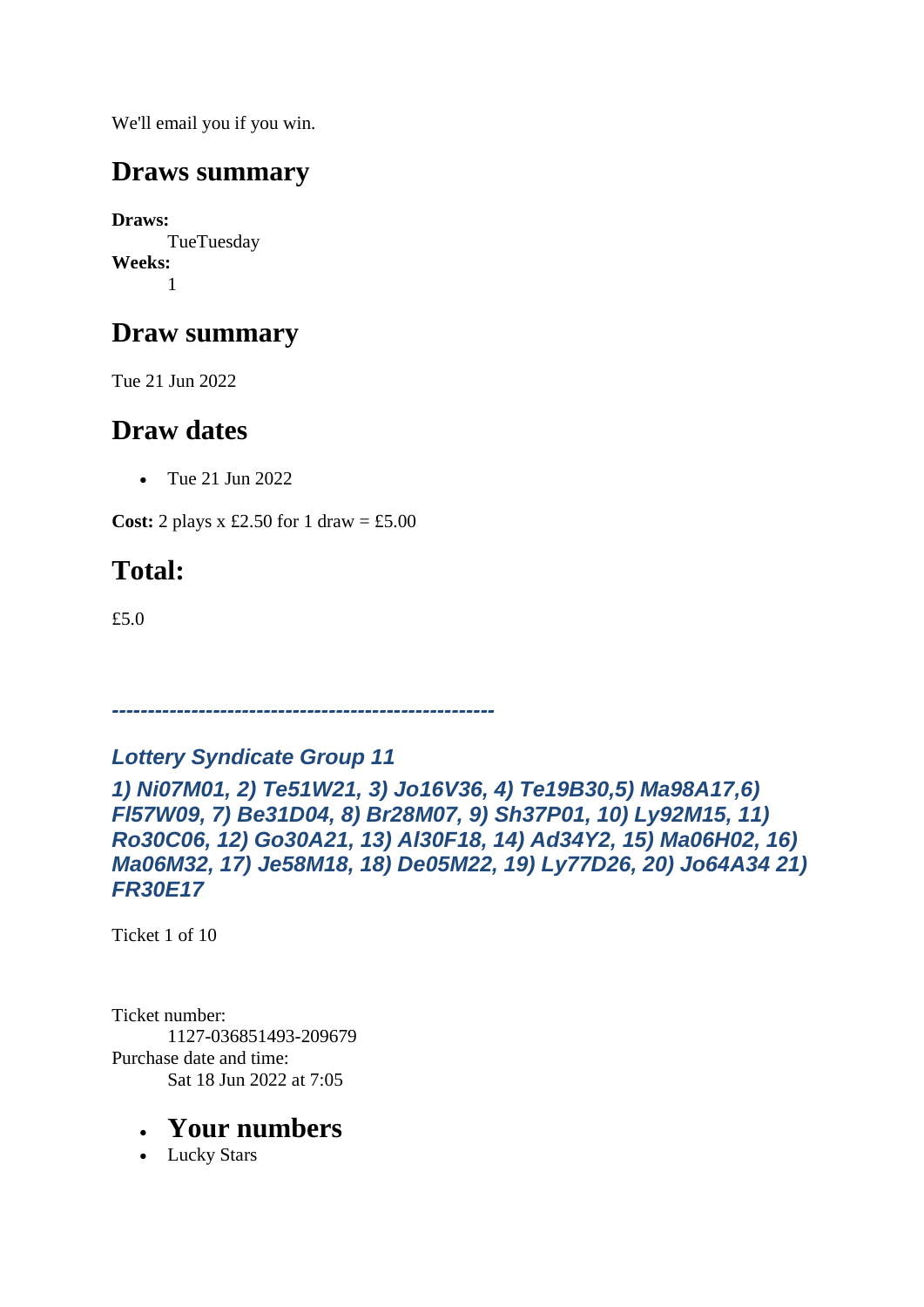- A
	- o 23
		- o 28
		- $\circ$  30
		- o 41 o 46
		- •
		- o 01
		- o 10
		- o Lucky Dip
- B
- o 12 o 23 o 41 o 43 o 49 • o 02 o 07
- o Lucky Dip

- HZQQ72573
- VZQM41034

We'll email you if you win.

# **Draws summary**

**Draws: TueTuesday Weeks:** 1

## **Draw summary**

Tue 21 Jun 2022

# **Draw dates**

• Tue 21 Jun 2022

**Cost:** 2 plays x £2.50 for 1 draw = £5.00

# **Total:**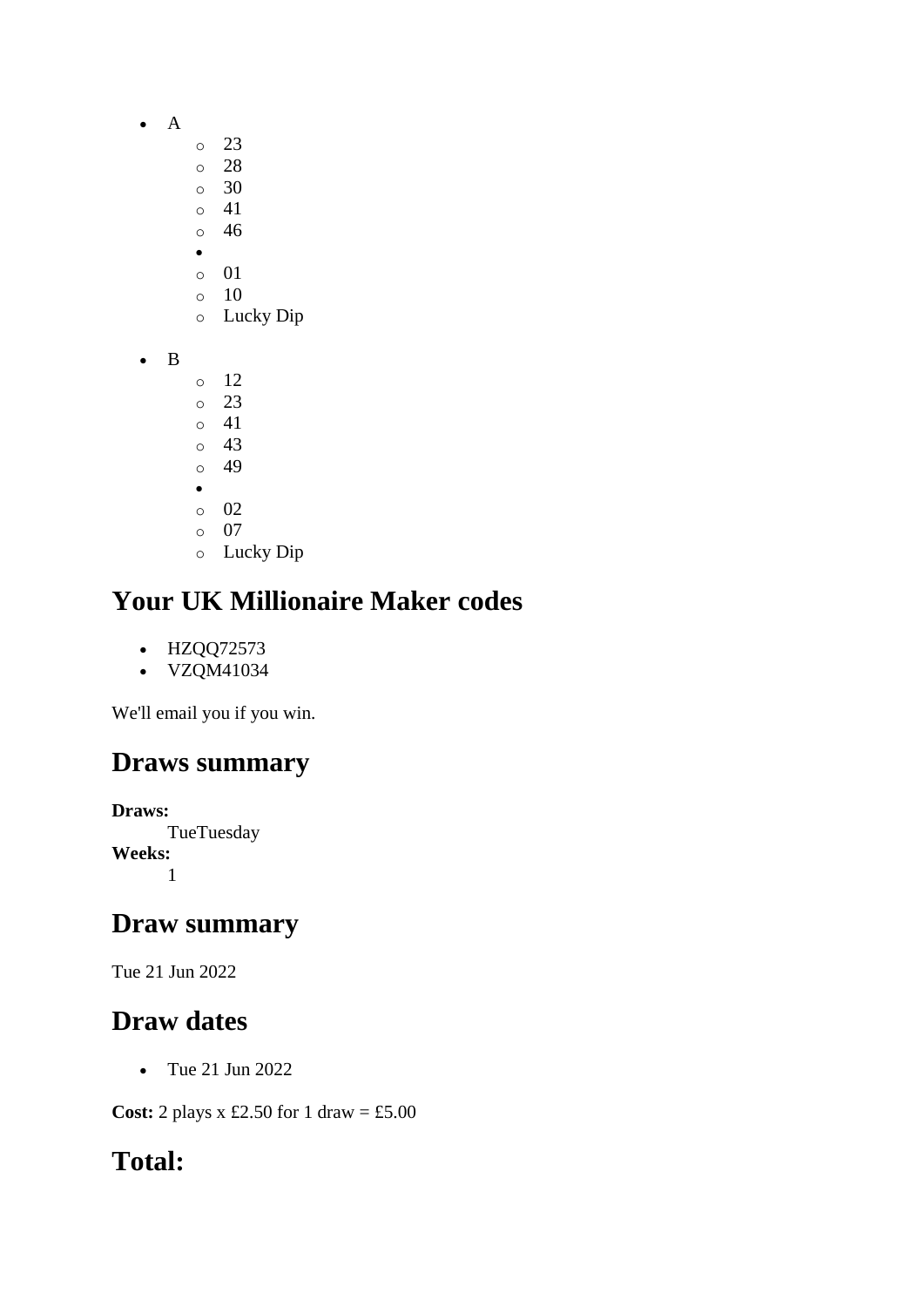*-----------------------------------------------------*

*Lottery Syndicate Group 12*

#### *1) Ro98H60, 2) Te51W21, 3) Fl57W09, 4) Ly92M15,5) Do12P04,6) De05M22, 7) Be31D04, 8) Br28M07, 9) Ly77D26, 10) Pr06H11, 11) Ro30C06, 12) Go30A21, 13) Al30F18, 14) Jo54V2, 15) Be11V1, 16) Ma80B01, 17) Rh06T24, 18) Ma06H02, 19) Ni07M01, 20) Jo64A34 21) AL01C21*

Ticket 2 of 10

Ticket number: 1127-053633829-206579 Purchase date and time: Sat 18 Jun 2022 at 7:05

- Lucky Stars
- $\bullet$  A
- o 04
- $\circ$  10
- $\circ$  24
- o 25
- o 29
- •
- o 02
- o 04 o Lucky Dip
- B
- o 04
- o 06
- o 13
- o 26
- o 41
- •
- o 05 o 08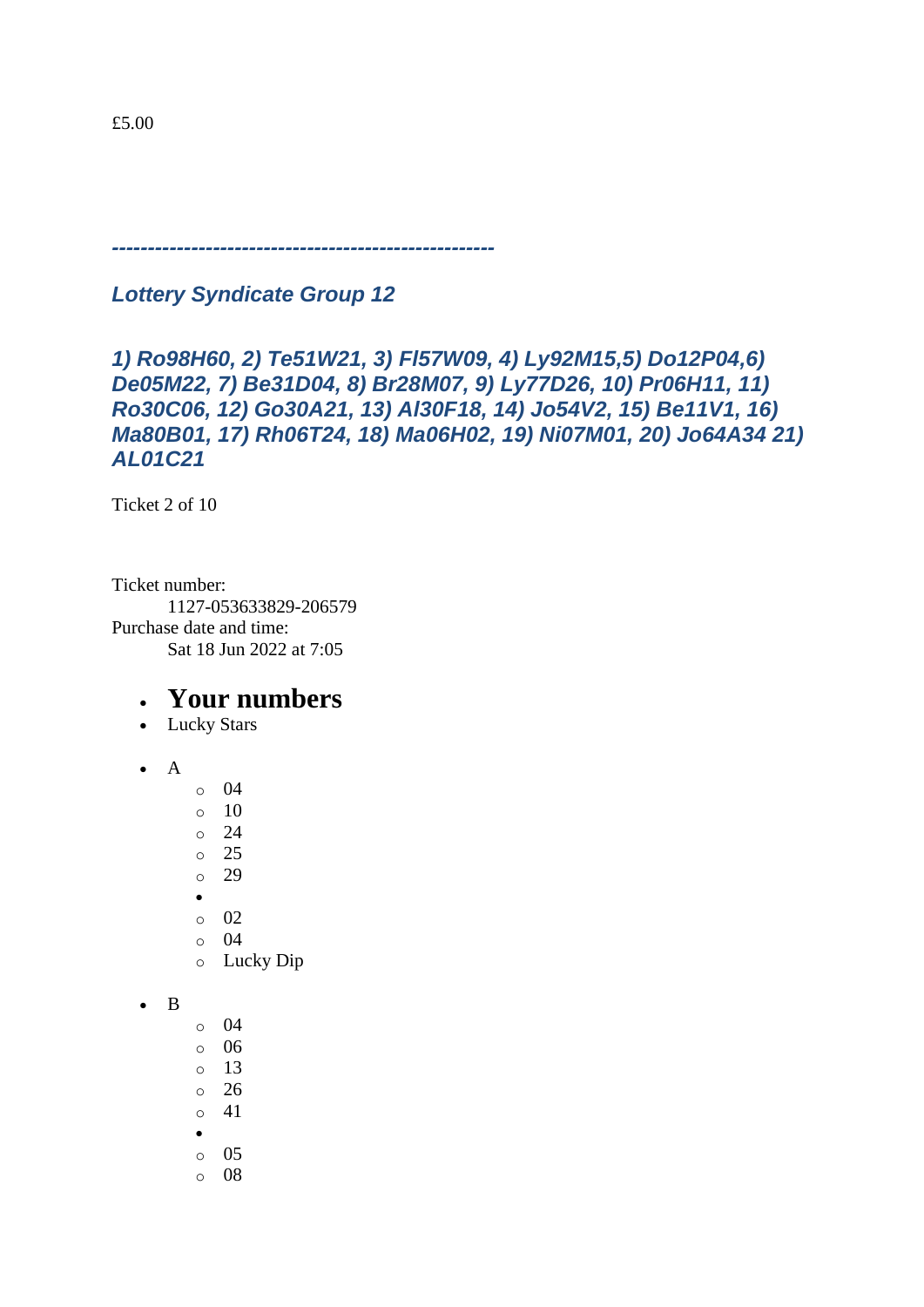o Lucky Dip

# **Your UK Millionaire Maker codes**

- MZQN62982
- ZZQM85581

We'll email you if you win.

### **Draws summary**

**Draws: TueTuesday Weeks:** 1

### **Draw summary**

Tue 21 Jun 2022

### **Draw dates**

• Tue 21 Jun 2022

**Cost:** 2 plays x £2.50 for 1 draw = £5.00

### **Total:**

£5.00

*-----------------------------------------------------*

#### *Lottery Syndicate Group 13*

*1) AL01C21, 2) Te51W21, 3) Fl57W09, 4) Ly77D26,5) Ma06M32, 6) Ni07M01, 7) Be31D04, 8) Br28M07, 9) An78T01,10) Rh06T24, 11) Ro30C06, 12) Go30A21, 13) Al30F18, 14) Ro98H60, 15) Ad34Y2, 16) Ma80B01, 17) Ja77J10, 18) Be11V1, 19) Ly92M15, 20) De05M22, 21) Se32M12*

Ticket 3 of 10

Ticket number: 1127-041045797-202479 Purchase date and time: Sat 18 Jun 2022 at 7:05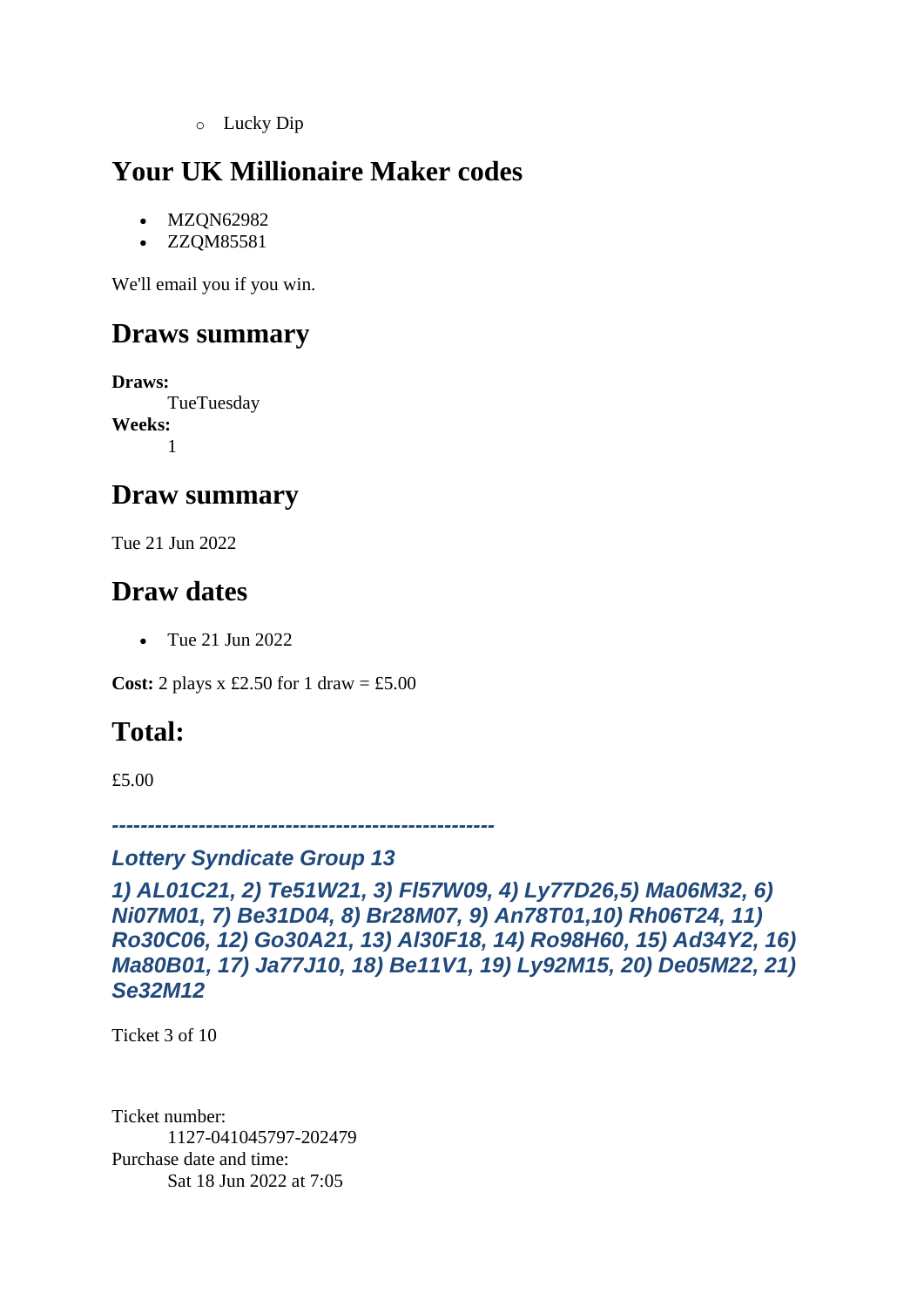### • **Your numbers**

- Lucky Stars
- A
- o 03
- o 13
- o 15
- o 26 o 28
- •
- o 03
- o 06
- o Lucky Dip

• B

- o 01 o 02 o 10 o 11 o 28 •
- o 01
- o 12
- o Lucky Dip

# **Your UK Millionaire Maker codes**

- VZQM41036
- JZQN44262

We'll email you if you win.

# **Draws summary**

**Draws: TueTuesday Weeks:** 1

## **Draw summary**

Tue 21 Jun 2022

# **Draw dates**

• Tue 21 Jun 2022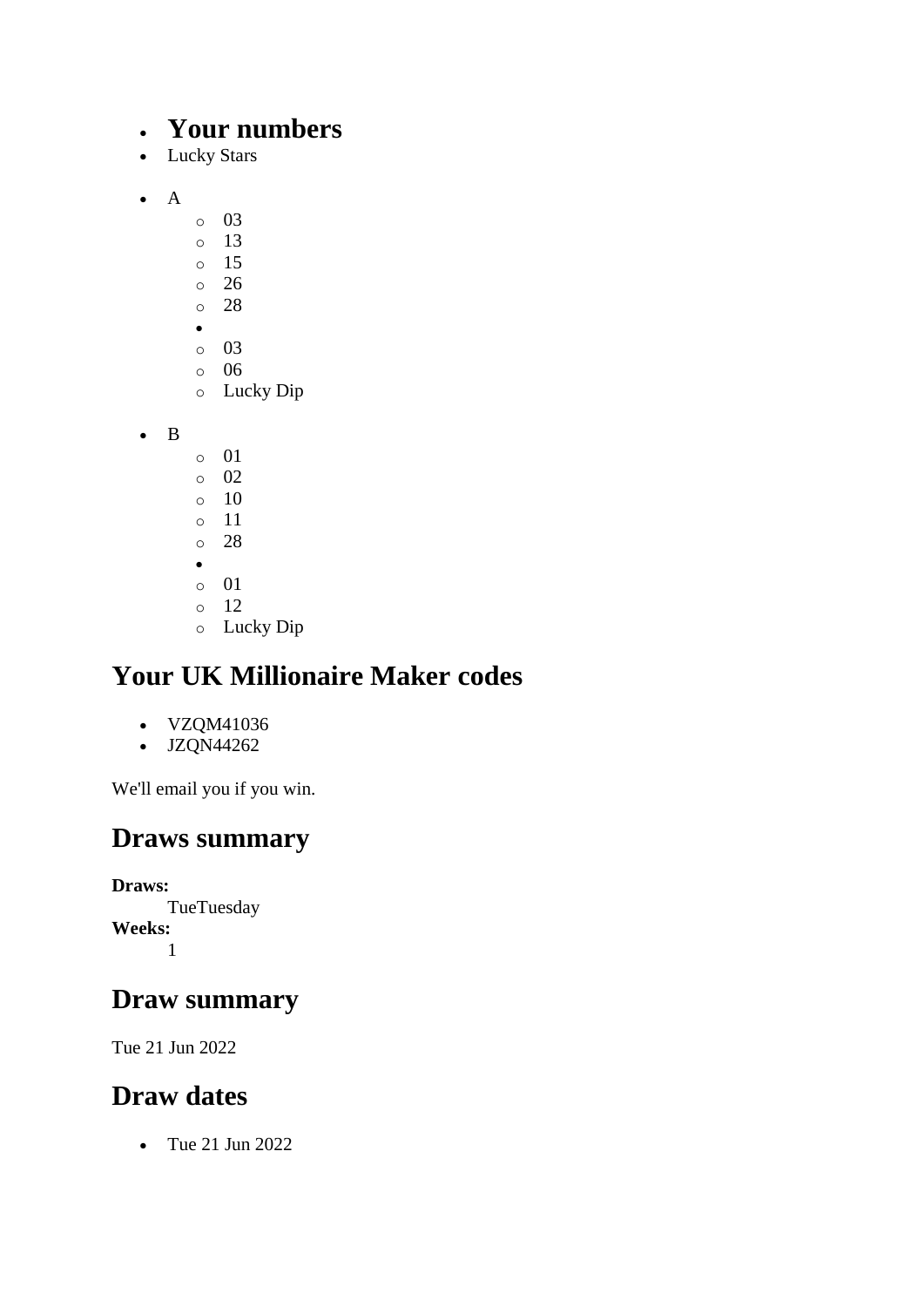**Cost:** 2 plays x £2.50 for 1 draw = £5.00

# **Total:**

£5.00

*-----------------------------------------------------*

#### *Lottery Syndicate Group 14*

*1) Jo16V36, 2) Te51W21, 3) La66B40 , 4) Ly92M15,5) De05M22,6) Ja77J10 , 7) Be31D04, 8) Br28M07, 9) Ma06M32,10) Ly77D26, 11) Ro30C06, 12) Go30A21, 13) Al30F18, 14) Ro98H60, 15) Ni07M01, 16) Lo82S20, 17) Be55G77, 18) Be11V1, 19) Fl57W09, 20) Jo64A34, 21) Ja98D72*

Ticket 4 of 10

Ticket number: 1127-011408928-204379 Purchase date and time: Sat 18 Jun 2022 at 7:05

- Lucky Stars
- A
- o 05 o 23 o 35
- o 40 o 47
- 
- •
- o 01 o 09
- o Lucky Dip

```
• B
```
- o 26
- o 29
- o 30 o 33
- $\circ$  47
- •
- o 04
- o 08
- o Lucky Dip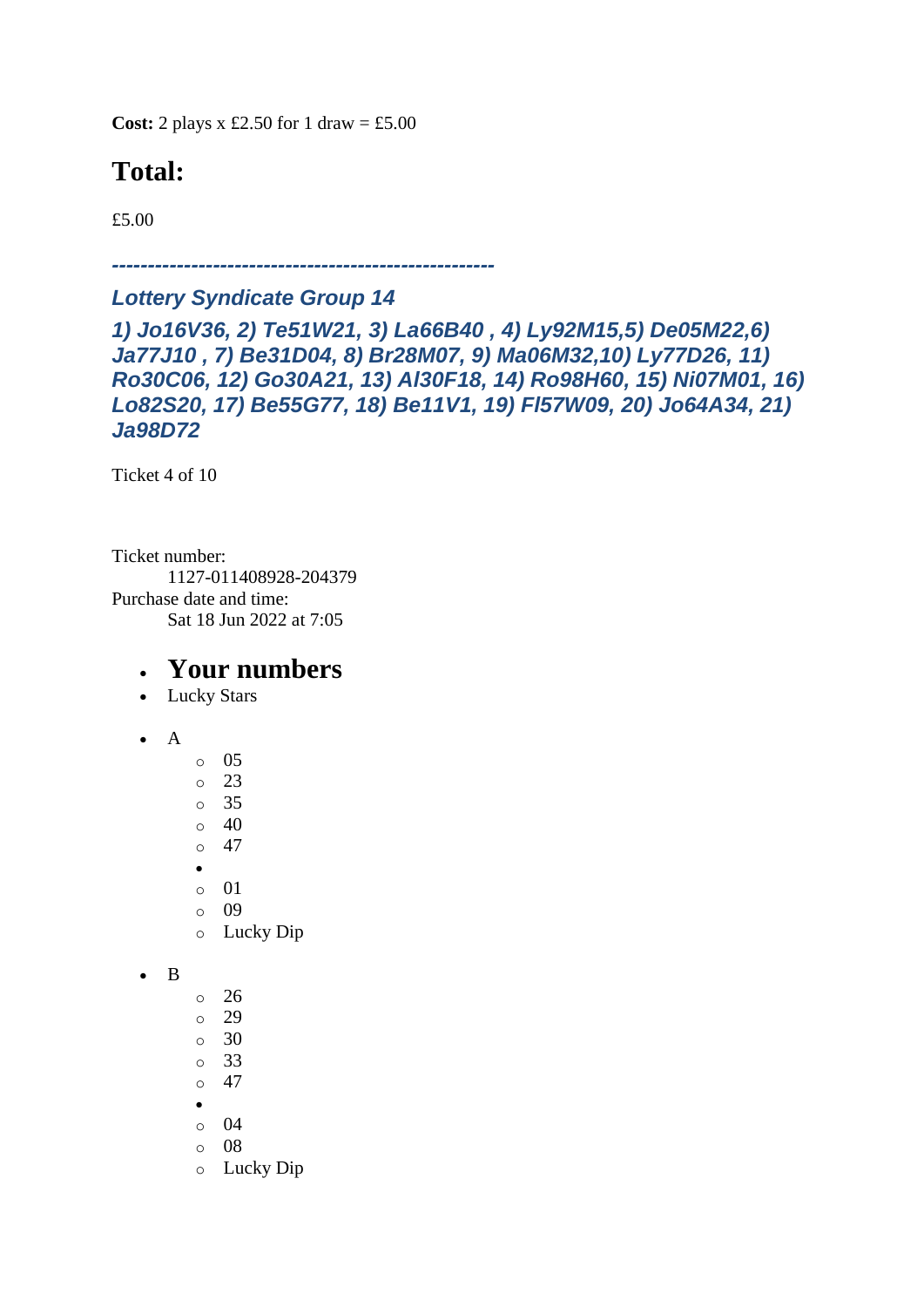- XZQN42938
- HZQQ72579

We'll email you if you win.

## **Draws summary**

**Draws:** TueTuesday **Weeks:** 1

## **Draw summary**

Tue 21 Jun 2022

## **Draw dates**

• Tue 21 Jun 2022

**Cost:** 2 plays x £2.50 for 1 draw = £5.00

# **Total:**

£5.00

*-----------------------------------------------------*

#### *Lottery Syndicate Group 15*

*1) Jo16V36, 2) Te51W21, 3) Jo64A34, 4) Ma06M32,5) De05M22,6) Ja77J10, 7) Be31D04, 8) Br28M07, 9) Be55G77, 10) Rh06T24,11) Ro30C06, 12) Go30A21, 13) Al30F18, 14) Ad34Y2, 15) Ph31W16, 16) Ly92M15, 17) St11L07, 18) Da04G06, 19) Ly77D26, 20) Ja98D72, 21) Vi53J31*

Ticket 5 of 10

Ticket number: 1127-045043232-202379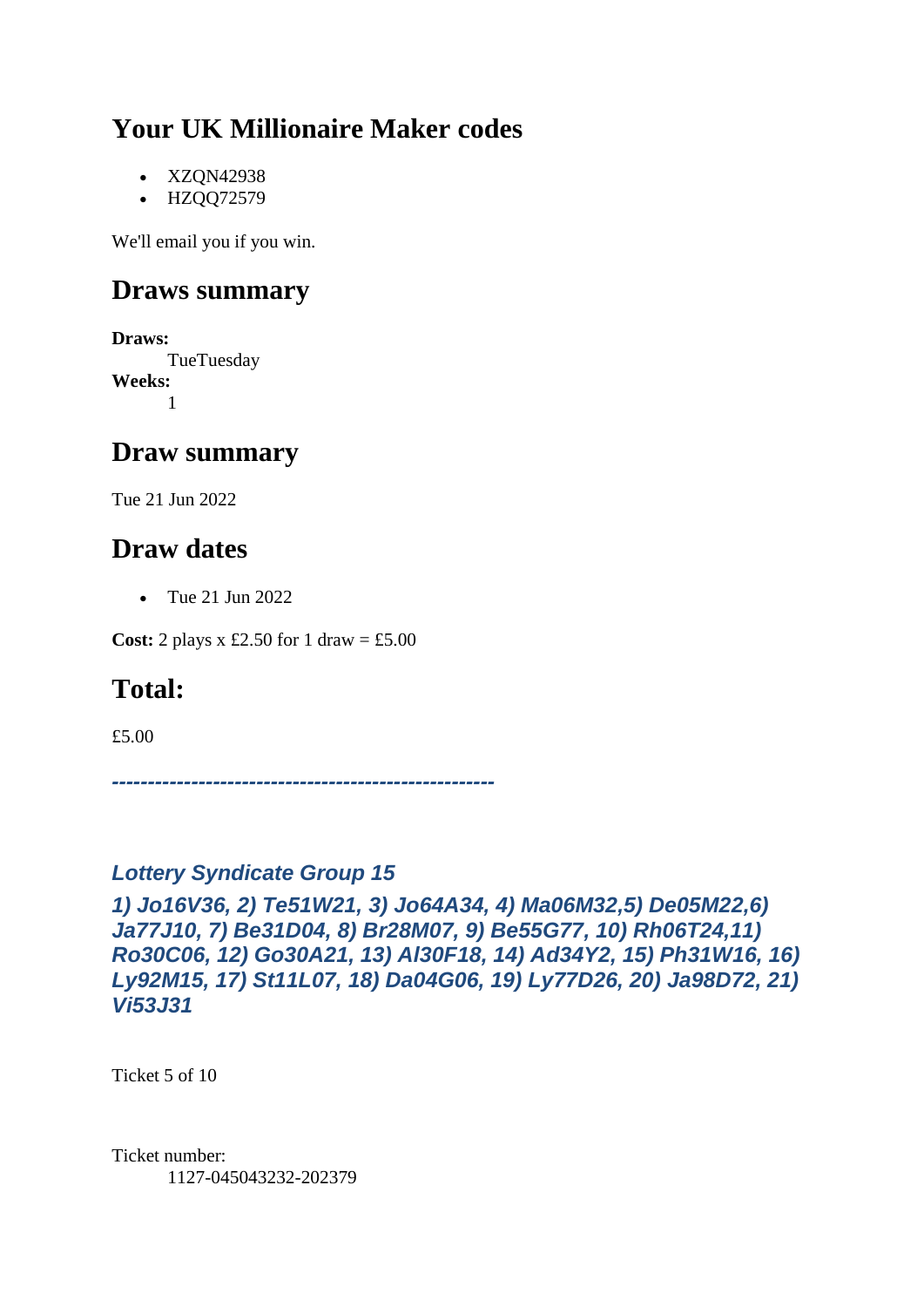Purchase date and time:

Sat 18 Jun 2022 at 7:05

#### • **Your numbers**

- Lucky Stars
- A
- o 01 o 26 o 35  $\circ$  41 o 45 • o 05 o 08 o Lucky Dip
- B
- $\circ$  10
- o 12
- o 16 o 37
- o 46
- •
- o 08
- o 09
- o Lucky Dip

# **Your UK Millionaire Maker codes**

- JZQN44264
- HZQQ72581

We'll email you if you win.

### **Draws summary**

**Draws: TueTuesday** 

**Weeks:** 1

## **Draw summary**

Tue 21 Jun 2022

## **Draw dates**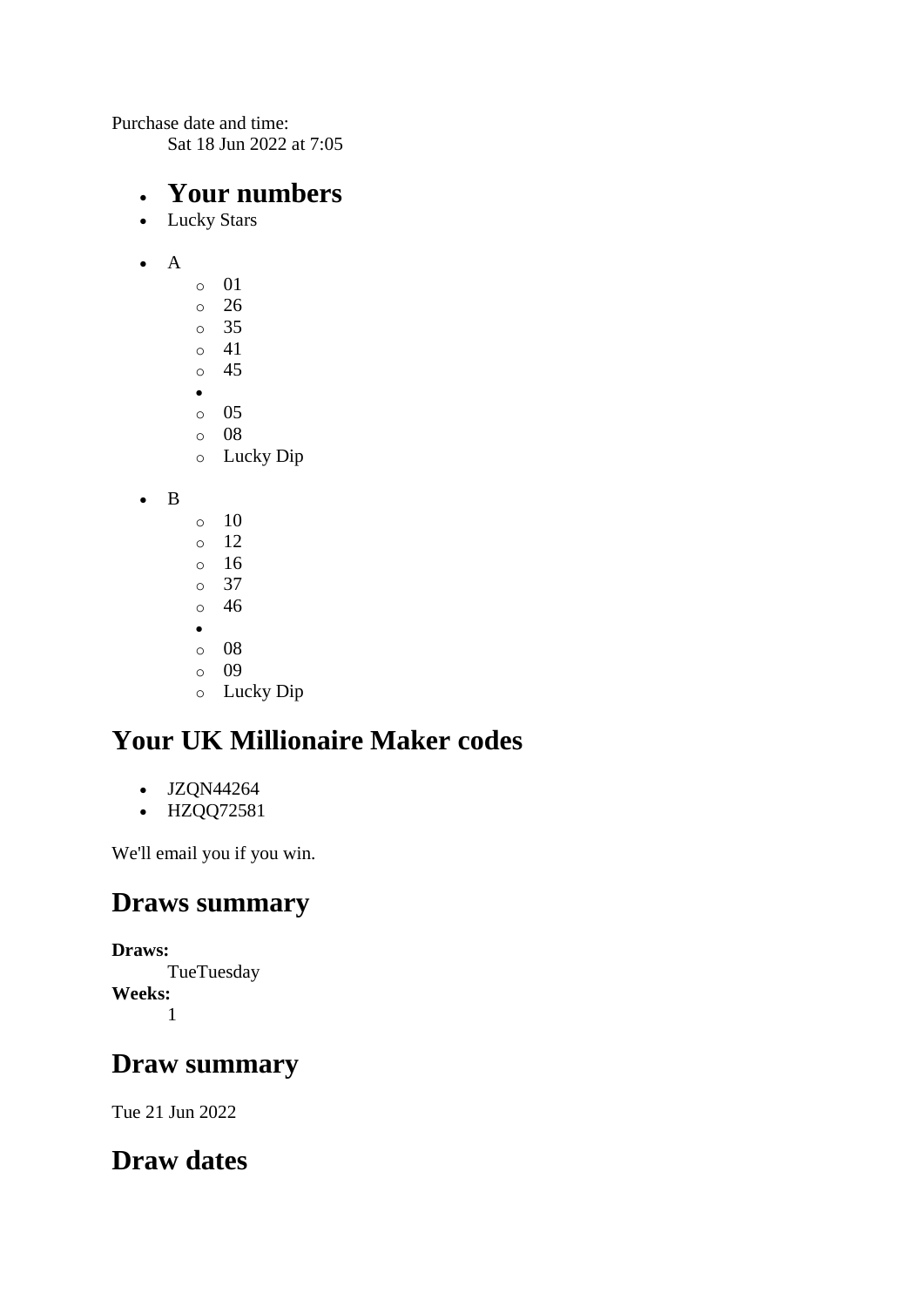• Tue 21 Jun 2022

**Cost:** 2 plays x £2.50 for 1 draw = £5.00

#### **Total:**

£5.00

*-----------------------------------------------------*

#### *Lottery Syndicate Group 16*

*1) Ju86G11, 2) Ne03F12, 3) LE29H09, 4) Ja98D72, 5) Be55G77,6) Vi53J31, 7) Op64C23, 8) Ad34Y2, 9) Ph17C15,10) Ja77J10 , 11) La63A15, 12) DA28P08, 13) An78T01, 14) Mo29O15, 15) Ea21M03, 16) Da09B20, 17) Ra95K11, 18) Al57S13, 19) Jo54V2, 20) Do12P04, 21) St11L07*

Ticket 6 of 10

Ticket number: 1127-061825568-208979 Purchase date and time: Sat 18 Jun 2022 at 7:05

- Lucky Stars
- $\bullet$  A
- o 12 o 14  $\circ$  20 o 25 o 29 • o 04 o 07
- B
- o 04
- o 11  $\circ$  25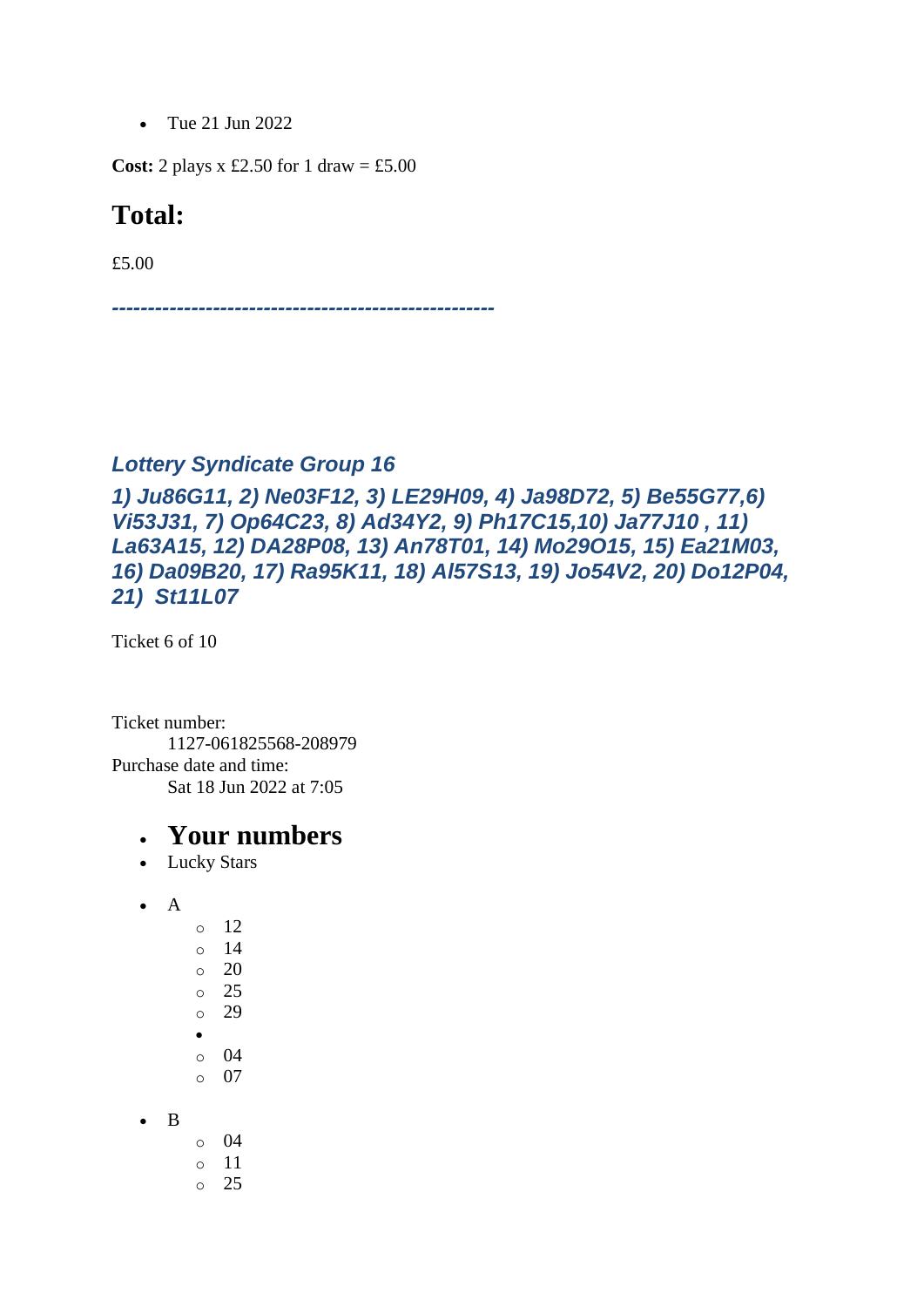o 41 o 44 •  $\circ$  03  $\circ$  05

# **Your UK Millionaire Maker codes**

- JZON44265
- HZQQ72582

We'll email you if you win.

### **Draws summary**

**Draws: TueTuesday Weeks:** 1

### **Draw summary**

Tue 21 Jun 2022

### **Draw dates**

• Tue 21 Jun 2022

**Cost:** 2 plays x £2.50 for 1 draw = £5.00

## **Total:**

£5.00

*-------------------------------------------------------------*

#### *Lottery Syndicate Group 17*

```
1) Vi53J31, 2) -----------------, 3) Jo54V2, 4) Ra95K11, 5) MA88C05 ,6) 
Ju46C20, 7) Ma06M32, 8) Ma03N09, 9) Ph17C15,10) Cs98M2, 11) 
La63A15, 12) Ju86G11, 13) Al57S13, 14) Mo29O15, 15) Ea21M03, 16) 
DA28P08, 17) Sa65C13, 18) Ri28L30, 19) Ja98D72, 20) Ja77J10, 21) 
St11L07
```
Ticket 7 of 10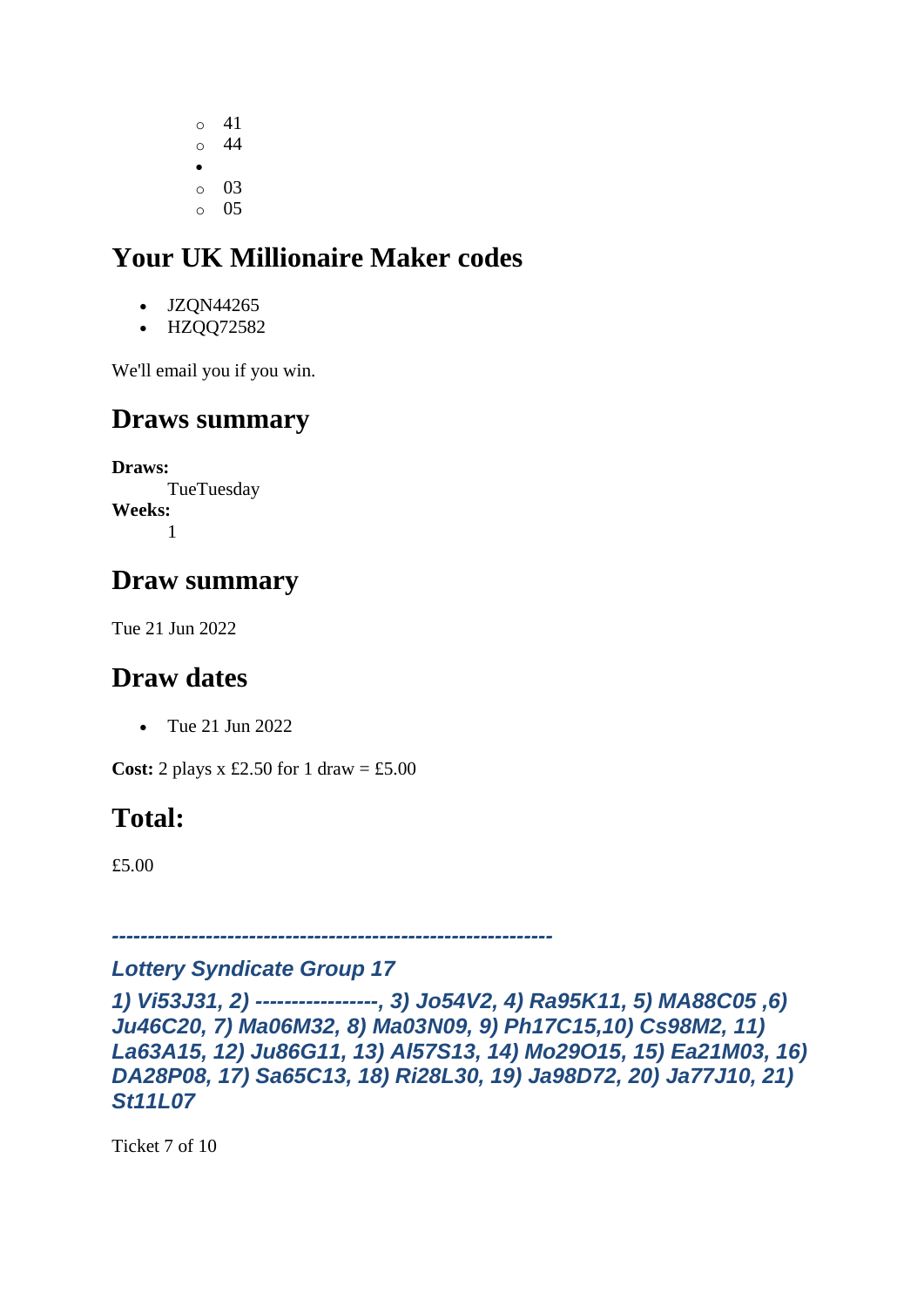Ticket number: 1127-049237536-204879 Purchase date and time: Sat 18 Jun 2022 at 7:05

#### • **Your numbers**

- Lucky Stars
- A

o 16 o 31 o 37 o 45 o 48 • o 02 o 05 • B o 04 o 09

 $\circ$  17 o 18 o 38 • o 03 o 11

# **Your UK Millionaire Maker codes**

- XZQN42940
- MZQN62987

We'll email you if you win.

### **Draws summary**

```
Draws:
      TueTuesday
Weeks:
      1
```
## **Draw summary**

Tue 21 Jun 2022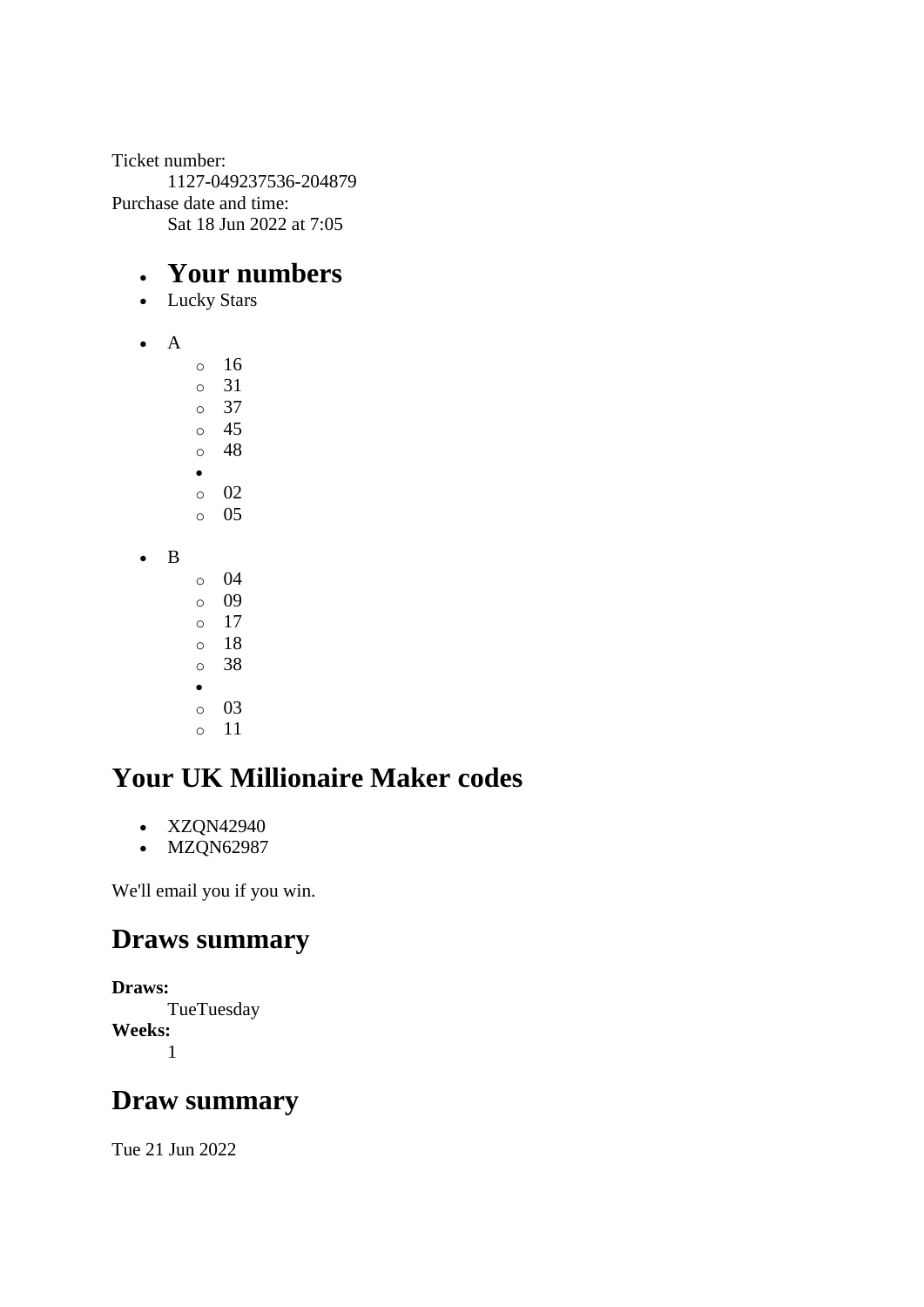### **Draw dates**

• Tue 21 Jun 2022

**Cost:** 2 plays x £2.50 for 1 draw = £5.00

## **Total:**

£5.00

*------------------------------------------------------------*

#### *Lottery Syndicate Group 18*

```
1) La63A15, 2) Da09B20, 3) Wi61F02, 4) Ma8S23,5) Ad34Y2, 6) 
Do12P04, 7) Ju46C20, 8) Al57S13, 9) Ph17C15,10) Ma06H02, 11) 
Ju51G23, 12) Ro52P07, 13) MA88C05, 14) Mo29O15, 15) Ea21M03, 
16) DA28P08, 17) Ra95K11, 18) Ro09C26, 19) Da12S11, 20) Be11V1, 
21) Ju86G11
```
Ticket 8 of 10

Ticket number: 1127-065954336-200679 Purchase date and time: Sat 18 Jun 2022 at 7:05

### • **Your numbers**

• Lucky Stars

 $\bullet$  A

o 06 o 16 o 20 o 27 o 38 • o 04  $\circ$  05

• B o 08  $\circ$  16 o 25 o 31

 $\circ$  42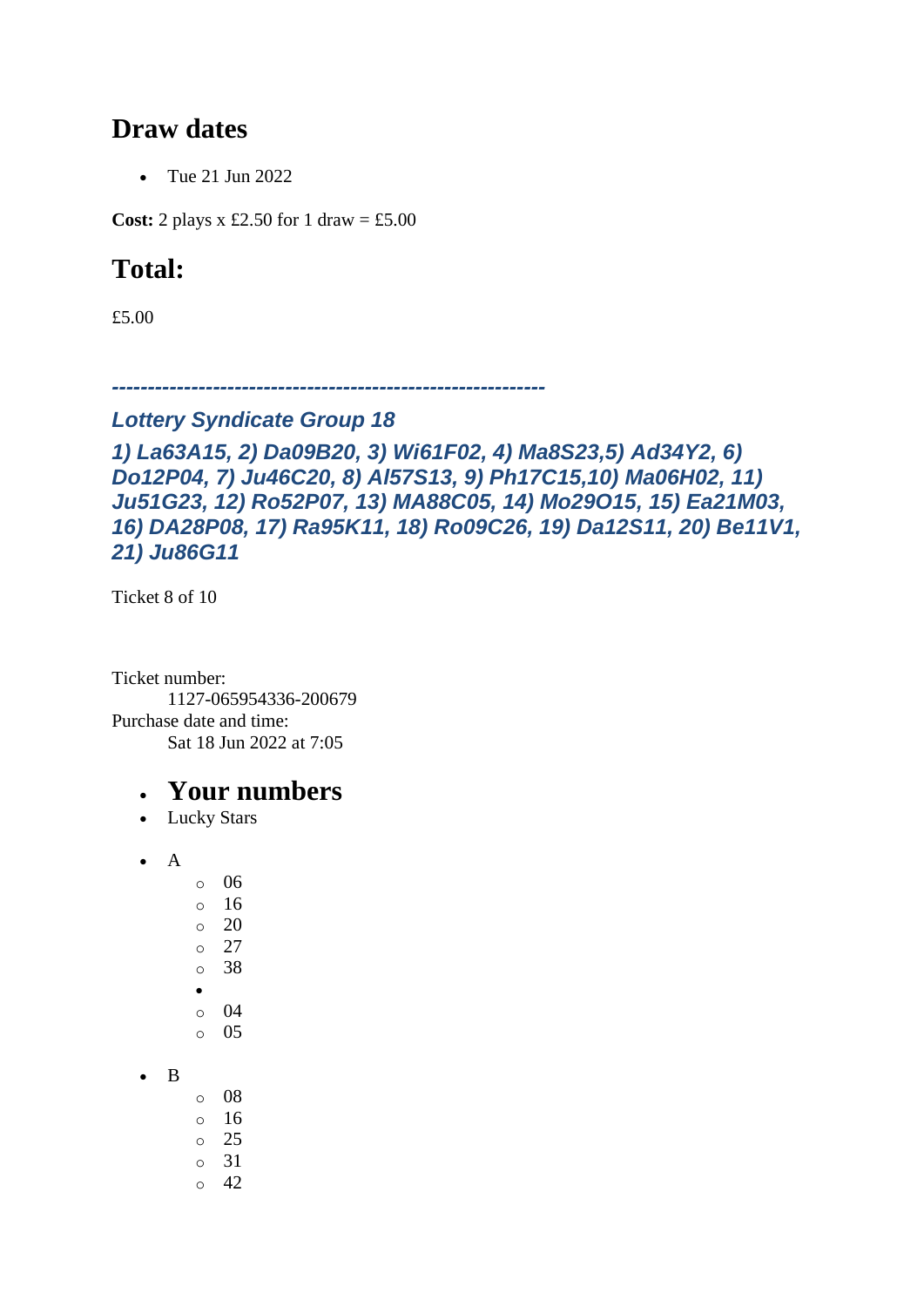• o 03 o 11

## **Your UK Millionaire Maker codes**

- MZQN62988
- XZQN42942

We'll email you if you win.

# **Draws summary**

**Draws:** TueTuesday **Weeks:** 1

# **Draw summary**

Tue 21 Jun 2022

# **Draw dates**

• Tue 21 Jun 2022

**Cost:** 2 plays x £2.50 for 1 draw = £5.00

# **Total:**

£5.00

*---------------------------------------------------------*

#### *Lottery Syndicate Group 19*

*1) Ry98M51, 2) Jo16V36, 3) Wi61F02, 4) Ad34Y2, 5) Ju51G23,6) Ra95K11,7) DA28P08, 8) De87M01, 9) Ja34T15,10) Ch75T16, 11) Ma06H02, 12) St07S04, 13) Ro09C26, 14) Ro52P07, 15) Ph31W16, 16) Mi68H03/MI68H03, 17) La63A15, 18) Ge08D01, 19) Ka10K21, 20Da09B20, 21) Da12S11*

Ticket 9 of 10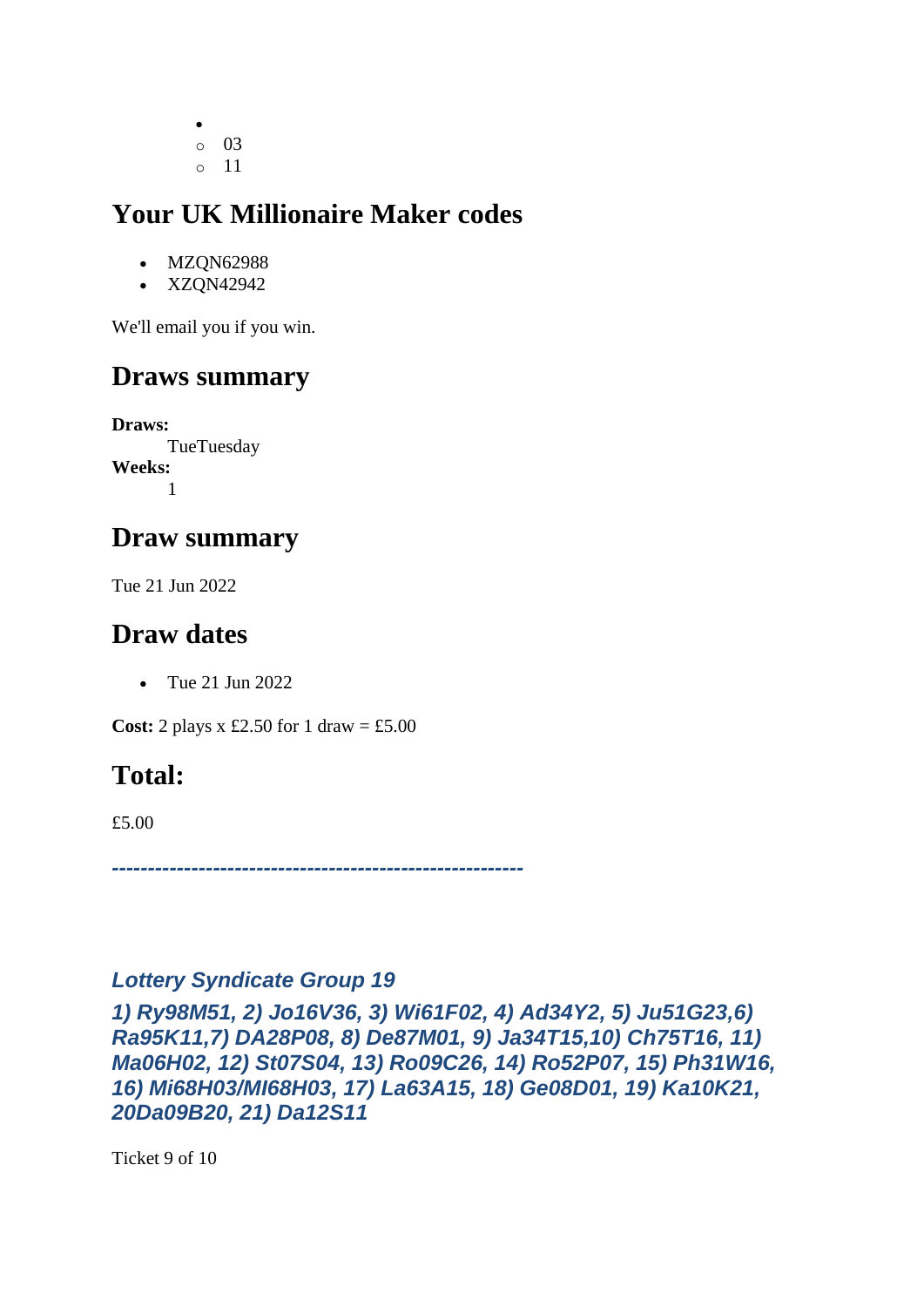Ticket number: 1127-008525345-204179 Purchase date and time: Sat 18 Jun 2022 at 7:05

#### • **Your numbers**

- Lucky Stars
- A

o 09 o 18  $\circ$  43 o 45 o 49 • o 09 o 11 • B o 04 o 13  $\circ$  14 o 25 o 29 • o 07  $\circ$  12

# **Your UK Millionaire Maker codes**

- TZQP02524
- MZQN62989

We'll email you if you win.

### **Draws summary**

```
Draws:
      TueTuesday
Weeks:
      1
```
### **Draw summary**

Tue 21 Jun 2022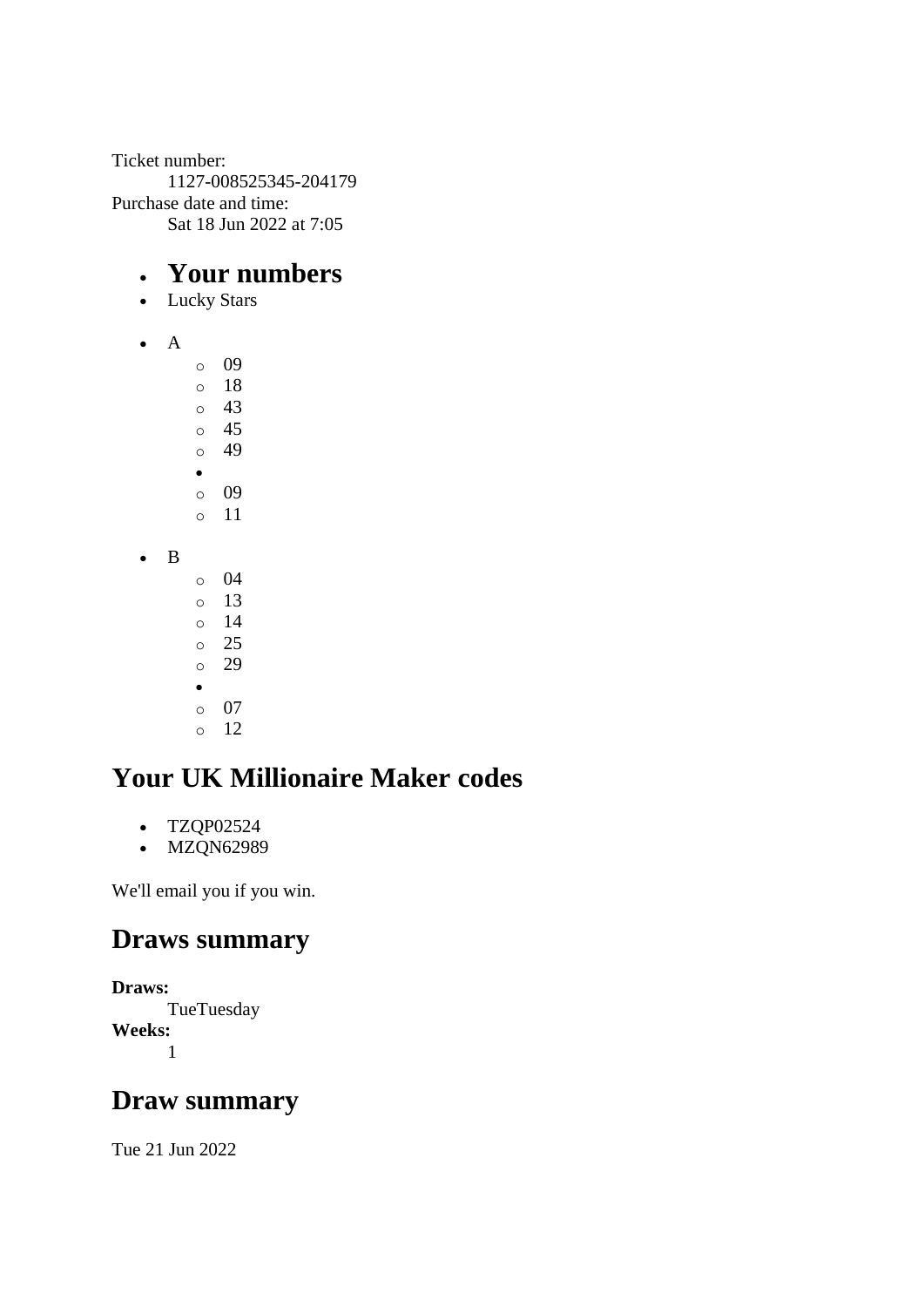### **Draw dates**

• Tue 21 Jun 2022

**Cost:** 2 plays x £2.50 for 1 draw = £5.00

## **Total:**

£5.00

*--------------------------------------------------------*

#### *Lottery Syndicate Group 20*

#### *1) Ry98M51, 2) Ri28L30, 3) DA28P08, 4) Ka10K21,5) Ch75T16,6) Lo82S20,7) La63A15, 8) Ra95K11, 9) Ja34T15,10) De87M01, 11) Ro52P07, 12) Ad05R11, 13) Da84S01, 14) Ad34Y2, 15) Ph12O16, 16) Mi68H03/MI68H03, 17) Ga58S03 (G. Schmidt), 18) Ju06M25, 19) Ro98H60, 20) Ju51G23, 21) Cs98M20*

Ticket 10 of 10

Ticket number: 1127-008590881-205279 Purchase date and time: Sat 18 Jun 2022 at 7:05

#### • **Your numbers**

• Lucky Stars

• A

o 04  $\circ$  07 o 13 o 14 o 25 • o 01 o 11

• B

- o 02 o 06
- $\circ$  20
- o 28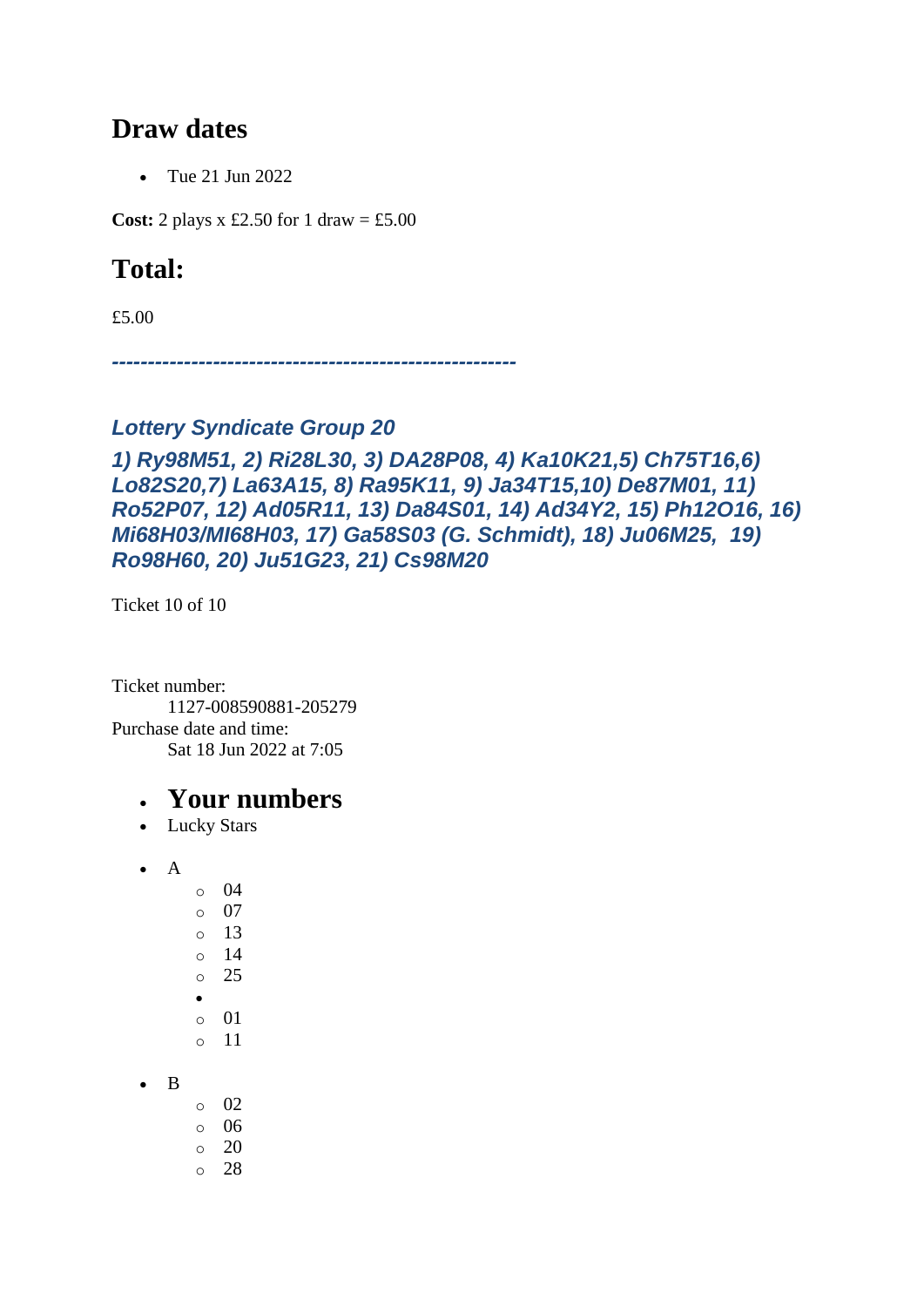- o 41
- o 04
- $\circ$  06
- o Lucky Dip

- VZOM41040
- MZQN62990

We'll email you if you win.

# **Draws summary**

**Draws: TueTuesday Weeks:** 1

# **Draw summary**

Tue 21 Jun 2022

# **Draw dates**

• Tue 21 Jun 2022

**Cost:** 2 plays x £2.50 for 1 draw = £5.00

# **Total:**

£5.0

*----------------------------------------------------------*

#### *Lottery Syndicate Group 21*

*1) An57P10, 2) An58P14, 3) Te68W11, 4) Jo16V36, 5) Go54H16,6) If33O7, 7) Ka30M09, 8) Da84S01, 9) Ga58S03 (G. Schmidt),10) Te21W11, 11) Ro52P07, 12) Mo08K09, 13) Ry98M51, 14) Ri28L30, 15) Mi02L17, 16) Ro98H60, 17) Ar35L11, 18) -----------, 19) AD25W12, 20) Cs98M20, 21) Ph12O16*

Ticket 1 of 10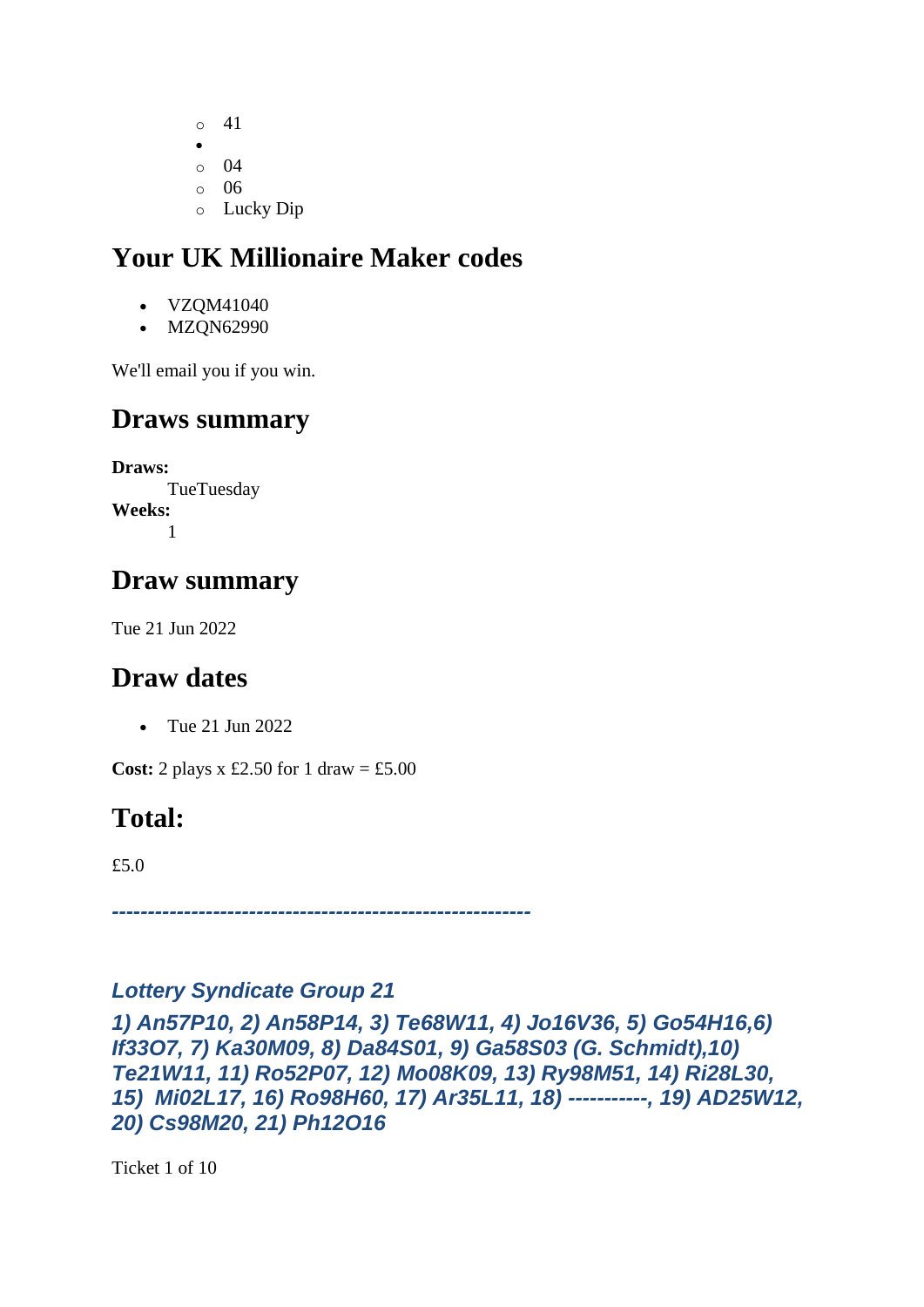Ticket number: 1127-046229281-203079 Purchase date and time: Sat 18 Jun 2022 at 7:06

### • **Your numbers**

- Lucky Stars
- A
- o 13
- o 19 o 25
- o 29
- o 37
- •
- o 05
- o 09
- o Lucky Dip
- B
- o 07
- o 19
- o 27 o 36
- o 46
- •
- o 01
- o 07
- o Lucky Dip

# **Your UK Millionaire Maker codes**

- VZQM41175
- ZZQM85760

We'll email you if you win.

# **Draws summary**

**Draws: TueTuesday Weeks:** 1

## **Draw summary**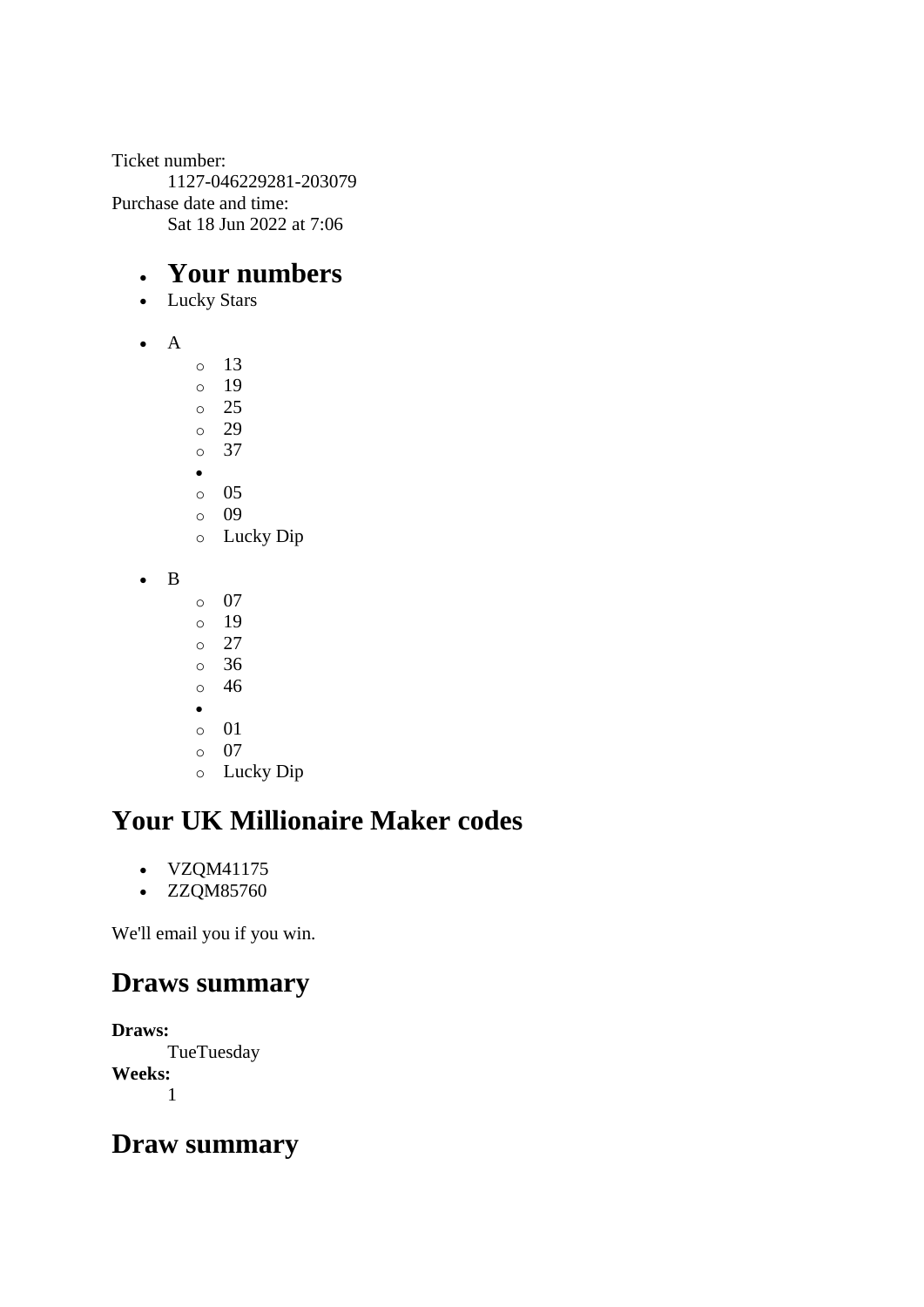Tue 21 Jun 2022

### **Draw dates**

• Tue 21 Jun 2022

**Cost:** 2 plays x £2.50 for 1 draw = £5.00

## **Total:**

£5.00

*------------------------------------------------------------*

#### *Lottery Syndicate Group 22*

```
1) An57P10, 2) Jo54V2, 3) Ph12O16, 4) MI04J16, 5) Go54H16,6) 
If33O77, 7) Da10N11Norcup , 8) Da84S01, 9) Ga58S03 (G. 
Schmidt),10) Te21W11, 11) Vi53J31, 12) Mi68H03/MI68H03, 13) 
Ed15H21, 14) Op64C23, 15) Jo16V36, 16) Ar35L11, 17) Pe20L31, 18) 
An67B17, 19) AD25W12, 20) Se32M12, 21) Jo92Y20
```
Ticket 2 of 10

Ticket number: 1127-062933793-208979 Purchase date and time: Sat 18 Jun 2022 at 7:06

- Lucky Stars
- $\bullet$  A
	- o 01 o 02
	- o 07
	- o 15
	- o 23
	- •
	- o 08
	- o 09
	- o Lucky Dip
- B
- o 02
- $\circ$  09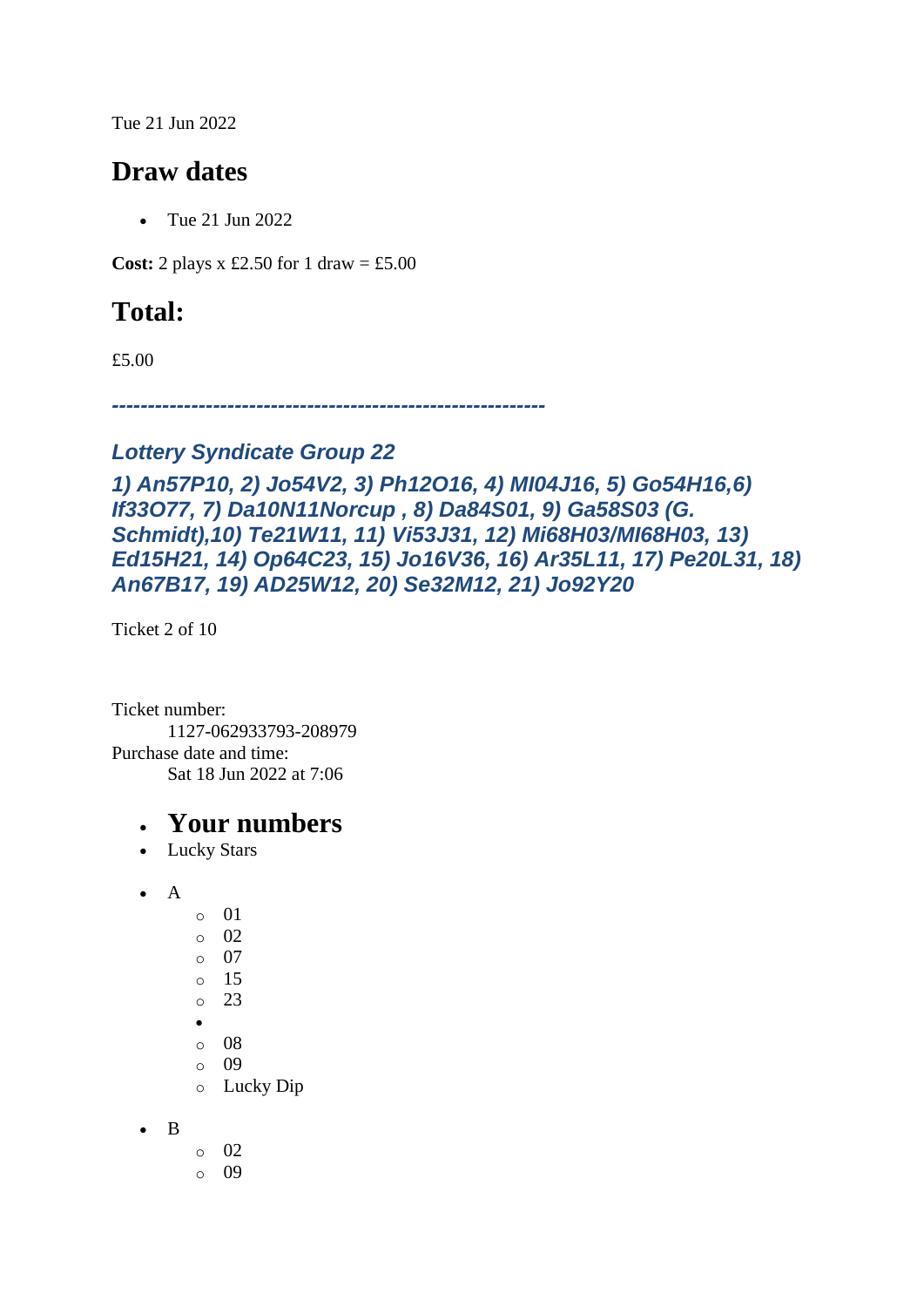$\circ$  10 o 41 o 46 • o 02 o 05 o Lucky Dip

# **Your UK Millionaire Maker codes**

- XZQN43064
- TZQP02668

We'll email you if you win.

### **Draws summary**

**Draws: TueTuesday Weeks:** 1

### **Draw summary**

Tue 21 Jun 2022

## **Draw dates**

• Tue 21 Jun 2022

**Cost:** 2 plays x £2.50 for 1 draw = £5.00

## **Total:**

£5.00

*---------------------------------------------------*

#### *Lottery Syndicate Group 23*

*1) Jo54V2, 2) An58P14, 3) Pr06H11, 4) Da84S01, 5) Ha98S01, 6) PE67S20, 7) Wi90H05, 8) Rh06T24, 9) Ga58S03 (G. Schmidt),10) Gr27B30, 11) Ma16W01, 12) Be11V1, 13) Ad05R11, 14) Ab01A01, 15) Ph12O16, 16) He18T10, 17) MI04J16, 18) Mi68H03/MI68H03, 19) Sa52D05, 20) Pe20L31, 21) Jo92Y20*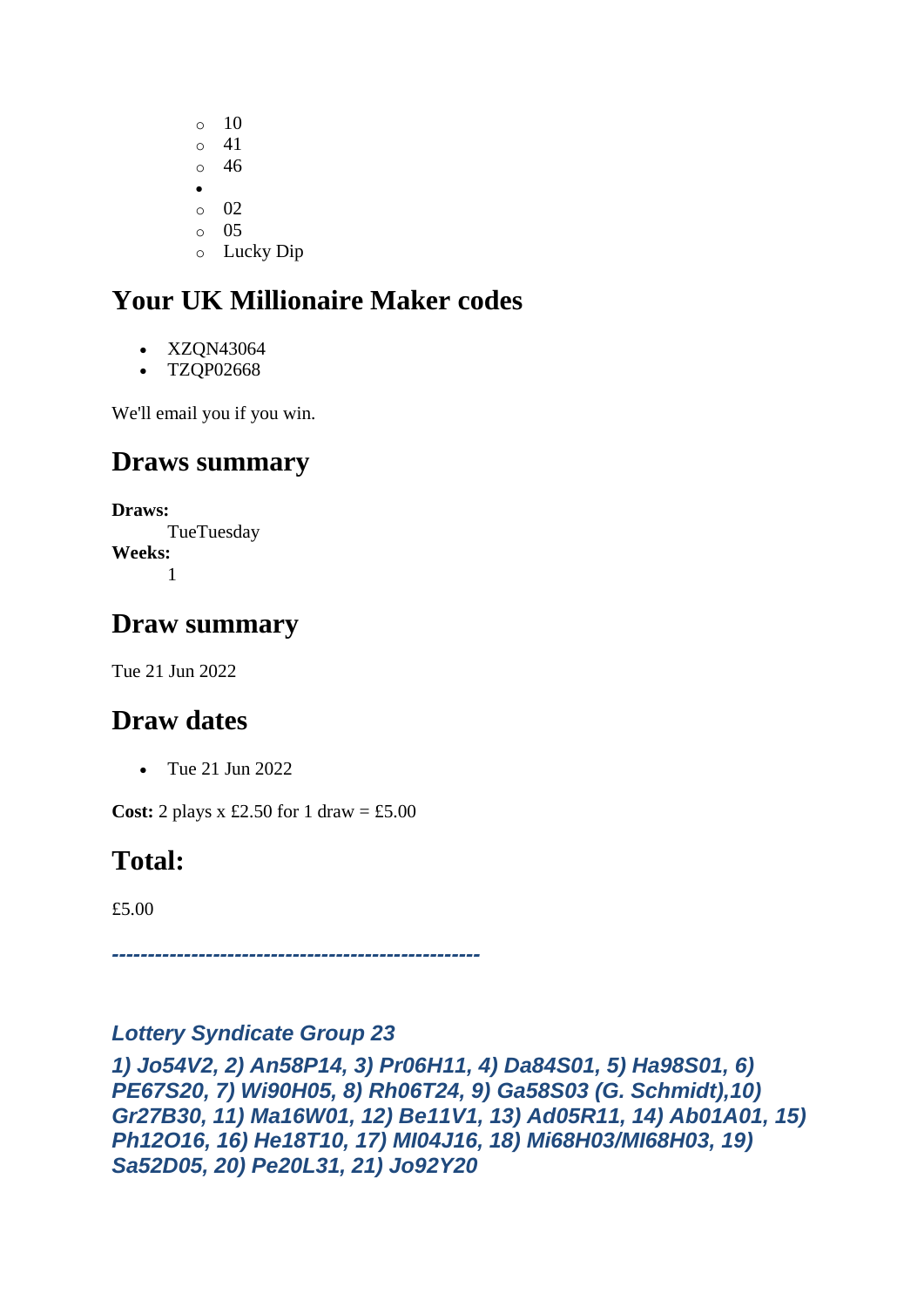Ticket 3 of 10

Ticket number: 1127-057756453-208179 Purchase date and time: Sat 18 Jun 2022 at 7:06

### • **Your numbers**

- Lucky Stars
- A
	- o 11 o 14 o 18 o 27 o 49 •  $\circ$  10 o 11 o Lucky Dip
- B
- o 21
- o 28
- o 31
- o 33
- o 50
- •
- o 03  $\circ$  10
- o Lucky Dip

# **Your UK Millionaire Maker codes**

- JZQN44415
- MZQN63121

We'll email you if you win.

### **Draws summary**

**Draws: TueTuesday Weeks:** 1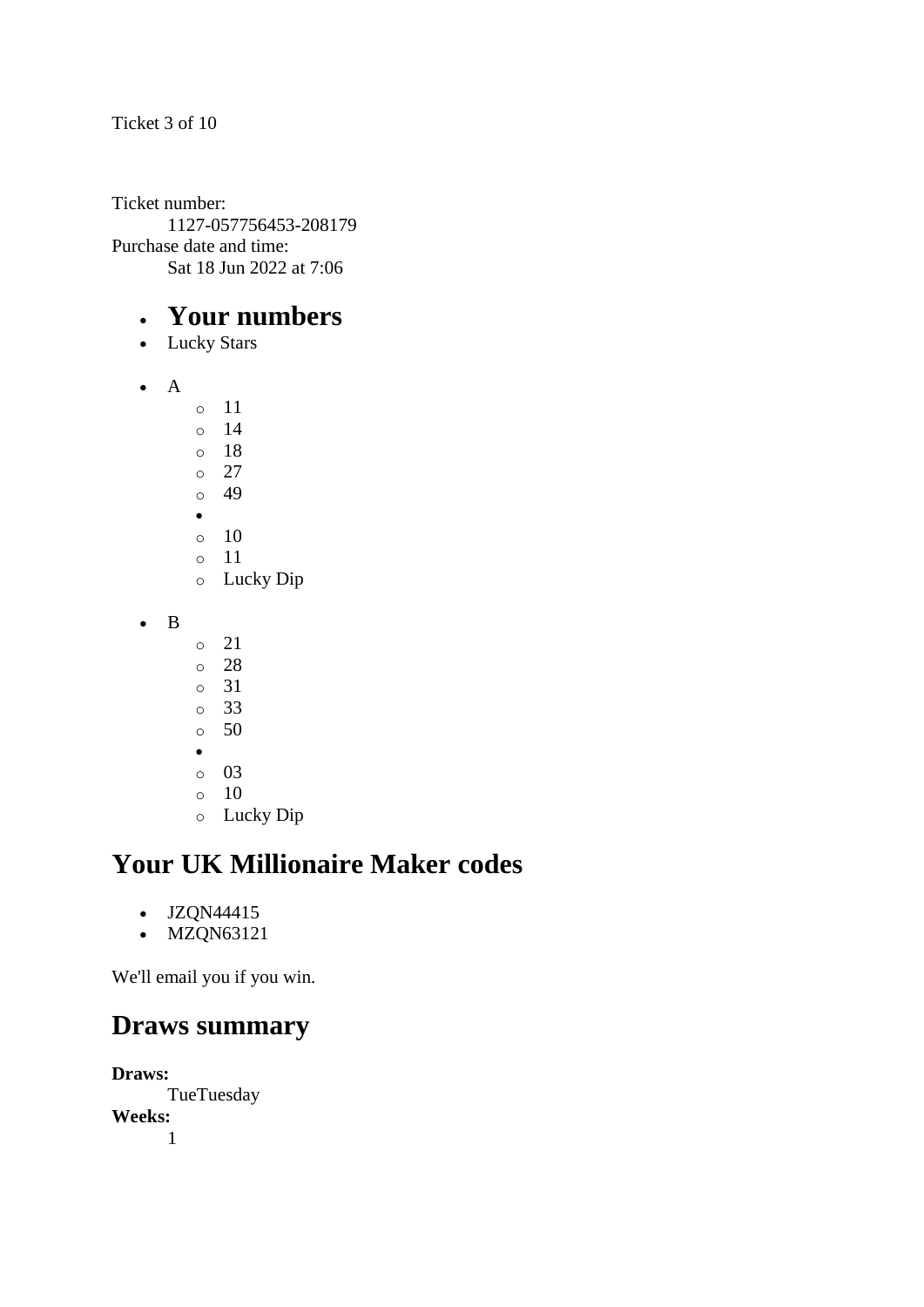### **Draw summary**

Tue 21 Jun 2022

# **Draw dates**

• Tue 21 Jun 2022

**Cost:** 2 plays x £2.50 for 1 draw = £5.00

# **Total:**

£5.00

*----------------------------------------------------*

### *Lottery Syndicate Group 24*

*1) Sa52D05, 2) Wi90H05, 3) Ma8S23, 4) Pe20L31,5) CA42S01,6) Ph12O16, 7) Pe03S23, 8) Eu12R03, 9) Ga58S03 (G. Schmidt),10) Sh20S29, 11) Ma16W01, 12) Fr02B01, 13) Ma98D73, 14) Te68W11, 15) Da84S01, 16) He18T10, 17) MI04J16, 18) PE67S20, 19) Ri28L30, 20) Jo54V2, 21) Jo92Y20*

Ticket 4 of 10

Ticket number: 1127-028054048-208979 Purchase date and time: Sat 18 Jun 2022 at 7:06

- Lucky Stars
- A
- o 12 o 33 o 36 o 38  $\circ$  40 • o 01 o 07 o Lucky Dip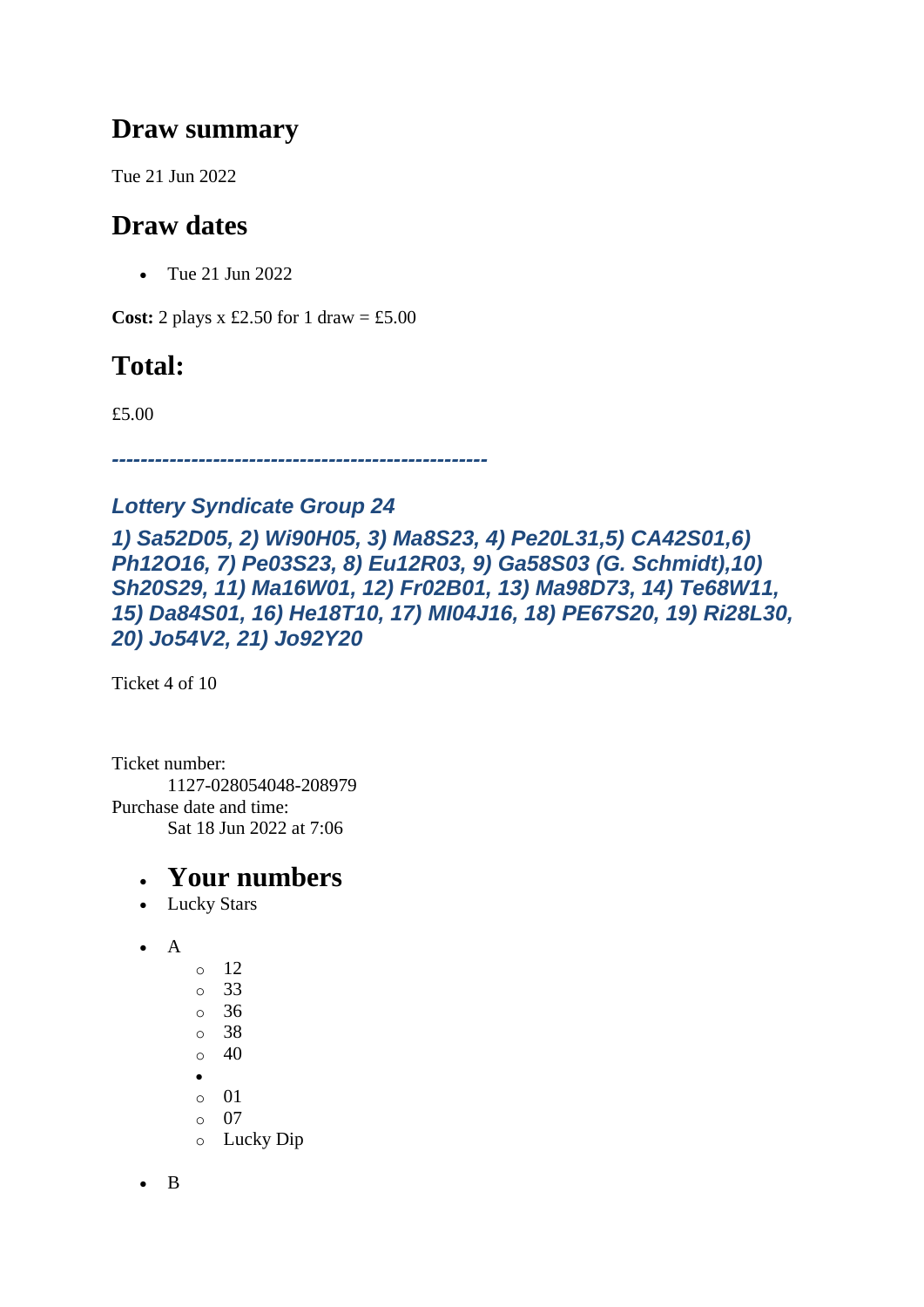- $\circ$  07  $\degree$  23  $\circ$  27 o 39 o 50 • o 05 o 12
- o Lucky Dip

- ZZQM85761
- MZQN63122

We'll email you if you win.

### **Draws summary**

**Draws: TueTuesday Weeks:** 1

### **Draw summary**

Tue 21 Jun 2022

### **Draw dates**

• Tue 21 Jun 2022

**Cost:** 2 plays x £2.50 for 1 draw = £5.00

### **Total:**

£5.00

*----------------------------------------------------------*

#### *Lottery Syndicate Group 25*

*1) Sa52D05, 2) Ju86G11, 3) Jo57F06, 4) Jo16V36,5) Ry98M51, 6) CA42S01, 7) Wi90H05, 8) Fr02B01, 9) Te19B30,10) TH94L16, 11)*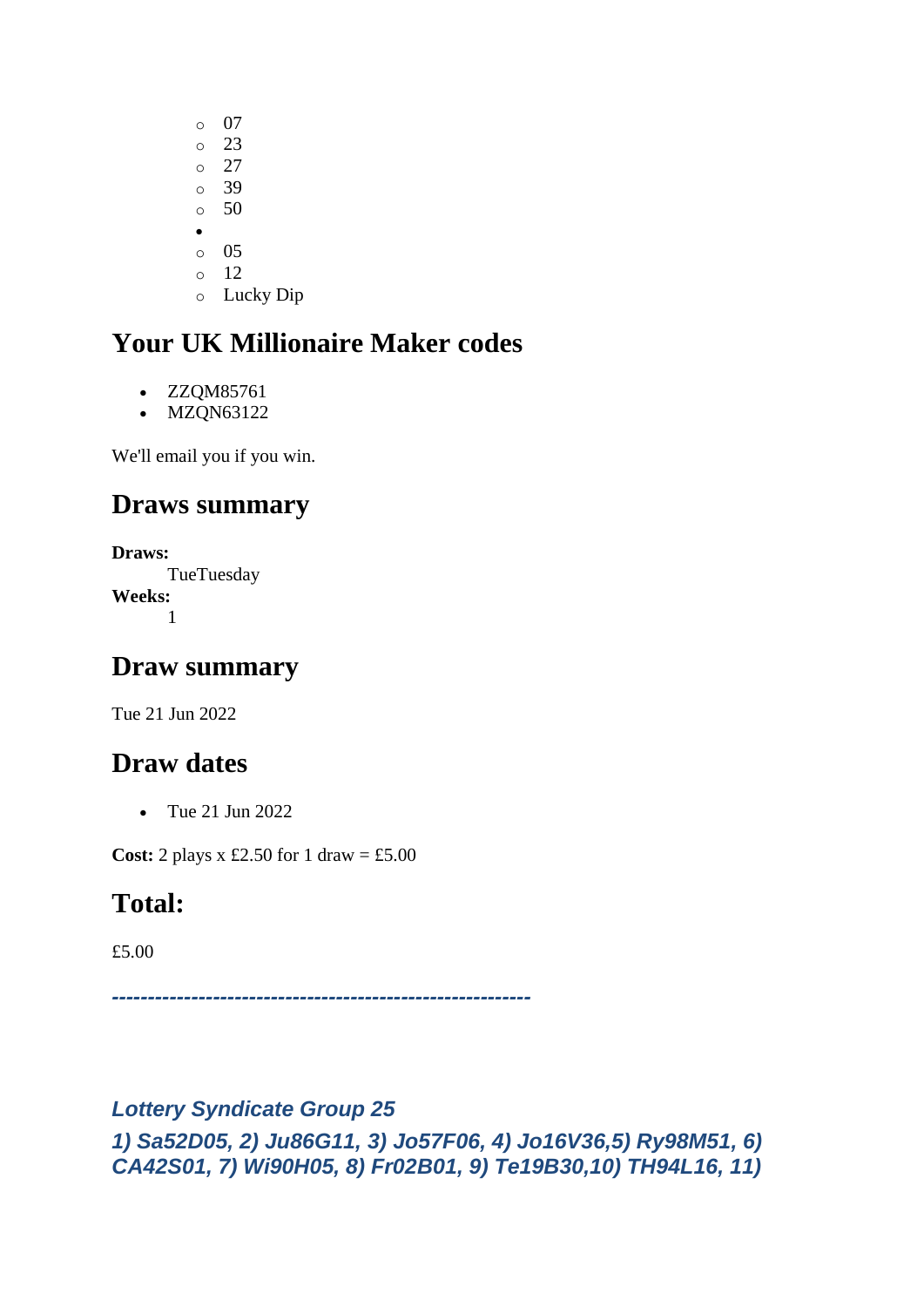#### *Ma86M06, 12) De47C03, 13) MI04J16, 14) Sh20S29, 15) Te68W11,16) Ma8S23, 17) St81P02, 18) Ha98S01, 19) Ma94N21, 20) Be11V1, 21) Eu12R03*

Ticket 5 of 10

Ticket number: 1127-052251172-202579 Purchase date and time: Sat 18 Jun 2022 at 7:06

#### • **Your numbers**

- Lucky Stars
- A
	- o 15 o 23  $\circ$  24 o 32  $\circ$  47 • o 01 o 03 o Lucky Dip
- B
- o 11  $\circ$  17 o 22 o 36 o 41 • o 08 o 12
- o Lucky Dip

# **Your UK Millionaire Maker codes**

- TZQP02670
- VZQM41176

We'll email you if you win.

### **Draws summary**

**Draws:**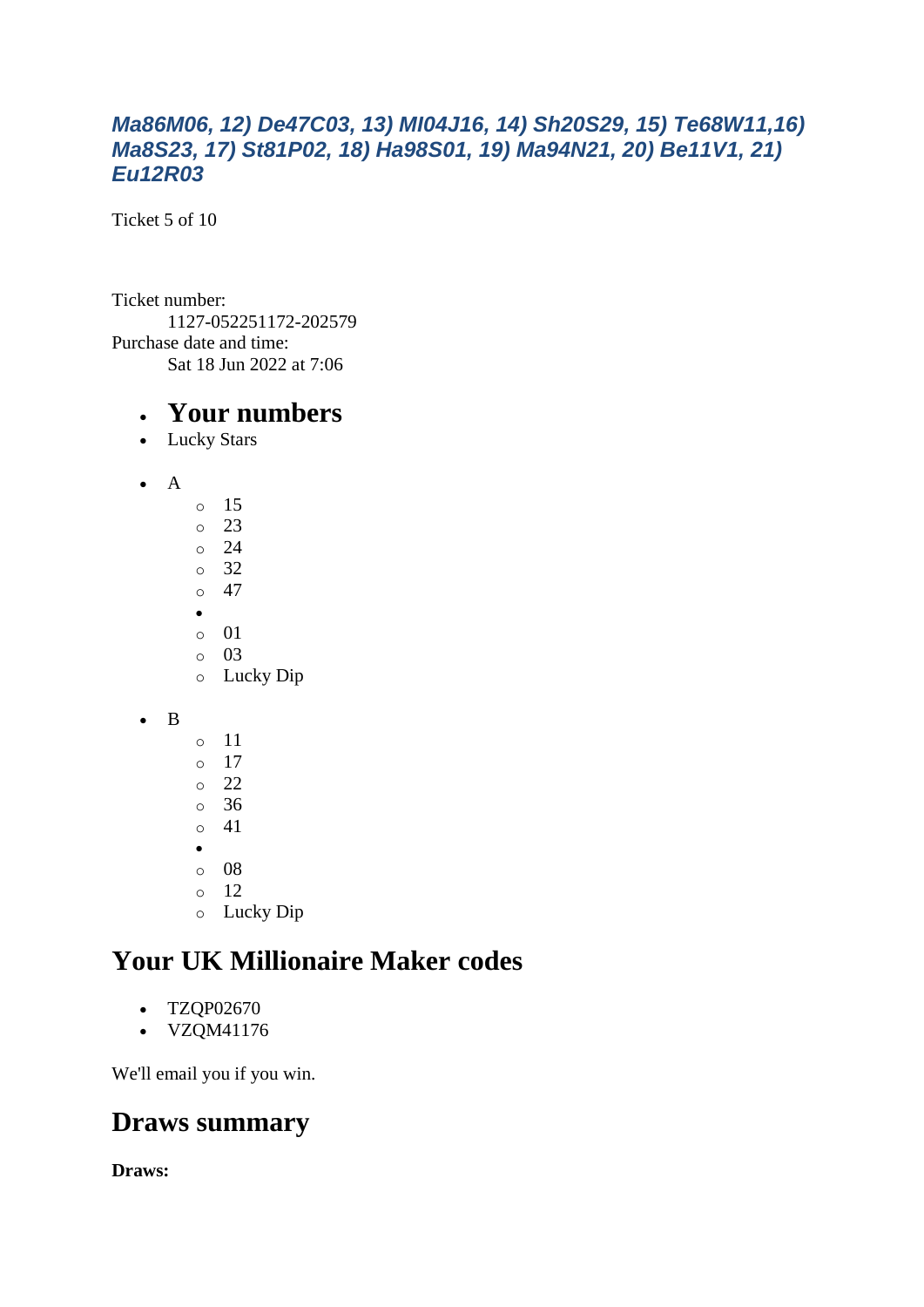TueTuesday **Weeks:** 1

### **Draw summary**

Tue 21 Jun 2022

### **Draw dates**

• Tue 21 Jun 2022

**Cost:** 2 plays x £2.50 for 1 draw = £5.00

### **Total:**

£5.00

*-------------------------------------------------*

#### *Lottery Syndicate Group 26*

#### *1) Ry98M51, 2) Te68W11, 3) Be55G77, 4) Sh20S29,5) Ri28L30,6) CA42S01, 7) Jo16V36, 8) Al57S13, 9) Te19B30,10) Pe03S23, 11) Pa65A06, 12) De47C03, 13) Ka30M09, 14) Ha90S03, 15) Ma52A71,16) Ma86M06 17) Ed55T02, 18) St81P02, 19) TH94L16, 20) Ma56S01, 21) Jo92Y20*

Ticket 6 of 10

Ticket number: 1127-039609892-206679 Purchase date and time: Sat 18 Jun 2022 at 7:06

- Lucky Stars
- $\bullet$  A
- o 02
- $\circ$  10
- o 16
- o 18
- o 28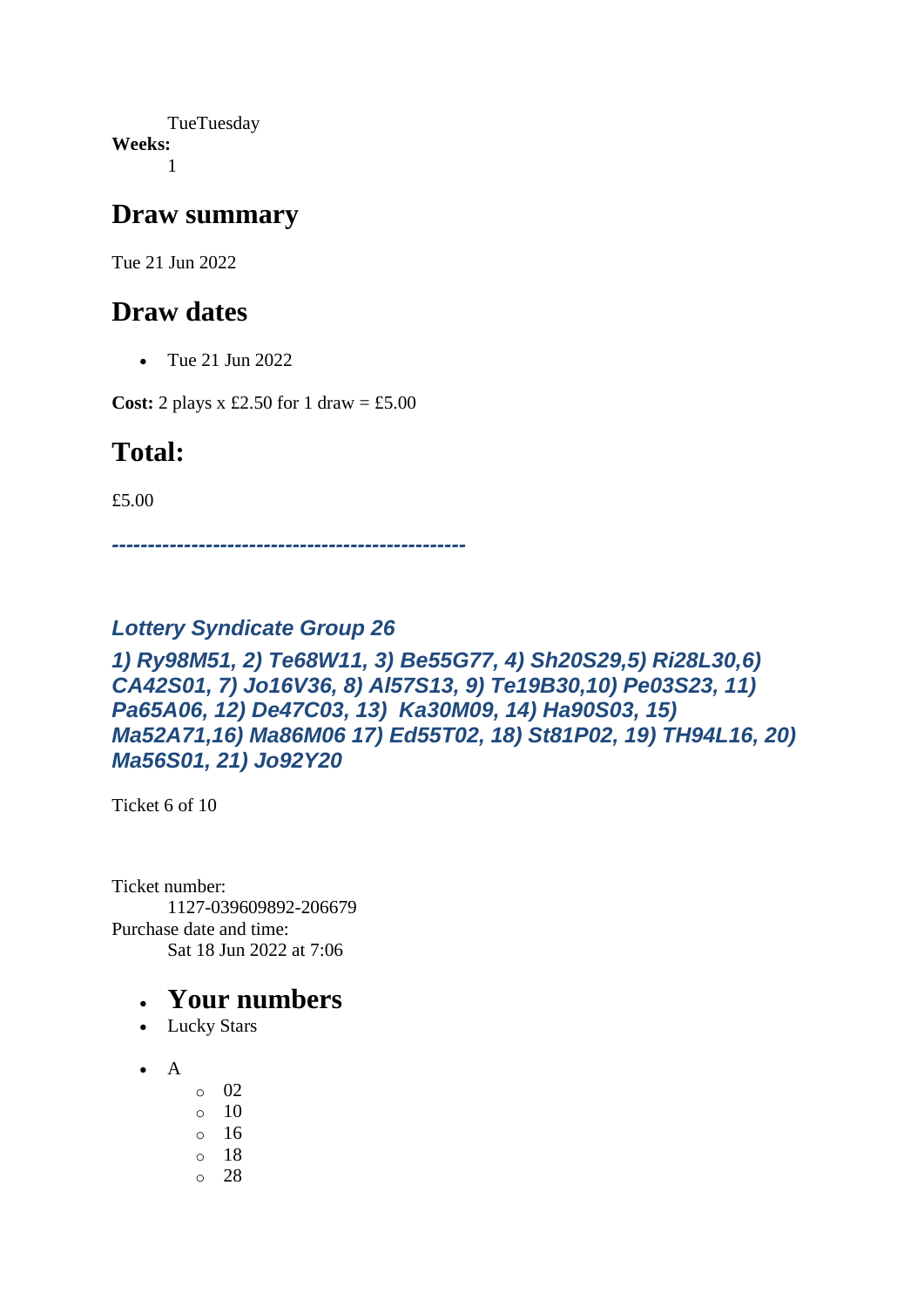|   | O<br>$\circ$<br>$\circ$ | 11<br>12<br>Lucky Dip |
|---|-------------------------|-----------------------|
| B |                         |                       |
|   | O                       | 12                    |
|   | $\circ$                 | 28                    |
|   | $\circ$                 | 34                    |
|   | $\circ$                 | 38                    |
|   | $\circ$                 | 42                    |
|   | $\bullet$               |                       |
|   | $\circ$                 | 01                    |
|   | $\circ$                 | 12                    |
|   | O                       | Lucky Dip             |

- MZQN63126
- **VZQM41177**

We'll email you if you win.

## **Draws summary**

**Draws: TueTuesday Weeks:** 1

## **Draw summary**

Tue 21 Jun 2022

# **Draw dates**

• Tue 21 Jun 2022

**Cost:** 2 plays x £2.50 for 1 draw = £5.00

# **Total:**

£5.00

*----------------------------------------------------*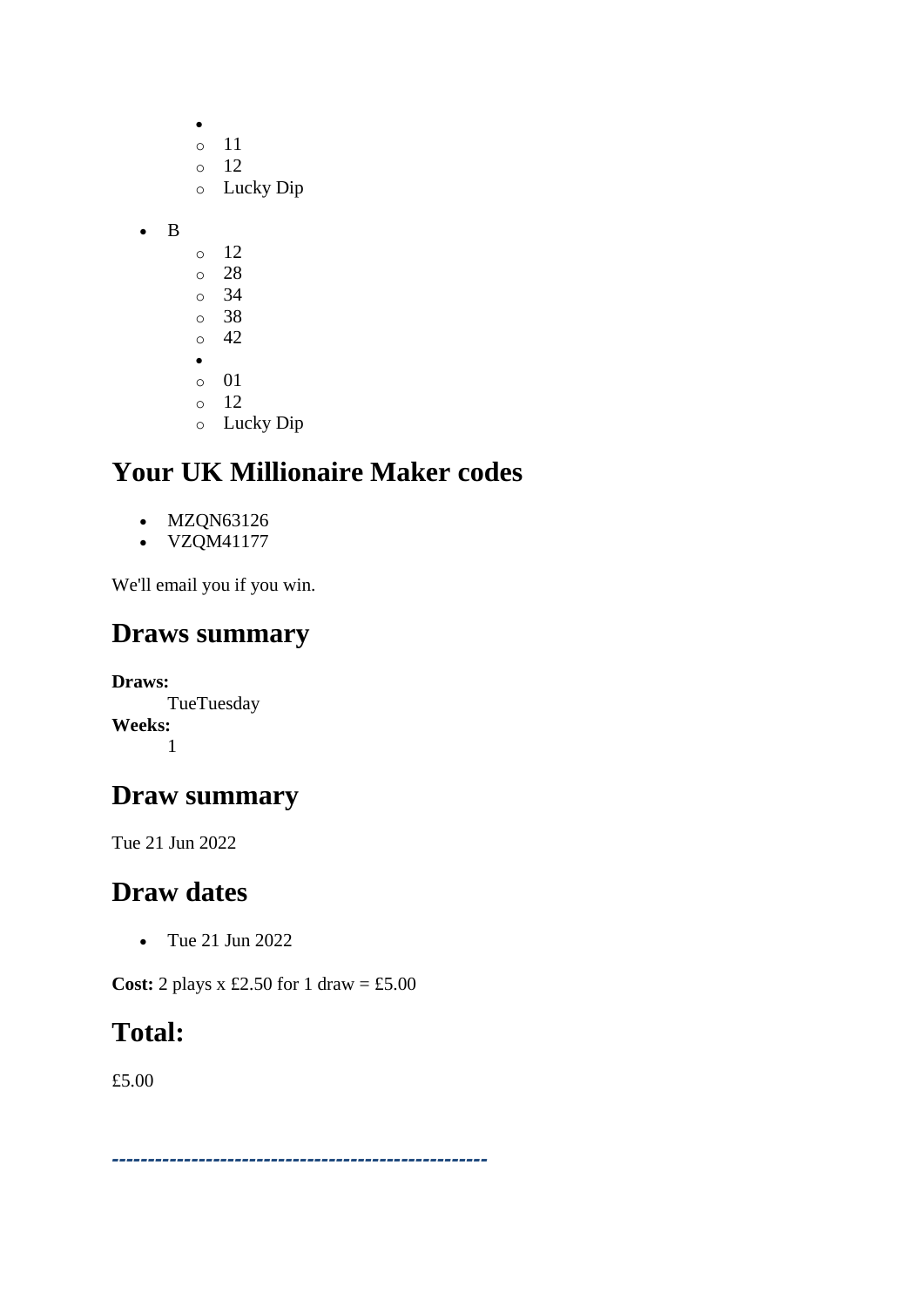#### *Lottery Syndicate Group 27*

#### *1) Al57S13, 2) CE76J05, 3) Be55G77, 4) Sh20S29,5) Mo08K09,6) CA42S01, 7) Pa65A06, 8) Ha90S03, 9) Te19B30,10) Te68W11, 11) Mi68H03/MI68H03, 12) De47C03, 13) Gr27B30, 14) St81P02, 15) Ro57M05, 16) LE29H09, 17) Ma56S01, 18) Ra51N11, 19) Do1V1, 20) Ni02G12, 21) Jo92Y20*

Ticket 7 of 10

Ticket number: 1127-032248352-201779 Purchase date and time: Sat 18 Jun 2022 at 7:06

### • **Your numbers**

- Lucky Stars
- A
- o 11
- $\circ$  13
- $\circ$  17
- o 20 o 34
- •
- o 04
- o 08
- o Lucky Dip

• B

- o 01
- o 07
- $\circ$  16
- o 48  $\circ$  50
- •
- o 06
- o 07
- o Lucky Dip

# **Your UK Millionaire Maker codes**

- JZON44419
- VZQM41178

We'll email you if you win.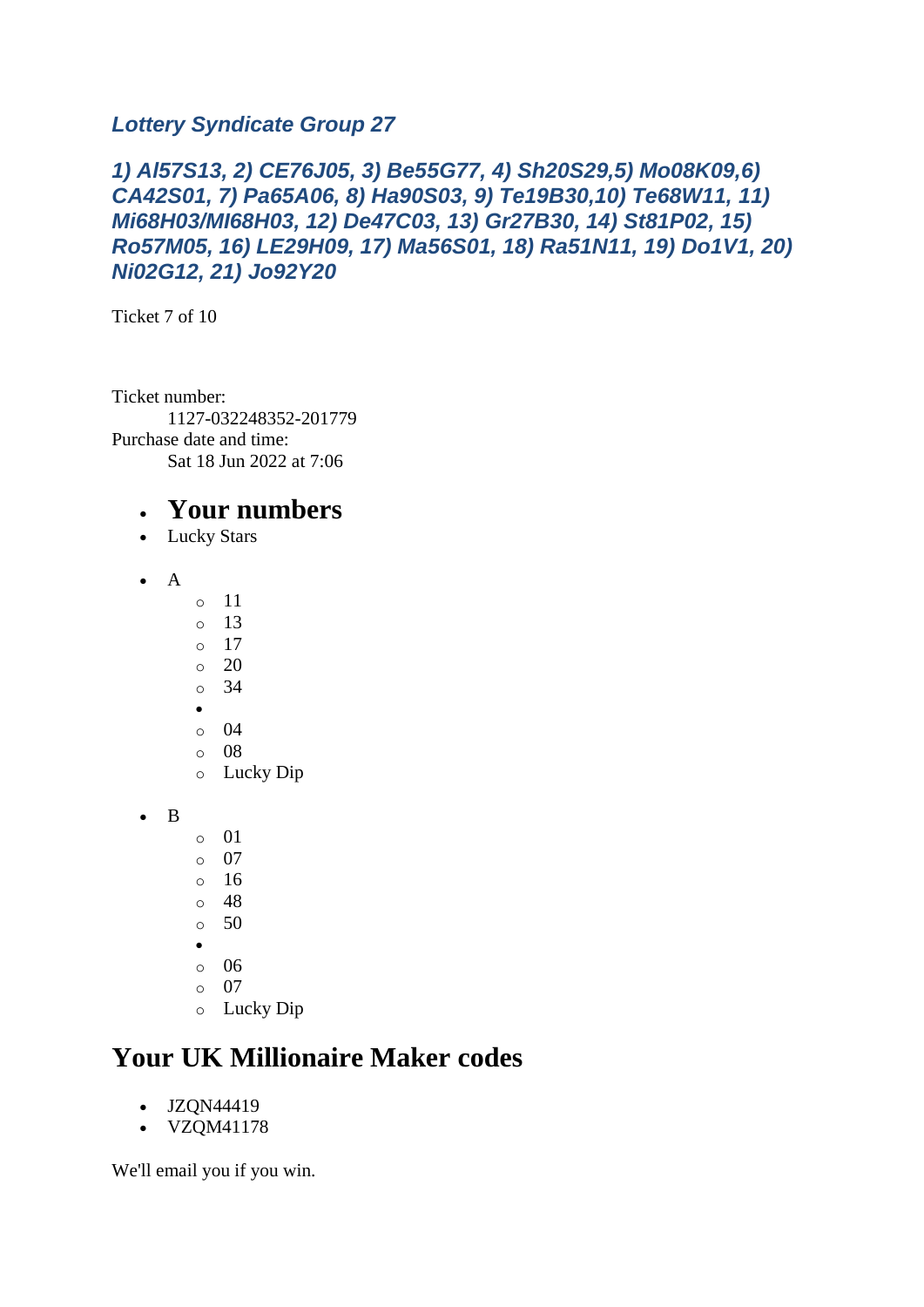### **Draws summary**

**Draws: TueTuesday Weeks:** 1

## **Draw summary**

Tue 21 Jun 2022

## **Draw dates**

• Tue 21 Jun 2022

**Cost:** 2 plays x £2.50 for 1 draw = £5.00

# **Total:**

£5.00

#### *----------------------------------------------------*

#### *Lottery Syndicate Group 28*

*1) Ti53W41, 2) Ra51N11, 3) Ma52A71, 4) Mo08K09, 5) Ma98D73,6) Ro57M05, 7) AL06S23, 8) Pe57L11, 9) De05M22, 10) Ne03F12, 11) Ad34Y2, 12) Ni02G12, 13) Vi53J31, 14) Pe03S23, 15) Jo16V36, 16) --- --------, 17) Jo57F06, 18) Ma56S01, 19) Ra86P02, 20) Ro07W32, 21) Pe21W01*

Ticket 8 of 10

Ticket number: 1127-003161637-202979 Purchase date and time: Sat 18 Jun 2022 at 7:06

- Lucky Stars
- A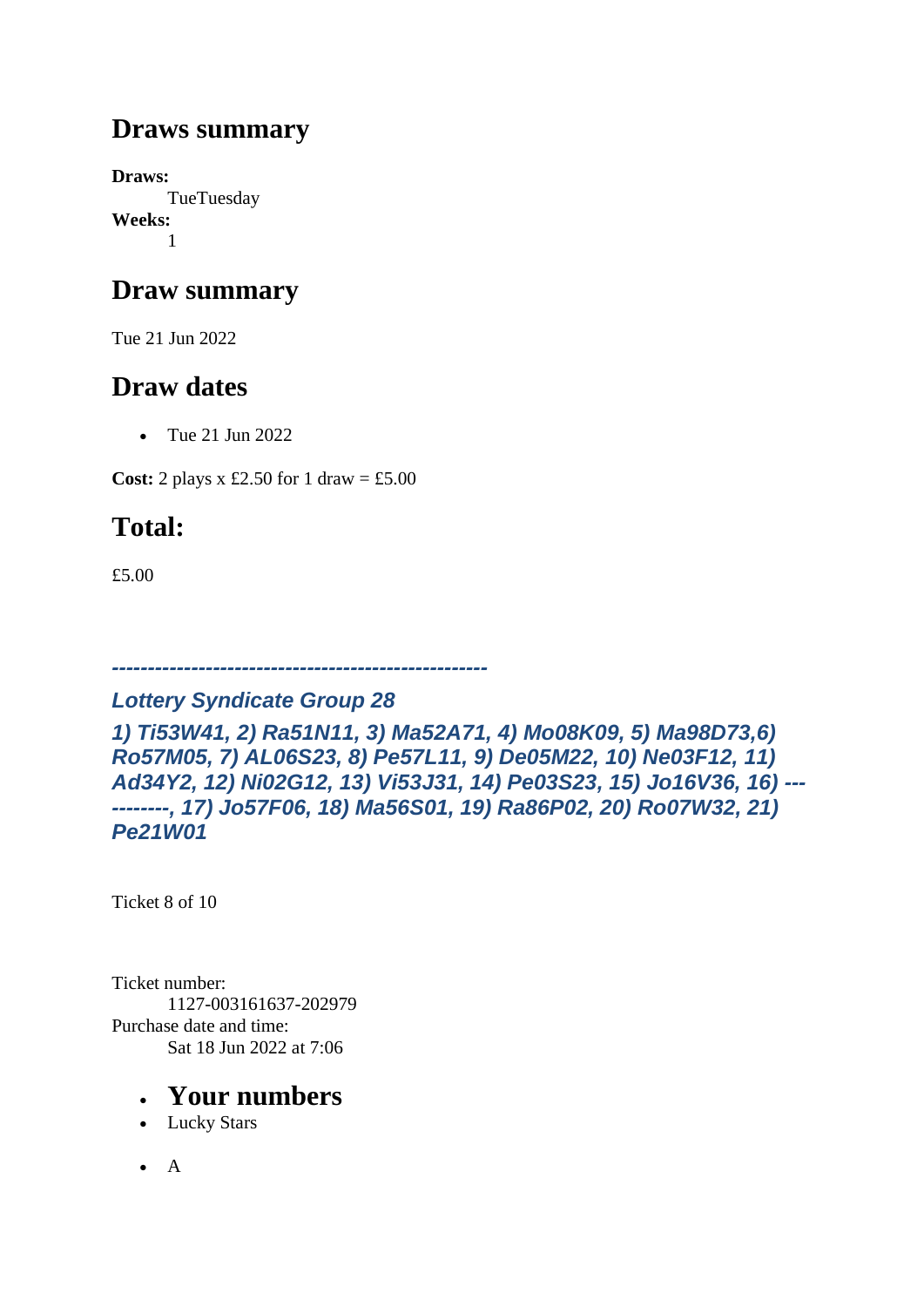- o 02
- o 09
- o 16
- o 21 o 41
- •
- $\circ$  02
- o 09
- o Lucky Dip
- B
- o 01
- o 28
- o 36 o 45
- o 50
- •
- o 08
- o 09
- o Lucky Dip

- XZQN43068
- ZZQM85764

We'll email you if you win.

# **Draws summary**

```
Draws:
      TueTuesday
Weeks:
      1
```
## **Draw summary**

Tue 21 Jun 2022

# **Draw dates**

• Tue 21 Jun 2022

**Cost:** 2 plays x £2.50 for 1 draw = £5.00

# **Total:**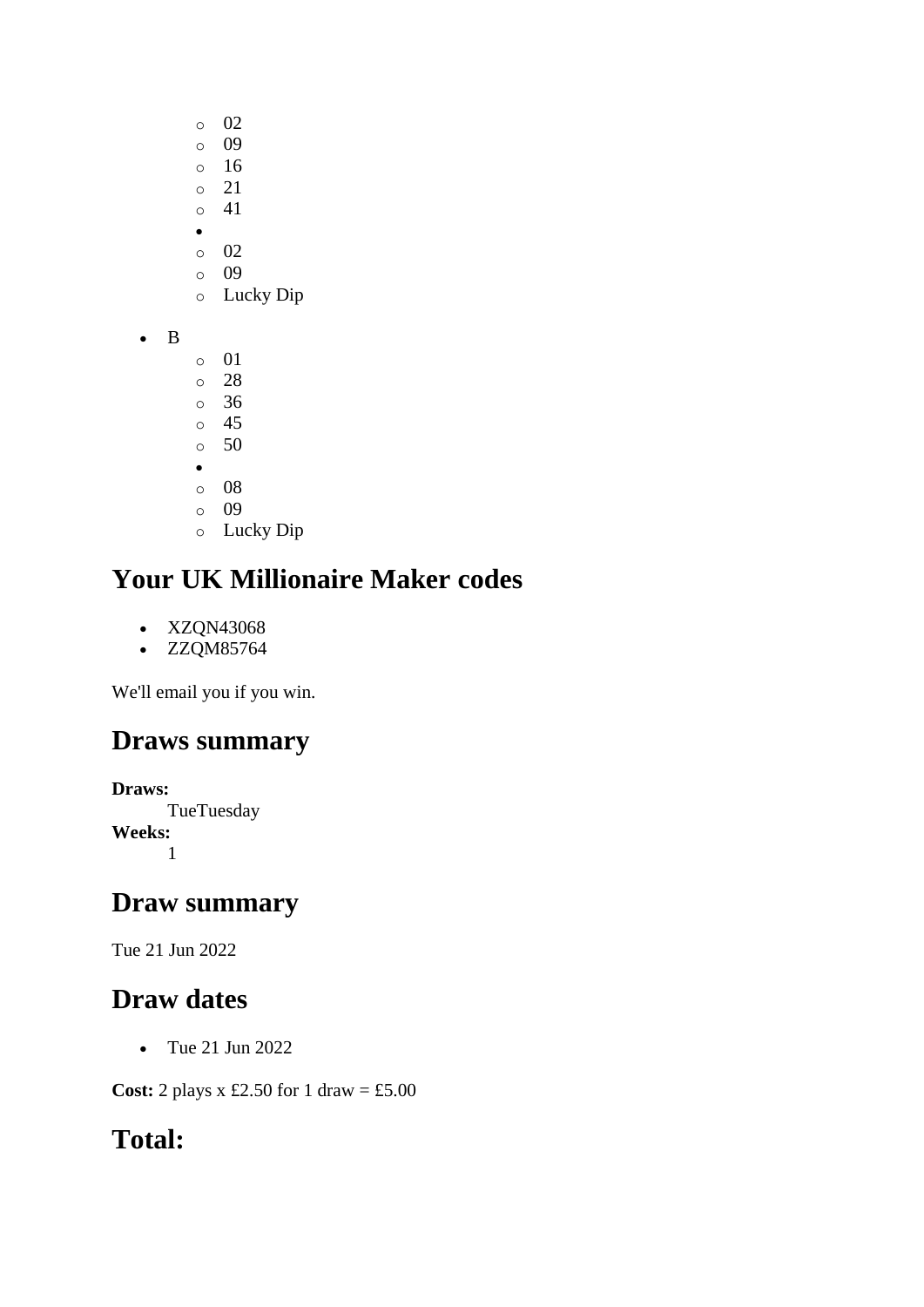£5.00

*----------------------------------------------------*

#### *Lottery Syndicate Group 29*

*1) FR30E17, 2) Pe03S23, 3) Li08G23, 4) Ri05M06,5) Ad05R11, 6) Pa52W81, 7) Mo08K09, 8) Me21F22, 9) Ra86P02,10) Mi02L17, 11) Ed55T02, 12) De05M22, 13) Jo54V2, 14) Ma56S01, 15) Pe57L11, 16) - David1980, 17) Ju86G11, 18) Jo57F06, 19) Pe20L31, 20) Ma52A71, 21) Pe21W01*

Ticket 9 of 10

Ticket number: 1127-058804769-206779 Purchase date and time: Sat 18 Jun 2022 at 7:06

### • **Your numbers**

- Lucky Stars
- A
- o 05  $\circ$  10 o 25 o 26 o 45 • o 04
- o 08
- o Lucky Dip

• B

- $\circ$  20
- o 21
- o 34
- o 42
- o 43
- o 08
- $\circ$  10
- o Lucky Dip

## **Your UK Millionaire Maker codes**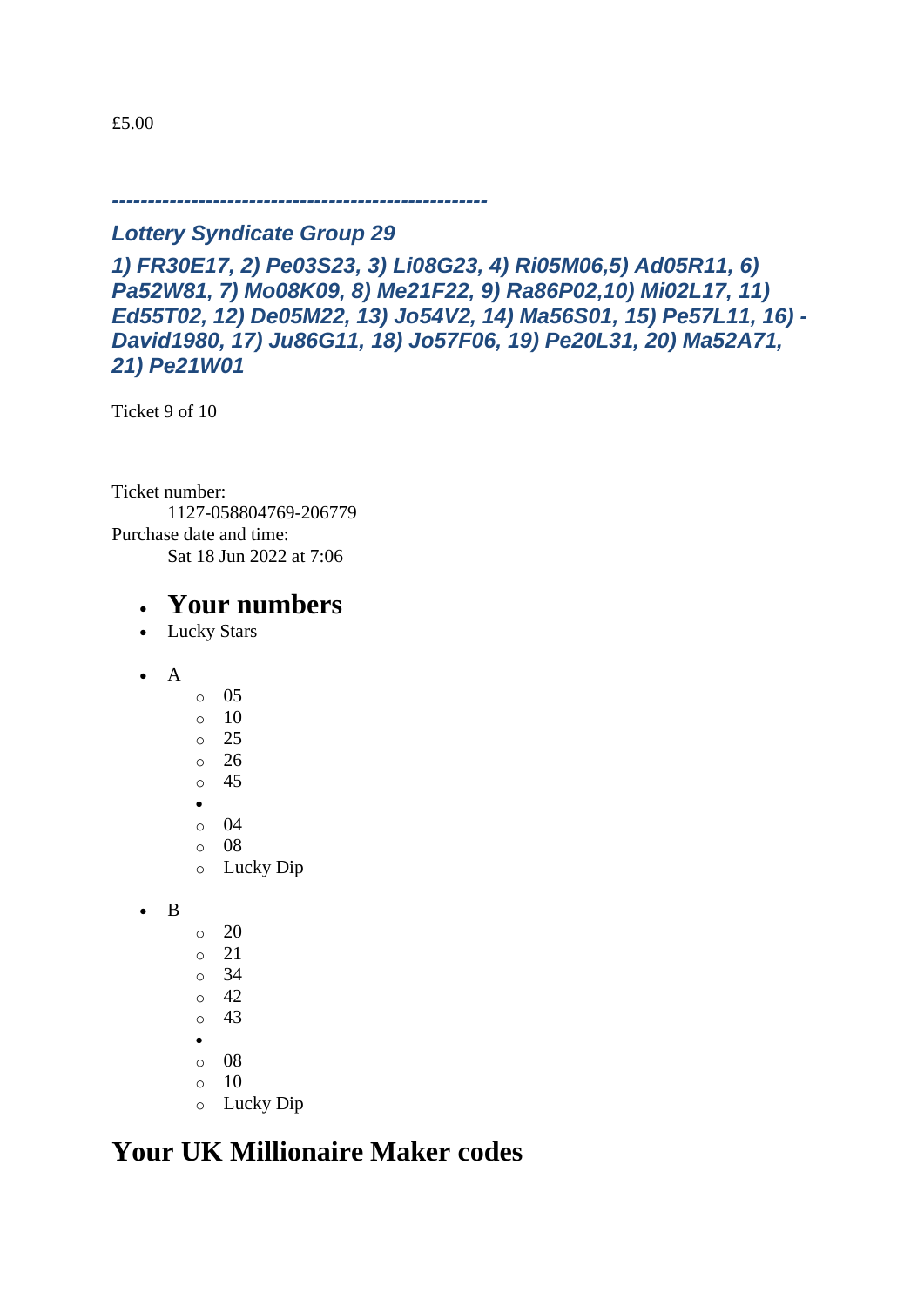- ZZQM85769
- JZQN44421

We'll email you if you win.

### **Draws summary**

**Draws: TueTuesday Weeks:** 1

### **Draw summary**

Tue 21 Jun 2022

### **Draw dates**

• Tue 21 Jun 2022

**Cost:** 2 plays x £2.50 for 1 draw = £5.00

### **Total:**

£5.00

*----------------------------------------------------*

#### *Lottery Syndicate Group 30*

*1) Ca05F01, 2) Si12G05, 3) Me21F22, 4) Ad05R11, 5) Pe21W01, 6) De05M22, 7) Pe03S23, 8) Li08G23, 9) Dy02J22,10) Jo57F06, 11) Ra86P02, 12) To10J23, 13) Sa03M11, 14) BA09K03Basat, 15) AL06S23, 16) Do1V1, 17) Hi06R06, 18) Ri05M06, 19) Pe20L31, 20) Ne03F12, 21) Ge08D01*

Ticket 10 of 10

Ticket number: 1127-040920613-208979 Purchase date and time: Sat 18 Jun 2022 at 7:06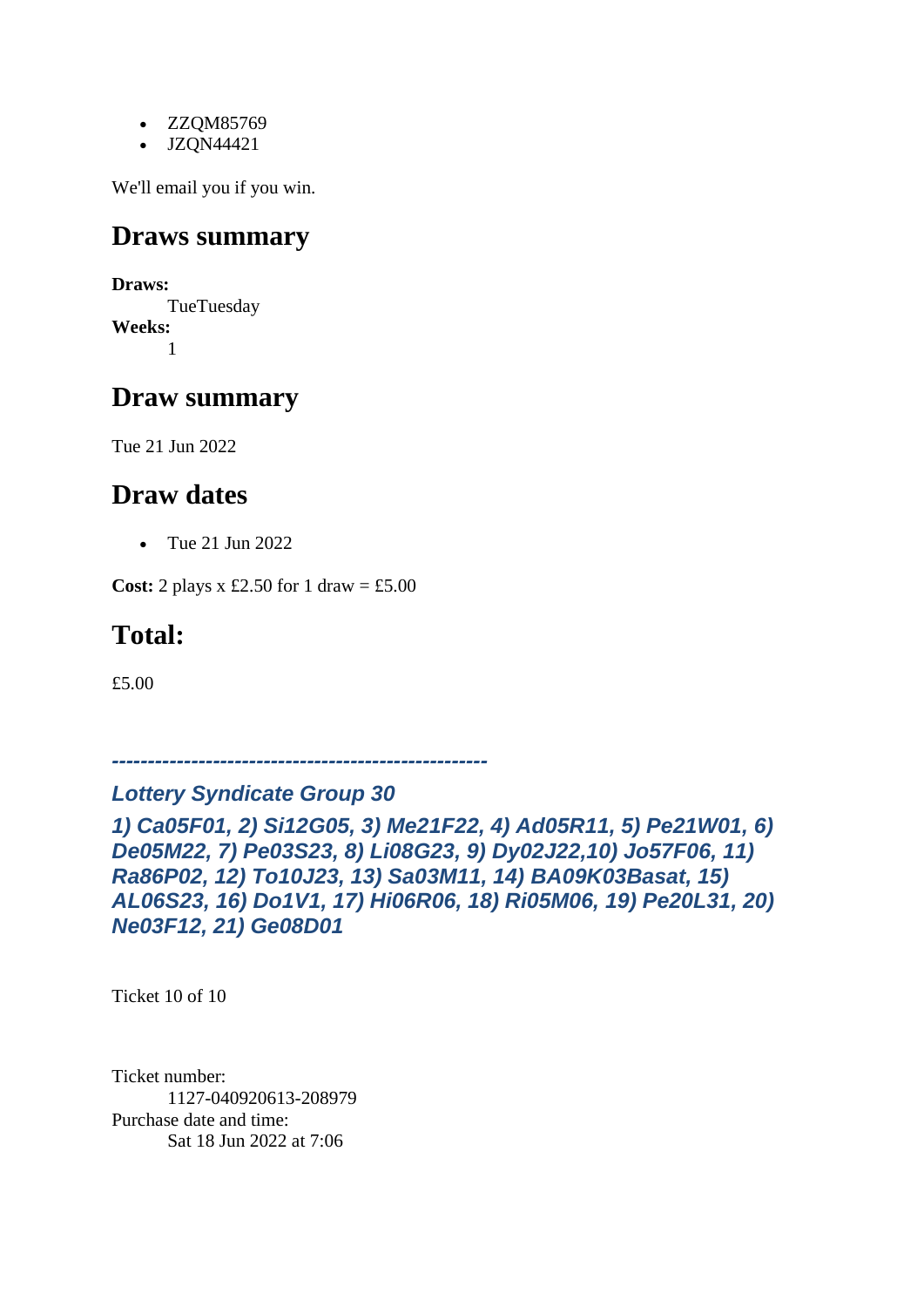### • **Your numbers**

- Lucky Stars
- A
- o 02
- $\circ$  18
- o 29
- o 45 o 46
- •
- $\circ$  05
- o 08
- o Lucky Dip

• B

- o 06
- $\circ$  10
- o 22
- o 29
- o 46 •
- o 08
- o 12
- o Lucky Dip

# **Your UK Millionaire Maker codes**

- XZQN43072
- HZQQ72731

We'll email you if you win.

# **Draws summary**

**Draws: TueTuesday Weeks:** 1

## **Draw summary**

Tue 21 Jun 2022

# **Draw dates**

• Tue 21 Jun 2022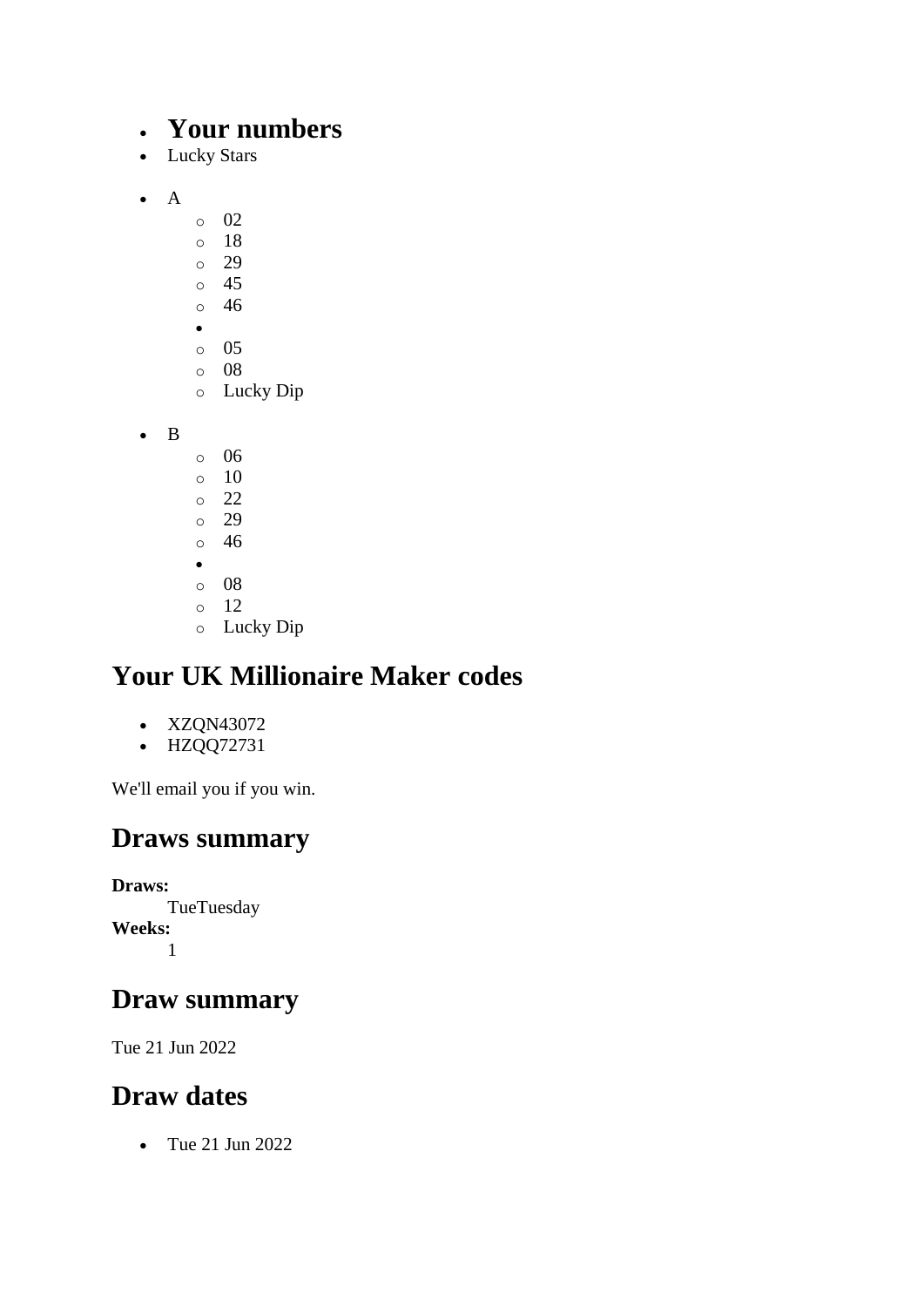**Cost:** 2 plays x £2.50 for 1 draw = £5.00

# **Total:**

£5.0

*----------------------------------------------------*

#### *Lottery Syndicate Group 31*

*1) Ca05F01, 2) To10J23, 3) Dy02J22, 4) Ad05R11, 5) Ne03F12, 6) De05M22, 7) David1980, 8) Li08G23, 9) Sa03M11,10) Jo57F06, 11) Fr02B01, 12) Si12G05, 13) AL06S23, 14) IA05W25, 15) Me21F22, 16) Do1V1, 17) Hi06R06, 18) Ri05M06, 19) Ma02L23, 20) Ka10K21, 21) Ge08D01*

Ticket 1 of 3

Ticket number: 1127-039805732-207579 Purchase date and time: Sat 18 Jun 2022 at 7:07

### • **Your numbers**

- Lucky Stars
- A
- o 06 o 07 o 19 o 24 o 46 • o 01
- $\circ$  05
- o Lucky Dip

```
• B
```
 $\circ$  01 o 12 o 39 o 41 o 46 • o 04  $\circ$  10 o Lucky Dip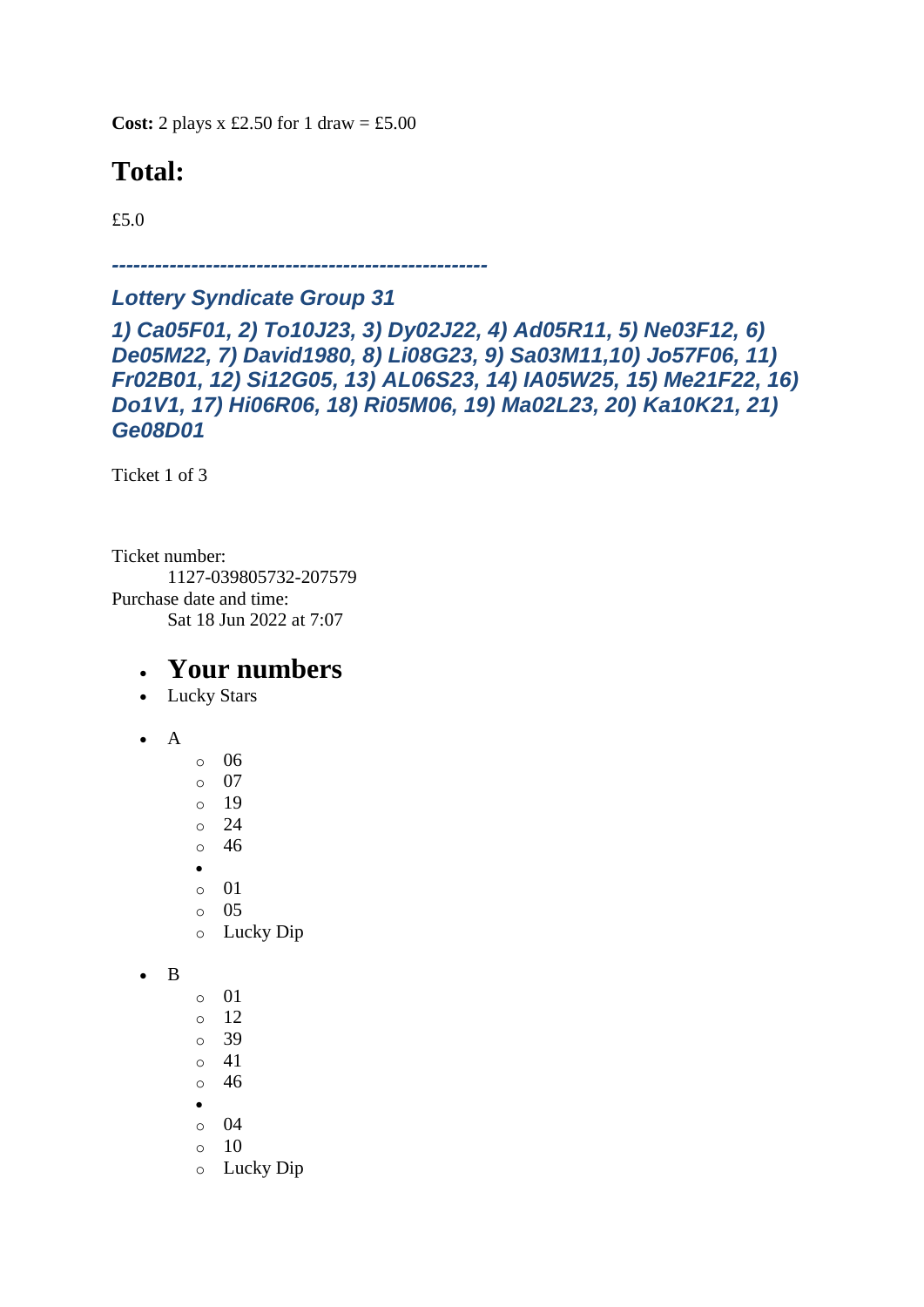- HZQQ72824
- XZQN43170

We'll email you if you win.

### **Draws summary**

**Draws:** TueTuesday **Weeks:** 1

### **Draw summary**

Tue 21 Jun 2022

### **Draw dates**

• Tue 21 Jun 2022

**Cost:** 2 plays x £2.50 for 1 draw = £5.00

# **Total:**

£5.00

*----------------------------------------------------*

#### *Lottery Syndicate Group 32*

*1) St07G02, 2) Dy02J22, 3) Am08M22, 4) AL06S23, 5) Fr02B01, 6) Ne03F12, 7) Mi02L17, 8) Rh06T24, 9) Ge08D01,10) BA09K03Basat, 11) Me21F22, 12) Li08G23, 13) IA05W25, 14) TA05W02, 15) Ma20C23, 16) Am06M03, 17) Ka10K21, 18) Ma03N09, 19) Ku06C07, 20) To10J23, 21) Do1V1*

Ticket 2 of 3

Ticket number: 1127-008534817-204679 Purchase date and time: Sat 18 Jun 2022 at 7:07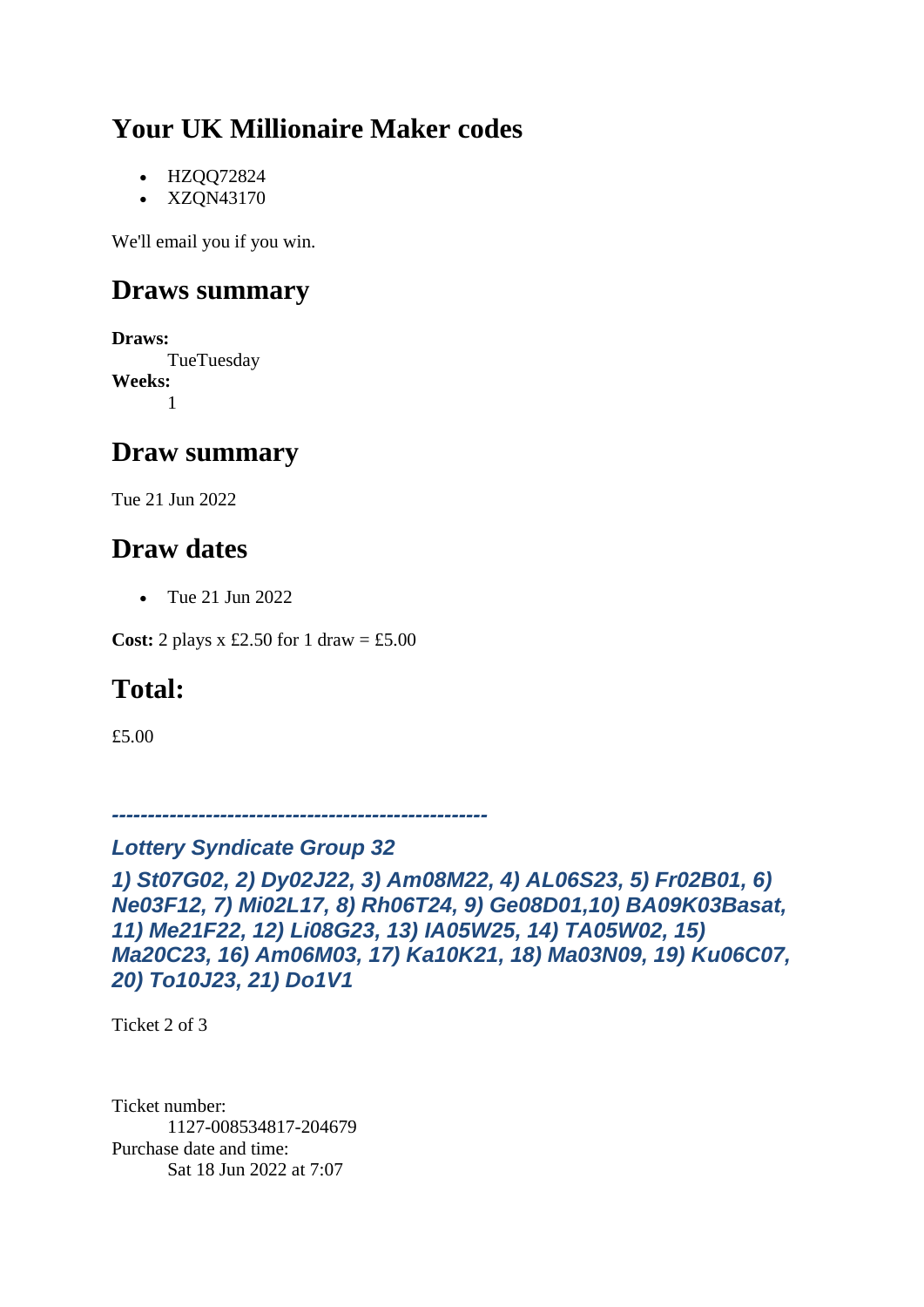### • **Your numbers**

- Lucky Stars
- A
- o 08
- $\degree$  22
- o 23
- $\circ$  40
- o 46 •
- o 01
- o 07
- o Lucky Dip

• B

- o 04
- o 19
- o 21
- o 24
- o 25 •
- o 07
- o 08
- o Lucky Dip

# **Your UK Millionaire Maker codes**

- HZQQ72829
- $\bullet$  JZQN44519

We'll email you if you win.

## **Draws summary**

**Draws: TueTuesday Weeks:** 1

## **Draw summary**

Tue 21 Jun 2022

## **Draw dates**

• Tue 21 Jun 2022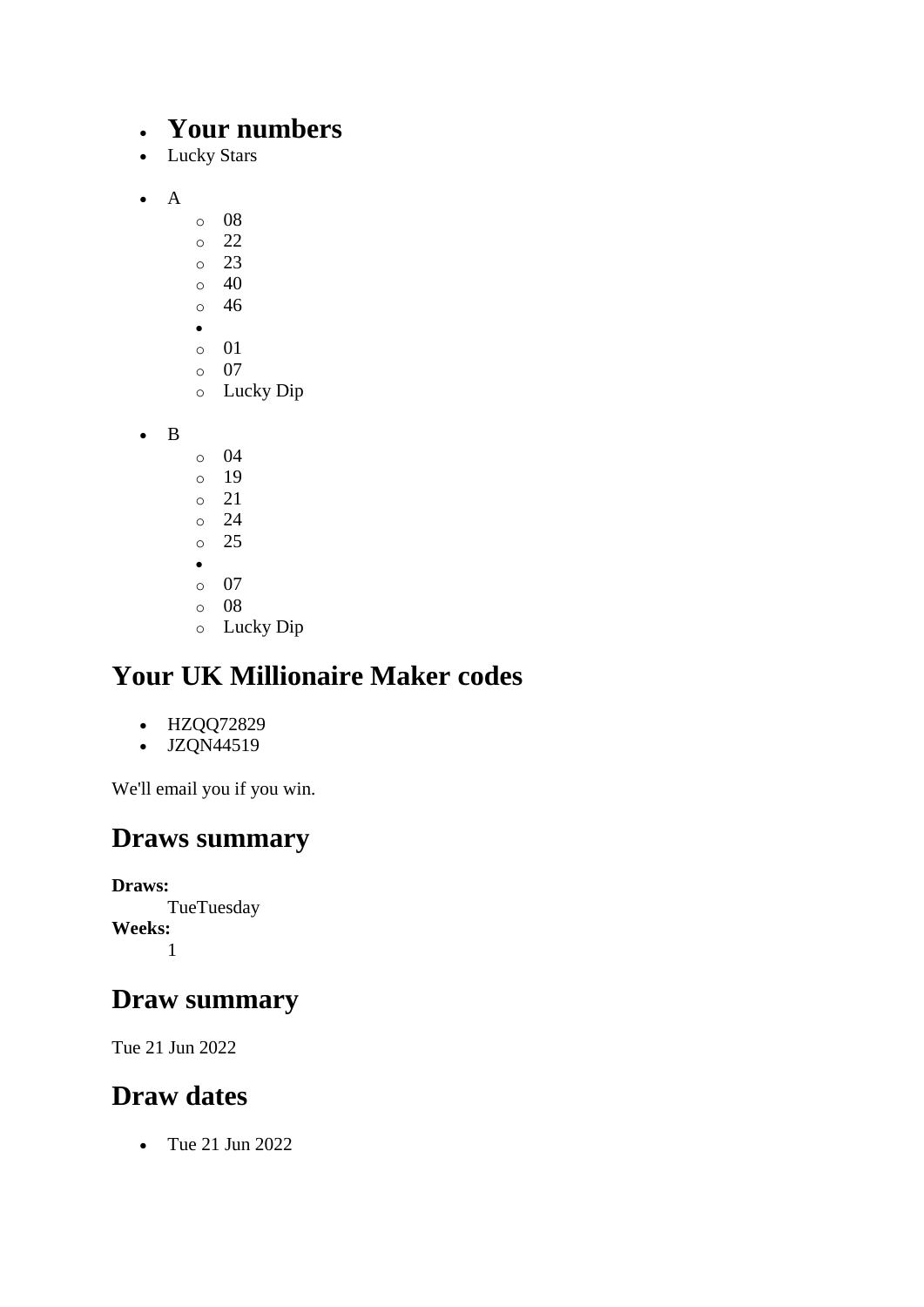**Cost:** 2 plays x £2.50 for 1 draw = £5.00

# **Total:**

£5.00

*----------------------------------------------------*

#### *Lottery Syndicate Group 33*

*1) St07G02, 2) Ro07W32, 3) Co09G02, 4) Am08M22, 5) Ab01A01, 6) Mi02L17, 7) Ma02L23, 8) Fr02B01, 9) Ge08D01,10) BA09K03Basat, 11) TA05W02, 12) Li08G23, 13) Jo16V36, 14) AL06S23, 15) Ma20C23, 16) Am06M03, 17) Ka10K21, 18) ---------, 19) Ku06C07, 20) To10J23, 21) Do1V1*

Ticket 3 of 3

Ticket number: 1127-025302817-205279 Purchase date and time: Sat 18 Jun 2022 at 7:07

- Lucky Stars
- $\bullet$  A
- o 04
- $\circ$  07
- o 19
- o 26
- o 35
- •
- o 06
- o 08
- o Lucky Dip
- B
- o 06
- o 10
- $\circ$  30
- o 32
- o 35
- •
- o 01 o 11